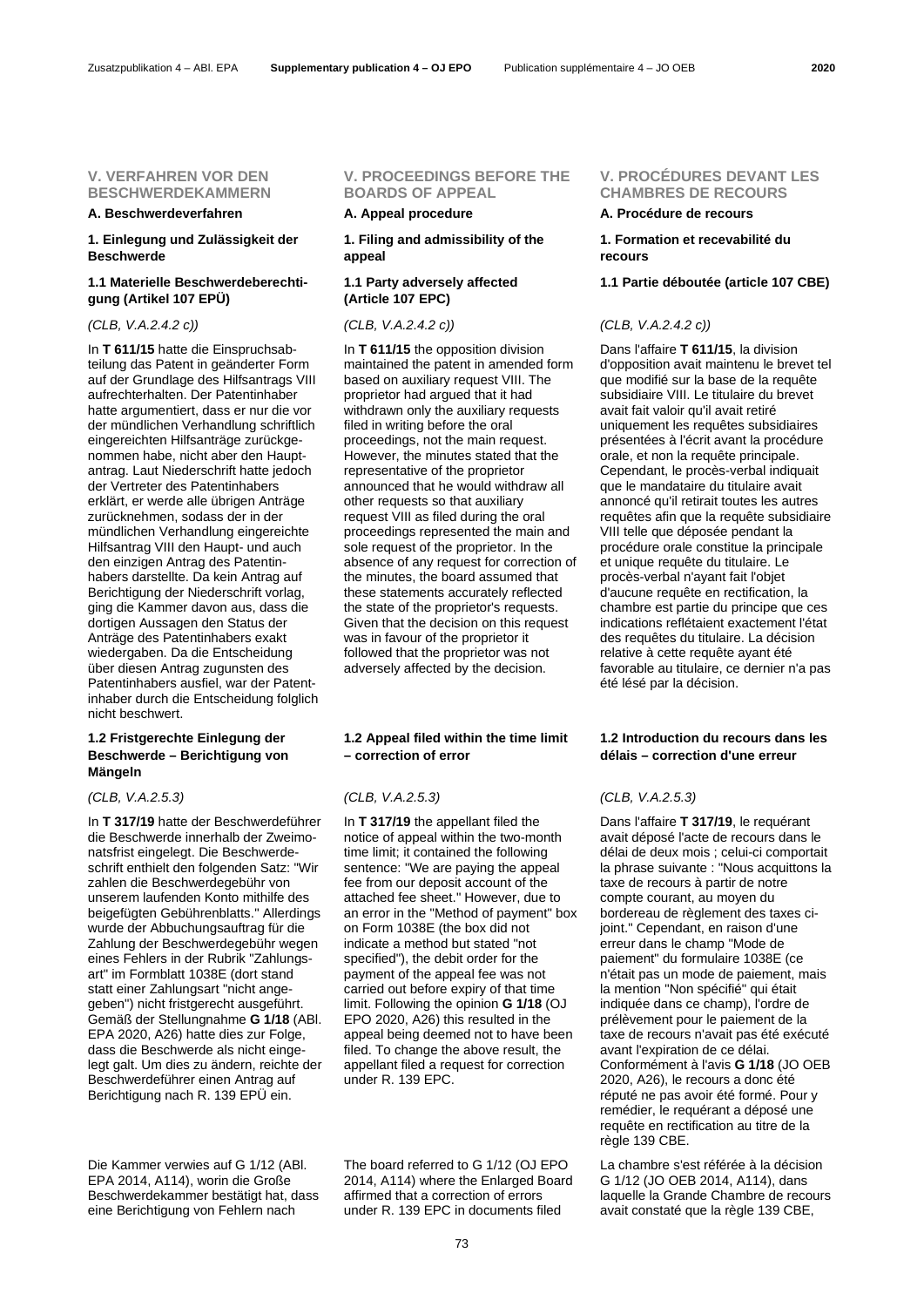R. 139 EPÜ in beim EPA eingereichten Unterlagen allgemein anwendbar ist. Die Kammer war sich dessen bewusst, dass die Große Beschwerdekammer diese Entscheidung nur in Bezug auf die Berichtigung eines im Namen des Beschwerdeführers enthaltenen Fehlers erlassen hatte. Die Kammer sah jedoch keinen Grund, warum die Entscheidung nicht auch für die Berichtigung eines falsch ausgefüllten Zahlungsformblatts gelten sollte.

Im vorliegenden Fall erfüllte der Beschwerdeführer die in G 1/12 zusammengefassten Erfordernisse für eine Berichtigung nach R. 139 EPÜ. Der Beschwerdeführer hatte ursprünglich beabsichtigt, die Beschwerdegebühr mithilfe des Formblatts1038E zu entrichten. Dies war auch unmittelbar erkennbar. Ferner war der zu berichtigende Fehler eine falsche Angabe in einem beim EPA eingereichten Dokument, nämlich ein falscher Eintrag in der Rubrik "Zahlungsart" im Formblatt 1038E. Außerdem hatte der Beschwerdeführer seinen Antrag nach R. 139 EPÜ nur neun Tage nach der Mitteilung der Prüfungsabteilung gestellt, in der auf die Nichtzahlung der Beschwerdegebühr hingewiesen wurde. Die Kammer entschied, dass die Erfordernisse für die Berichtigung erfüllt waren. Folglich galt die Beschwerde nachträglich als eingelegt. Ein Fehler in einem ordnungsgemäß eingereichten Formblatt zur Entrichtung der Beschwerdegebühr kann somit nach R. 139 Satz 1 EPÜ berichtigt werden.

1.3.1 Inhalt der Beschwerdebegründung

# *(CLB, V.A.2.6.3 c)) (CLB, V.A.2.6.3 c)) (CLB, V.A.2.6.3 c))*

Nach Art. 108 Satz 3 EPÜ in Verbindung mit R. 99 (2) EPÜ ist in der Beschwerdebegründung anzugeben, aus welchen Gründen die Entscheidung aufzuheben ist. Es ist ständige Rechtsprechung der Beschwerdekammern, dass sich eine für die Zulässigkeit einer Beschwerde ausreichende Begründung mit allen tragenden Gründen der angefochtenen Entscheidung auseinandersetzen muss. In **T 1904/14** stellte die Kammer fest, dass dies auch dann gilt, wenn die Begründung in der angefochtenen Entscheidung falsch oder widersprüchlich ist.

In der angefochtenen Entscheidung war die Prüfungsabteilung zu dem Schluss gelangt, dass der Gegenstand des Anspruchs 1 des damaligen Hilfsanwith the EPO is generally applied. The board was aware that the Enlarged Board had made its findings only in the context of the correction of an error in the appellant's name. However, the board failed to see why it should not equally apply to a correction of an erroneously filled payment form.

In the case in hand the appellant met the requirements for a correction under R. 139 EPC as summarised in G 1/12. The appellant originally intended to pay the appeal fee via Form 1038E. This was also immediately apparent. Furthermore, the error to be remedied was an incorrect statement in a document filed with the EPO, namely the wrong indication in the "Method of payment" box on Form 1038E. Finally, the appellant filed its request under R. 139 EPC only nine days after the examining division's communication which had hinted at the fact that the payment of the appeal fee had not been carried out. The board concluded that the requirements for the correction were met. As a consequence, the appeal was retroactively deemed to have been filed. Thus, an error in a duly filed form for paying the appeal fee may be corrected under R. 139, first sentence, EPC.

### **1.3 Beschwerdebegründung 1.3 Statement of grounds of appeal 1.3 Mémoire exposant les motifs du**

1.3.1 Content of the statement of grounds of appeal

Under Art. 108, third sentence, EPC in conjunction with R. 99(2) EPC, the statement of grounds of appeal must indicate the reasons for setting aside the decision. It is the boards' settled case law that this statement has to deal with all the main reasons for the contested decision in order to be considered sufficient for the purposes of admitting an appeal. In **T 1904/14** the board held that to apply even where the reasoning in the contested decision was wrong or contradictory.

In the contested decision in that case, the examining division had concluded that the subject-matter of claim 1 of the then first auxiliary request, which was

relative à la correction d'erreurs dans les pièces produites auprès de l'OEB, est d'application générale. La chambre n'ignorait pas que la Grande Chambre de recours avait tiré ses conclusions uniquement dans le contexte de la correction d'une erreur concernant le nom du requérant. Cependant, selon la chambre, rien ne s'oppose à ce que la règle s'applique également à la correction d'un formulaire de paiement mal rempli.

Dans l'affaire en question, le requérant avait satisfait aux exigences en matière de correction au titre de la règle 139 CBE, telles que résumées dans la décision G 1/12. Le requérant avait initialement eu l'intention d'acquitter la taxe de recours au moyen du formulaire 1038E. Cela apparaissait en outre d'emblée. De plus, l'erreur devant être corrigée était une indication inexacte dans une pièce produite auprès de l'OEB, à savoir la mention erronée dans le champ "Mode de paiement" du formulaire 1038E. Enfin, le requérant avait présenté sa requête au titre de la règle 139 CBE seulement neuf jours après la notification de la division d'examen signalant que le paiement de la taxe de recours n'avait pas été exécuté. La chambre a conclu que les exigences pour la correction étaient remplies. Par conséquent, le recours a rétroactivement été réputé avoir été formé. Une erreur contenue dans un formulaire dûment déposé en vue du paiement de la taxe de recours peut donc être corrigée au titre de la règle 139, première phrase CBE.

# **recours**

1.3.1 Contenu du mémoire exposant les motifs du recours

Conformément à l'art. 108, troisième phrase CBE ensemble la règle 99(2) CBE, il convient d'indiquer dans le mémoire exposant les motifs du recours pour quels motifs la décision doit être annulée. Selon la jurisprudence constante des chambres de recours, pour que le recours soit recevable, le mémoire exposant les motifs du recours doit traiter en détail tous les motifs sur lesquels s'appuie la décision attaquée. Dans l'affaire **T 1904/14**, la chambre a retenu qu'il en va ainsi également lorsque les motifs de la décision contestée sont erronés ou contradictoires.

Dans la décision contestée, la division d'examen avait conclu que l'objet de la revendication 1 de l'ancienne requête subsidiaire 1, laquelle était identique à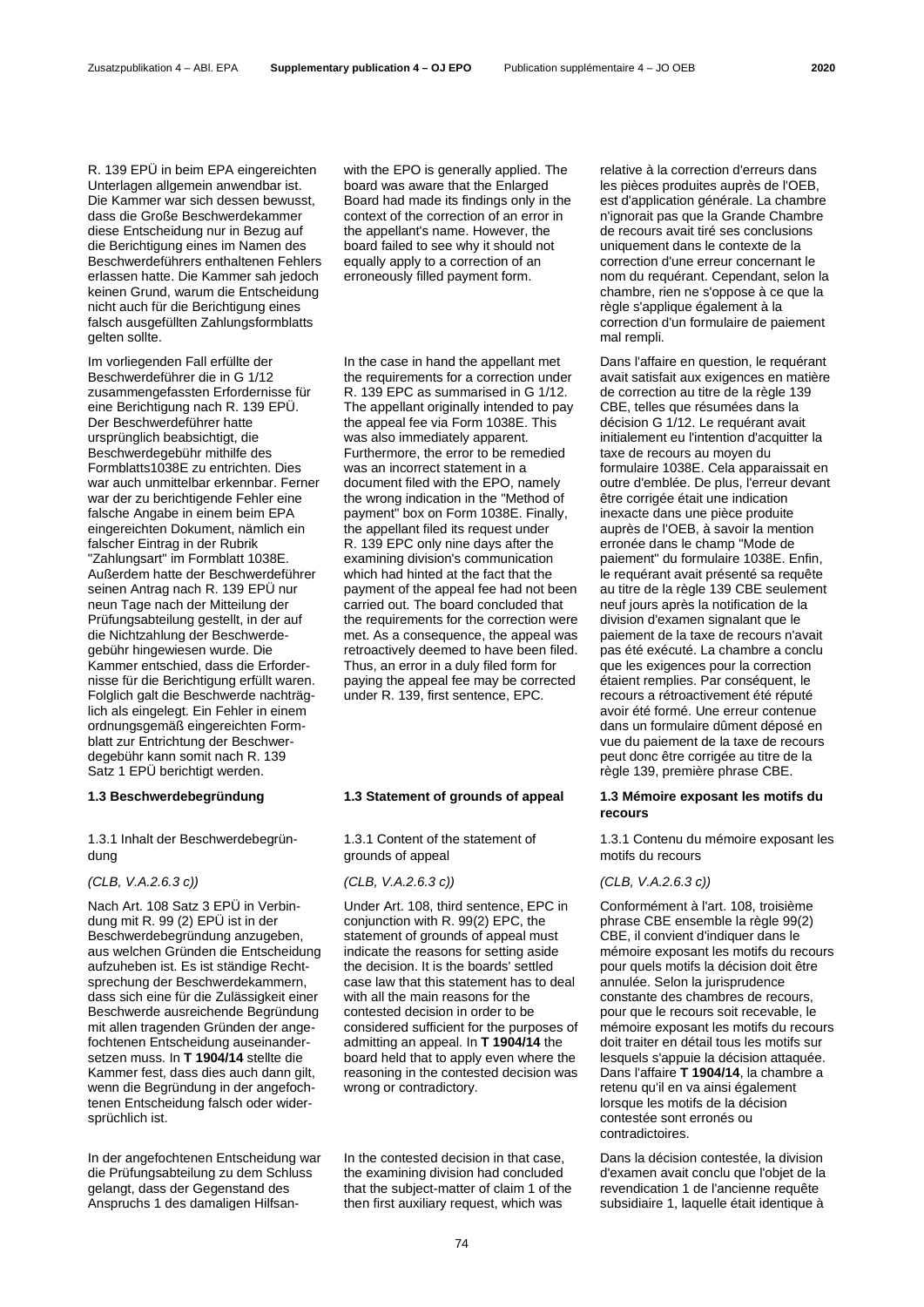trags 1, der identisch mit dem jetzigen Hauptantrag ist, nicht klar im Sinne von Art. 84 EPÜ sei. Mangelnde Klarheit war ein tragender Grund der angefochtenen Entscheidung für die fehlende Gewährbarkeit sämtlicher Anträge. Der Beschwerdeführer hat sich jedoch zu dem Zurückweisungsgrund nach Art. 84 EPÜ in der Beschwerdebegründung überhaupt nicht geäußert. Er hat weder dargelegt, dass die beanstandeten Ansprüche klar wären, noch dass die Entscheidungsbegründung zu Art. 84 EPÜ hinsichtlich der damaligen Hilfsanträge falsch, widersprüchlich oder sonst unzureichend gewesen wäre, und er hat auch keine neuen Anträge vorgelegt, um die beanstandeten Klarheitseinwände auszuräumen.

Einen Widerspruch in der Begründung der angefochtenen Entscheidung hat der Beschwerdeführer vielmehr erst in Reaktion auf die vorläufige Meinung der Kammer gerügt. Die Zulässigkeitsvoraussetzung gemäß R. 99 (2) EPÜ, das heißt eine hinreichende Beschwerdebegründung, muss jedoch innerhalb der nach Art. 108 Satz 3 EPÜ vorgesehenen Frist für die Einreichung der Beschwerdebegründung erfüllt sein und kann nicht durch einen verspäteten Vortrag nachträglich geheilt werden.

Dementsprechend hätte der Beschwerdeführer auch den von ihm erst in dem vorgenannten Schreiben geltend gemachten Verfahrensfehler der Prüfungsabteilung aufgrund mangelhafter Entscheidungsgründe bereits mit der Beschwerdebegründung rügen müssen. Eine fehlerhafte, widersprüchliche oder unvollständige Entscheidung entbindet einen Beschwerdeführer nicht davon, sich in der Beschwerdebegründung mit solchen Mängeln auseinanderzusetzen. Die Beschwerde war daher als unzulässig zu verwerfen.

1.3.2 Verweis auf erstinstanzliches Vorbringen

In **T 16/14** enthielt die Beschwerdebegründung hinsichtlich der Relevanz der Dokumente E1/E1a bzw. E2/E2a bezüglich der Patentfähigkeit des Gegenstands des Anspruchs 1 gemäß Hauptantrag lediglich einen Verweis auf die Einspruchsschrift sowie auf die erstinstanzlichen Schriftsätze des Beschwerdeführers, d. h. auf das ganze schriftliche Vorbringen der Einsprechenden im erstinstanzlichen Verfahren. Gemäß Art. 12 (2) VOBK 2007 muss die Beschwerdebegründung den vollständigen Sachvortrag eines Beteiligten enthalten. Ferner sollen alle Tatsachen, Argumente und Beweisidentical to the main request on appeal, was not clear within the meaning of Art. 84 EPC. A lack of clarity was a main reason in the decision why none of the requests had been grantable. But the appellant had not addressed this ground for refusal at all in its grounds for appeal. It had argued neither that the claims objected to were clear nor that the reasoning for the decision reached under Art. 84 EPC as regards the then auxiliary requests was wrong, contradictory or otherwise inadequate. Nor had it filed any new requests to overcome the clarity objections.

Instead, it had complained of a contradiction in the contested decision's reasoning only in response to the board's preliminary opinion. But the R. 99(2) EPC requirement for admissibility – a sufficient statement of grounds of appeal – had to be met by the deadline in Art. 108, third sentence, EPC for filing it; it could not be met retroactively by a late submission.

Hence the appellant's allegation, first brought forward in the aforementioned letter, that the examining division had committed a procedural error due to the inadequate reasoning of its decision, should also already have been raised in the grounds of appeal. A wrong, contradictory or incomplete decision did not absolve an appellant of the need to address such deficiencies there. Consequently, the appeal had to be rejected as inadmissible.

1.3.2 References to submissions made at first instance

In **T 16/14**, on the relevance of documents E1/E1a and E2/E2a for the patentability of the subject-matter of claim 1 according to the main request, the board observed that the appellant's statement of grounds of appeal merely referred to its notice of opposition and written submissions at first instance, i.e. to the written case it had made as opponent in those first-instance proceedings. Under Art. 12(2) RPBA 2007, the statement of grounds of appeal had to contain the party's complete case and specify expressly all the facts, arguments and evidence relied on and it was the boards' settled

l'actuelle requête principale, n'était pas clair au sens de l'art. 84 CBE. Le manque de clarté avait été un motif de la décision contestée de rejeter l'ensemble des requêtes. Le requérant ne s'est pourtant nullement exprimé sur le motif de rejet au titre de l'art. 84 CBE dans le mémoire exposant les motifs du recours. Il n'a démontré ni que les revendications litigieuses étaient claires, ni que les motifs de la décision au titre de l'art. 84 CBE concernant les anciennes requêtes subsidiaires étaient erronés, contradictoires ou encore insuffisants, et il n'a pas non plus présenté de nouvelles requêtes pour répondre aux objections pour manque de clarté en cause.

Ce n'est qu'en réaction à l'avis provisoire de la chambre que le requérant a allégué une contradiction dans les motifs de la décision attaquée. La condition de recevabilité prévue à la règle 99(2) CBE, à savoir la présentation de motifs de recours suffisants, doit toutefois être remplie dans le délai prévu à l'art. 108, troisième phrase CBE pour le dépôt du mémoire exposant les motifs du recours, et il ne peut pas y être satisfait rétroactivement par la présentation tardive de moyens.

Par conséquent, le requérant aurait déjà dû invoquer dans le mémoire exposant les motifs du recours le vice de procédure entachant les motifs de la décision de la division d'examen qu'il avait fait valoir pour la première fois dans l'écrit susmentionné. Le caractère erroné, contradictoire ou incomplet d'une décision ne dispense pas le requérant de traiter en détail ces insuffisances dans le mémoire exposant les motifs du recours. Il convenait donc de rejeter le recours comme irrecevable.

1.3.2 Renvoi aux moyens invoqués en première instance

### *(CLB, V.A.2.6.4 a)) (CLB, V.A.2.6.4 a)) (CLB, V.A.2.6.4 a))*

Dans l'affaire **T 16/14**, s'agissant de la pertinence des documents E1/E1a et E2/E2a au regard de la brevetabilité de l'objet de la revendication 1 selon la requête principale, le mémoire exposant les motifs du recours ne comportait qu'un renvoi à l'acte d'opposition ainsi qu'aux écritures présentées par le requérant en première instance, c'est-à-dire à l'ensemble des moyens écrits soumis par l'opposant lors de la procédure en première instance. L'art. 12(2) RPCR 2007 prévoit que le mémoire exposant les motifs du recours doit contenir l'ensemble des moyens invoqués par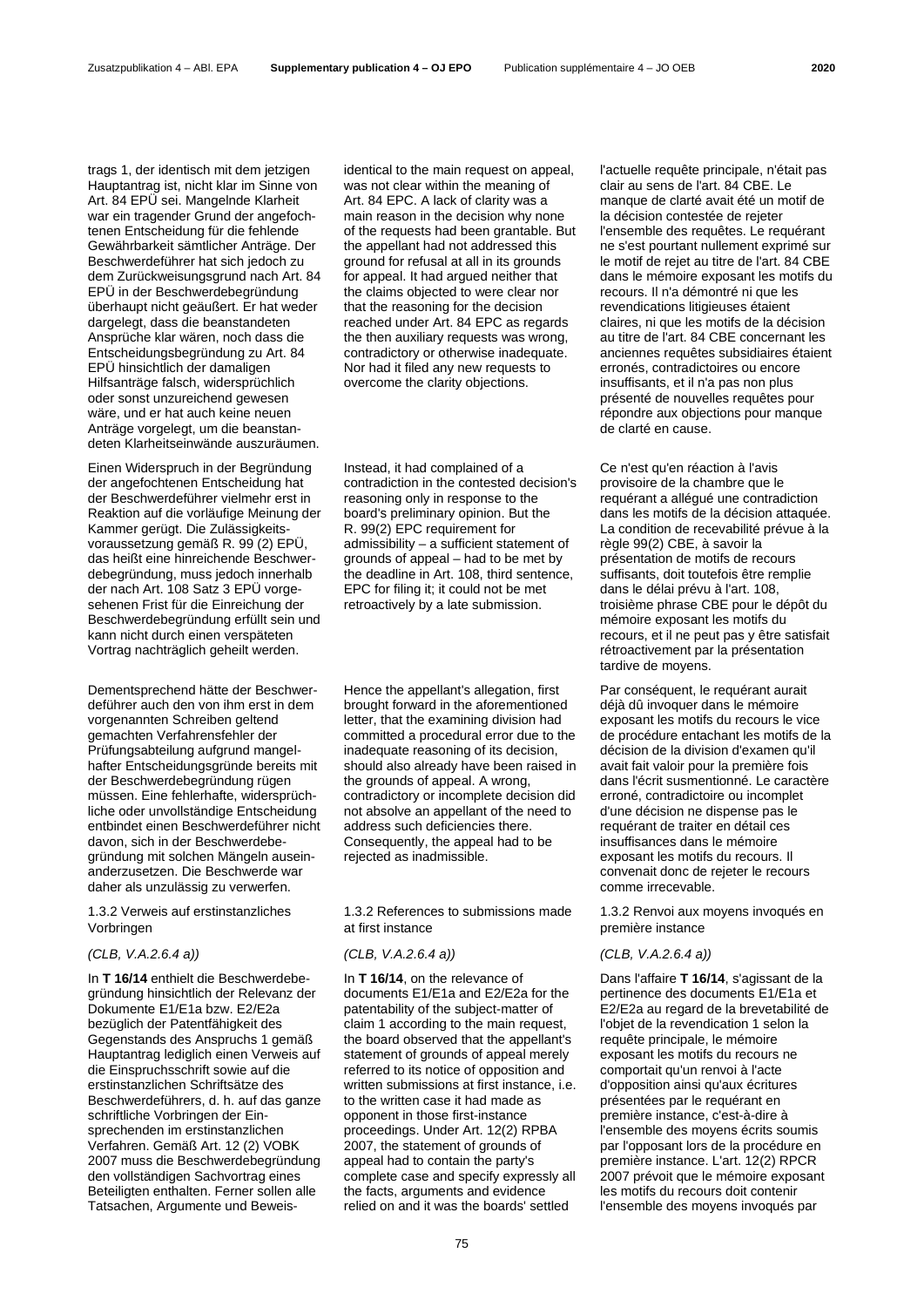mittel ausdrücklich und spezifisch angegeben werden. Es entspricht der ständigen Rechtsprechung der Beschwerdekammern, dass eine Begründung, die pauschal auf ein in der ersten Instanz vorgelegtes Vorbringen verweist, prinzipiell nicht ausreichend ist. Eine ausdrückliche substantielle Auseinandersetzung seitens des Beschwerdeführers mit den Dokumenten E1/E1a und E2/E2a wäre in der Beschwerdebegründung angebracht gewesen. Die Kammer gelangte daher zu dem Schluss, dass die Erfordernisse des Art. 12 (2) VOBK 2007 durch den bloßen Verweis auf den erstinstanzlichen Vortrag im vorliegenden Fall nicht erfüllt waren, und das Vorbringen hinsichtlich der Dokumente E1/E1a und E2/E2a gemäß Art. 12 (4) VOBK 2007 daher nicht im Beschwerdeverfahren zu berücksichtigen war.

# **2. Sachverhaltsprüfung – Anwendungsrahmen von Artikel 114 EPÜ im Beschwerdeverfahren**

# **2.1 Neuer Einspruchsgrund im Beschwerdeverfahren**

In **T 184/17** brachte der Beschwerdegegner (Einsprechende) erstmals einen Einwand wegen mangelnder erfinderischer Tätigkeit vor, der weder in der Einspruchsschrift erhoben und substantiiert noch im Einspruchsverfahren erörtert worden war. Der Beschwerdeführer (Patentinhaber) argumentierte, dieser Einwand stelle einen neuen Einspruchsgrund dar, und war mit dessen Einführung in das Beschwerdeverfahren nicht einverstanden, s. G 10/91. Gemäß G 10/91 (ABl. EPA 1993, 408) kann ein neuer Einspruchsgrund (der weder in der Einspruchsschrift vorgebracht und substantiiert noch im Einspruchsverfahren erörtert worden war) in der Beschwerdephase grundsätzlich nicht mehr in das Verfahren eingeführt werden. Die Große Beschwerdekammer befand, dass eine berechtigte Ausnahme von diesem Grundsatz dann vorliegt, wenn der Patentinhaber mit der Einführung einverstanden ist.

Die Kammer erklärte, dass sich der neue Einwand auf dieselben Passagen und Lehren des Dokuments stützte wie der erfolglose Neuheitseinwand, der ordnungsgemäß mit der Einspruchsschrift erhoben und begründet worden war. Das heißt, der in der Beschwerde vorgebrachte Angriff auf die erfinderische Tätigkeit blieb innerhalb des Tatsachen- und Beweisrahmens, auf

case law that a statement referring generally to submissions at first instance was usually insufficient. The appellant ought to have dealt explicitly with the substance of documents E1/E1a and E2/E2a in its statement. The board therefore concluded that the requirements of Art. 12(2) RPBA 2007 were not met by the mere reference to the case made at first instance and that the submissions on documents E1/E1a and E2/E2a therefore had to be disregarded on appeal in accordance with Art. 12(4) RPBA 2007.

# **2. Facts under examination – applying Article 114 EPC in appeal proceedings**

# **2.1 Fresh ground for opposition on appeal**

In **T 184/17** the respondent (opponent) for the first time raised an inventive step objection which was neither raised and substantiated in the notice of opposition nor discussed during opposition proceedings. The appellant (patent proprietor) submitted that the inventive step objection constituted a fresh ground for opposition and did not consent to its introduction into the appeal proceedings, see G 10/91. According to G 10/91 (OJ EPO 1993, 408) a fresh ground for opposition (a ground neither raised and substantiated in the notice of opposition nor discussed during opposition proceedings) may in principle not be introduced at the appeal stage. The Enlarged Board held that an exception to this principle was justified if the patent proprietor agreed to its introduction.

The board stated that the new objection relied on the same passages and teaching of the document as the unsuccessful novelty objection, duly raised and substantiated with the notice of opposition. In other words, the lack of inventive step attack as raised on appeal stayed within the factual and evidentiary framework relied upon by the opponent in the notice of opposition

une partie. De plus, tous les faits, arguments et justifications qui sont invoqués doivent être exposés expressément et de façon précise. Conformément à la jurisprudence constante des chambres de recours, un mémoire qui renvoie de manière globale aux moyens invoqués en première instance n'est en principe pas suffisant. Le requérant aurait dû analyser expressément sur le fond les documents E1/E1a et E2/E2a dans le mémoire exposant les motifs du recours. La chambre est donc parvenue à la conclusion que le simple renvoi aux moyens présentés en première instance ne satisfaisait pas aux exigences de l'art. 12(2) RPCR 2007 dans la présente espèce, et que, en application de l'art. 12(4) RPCR 2007, il convenait donc de ne pas prendre en considération, dans le cadre de la procédure de recours, les moyens se rapportant aux documents E1/E1a et E2/E2a.

# **2. Examen des faits – cadre d'application de l'article 114 CBE dans la procédure de recours**

# **2.1 Nouveau motif d'opposition au stade de la procédure de recours**

# *(CLB, V.A.3.2.1 h)) (CLB, V.A.3.2.1 h)) (CLB, V.A.3.2.1 h))*

Dans l'affaire **T 184/17**, l'intimé (opposant) a soulevé pour la première fois une objection pour défaut d'activité inventive qui n'avait été ni invoquée et motivée dans l'acte d'opposition, ni examinée pendant la procédure d'opposition. Le requérant (titulaire du brevet) a fait valoir que l'objection pour défaut d'activité inventive constituait un nouveau motif d'opposition et n'a pas consenti à son introduction dans la procédure de recours (cf. G 10/91). Conformément à l'avis G 10/91 (JO OEB 1993, 408), un motif d'opposition nouvellement invoqué (un motif ni soulevé et motivé dans l'acte d'opposition, ni examiné pendant la procédure d'opposition) ne doit en principe pas être présenté au stade du recours. La Grande Chambre de recours a estimé qu'il y a lieu de déroger à ce principe si le titulaire du brevet consent à l'introduction dudit motif.

La chambre a indiqué que la nouvelle objection s'appuyait sur les mêmes passages et enseignements du document que l'objection infructueuse pour manque de nouveauté, dûment soulevée et motivée avec l'acte d'opposition. Autrement dit, le défaut d'activité inventive invoqué dans le recours restait dans le cadre factuel et probatoire invoqué par l'opposant dans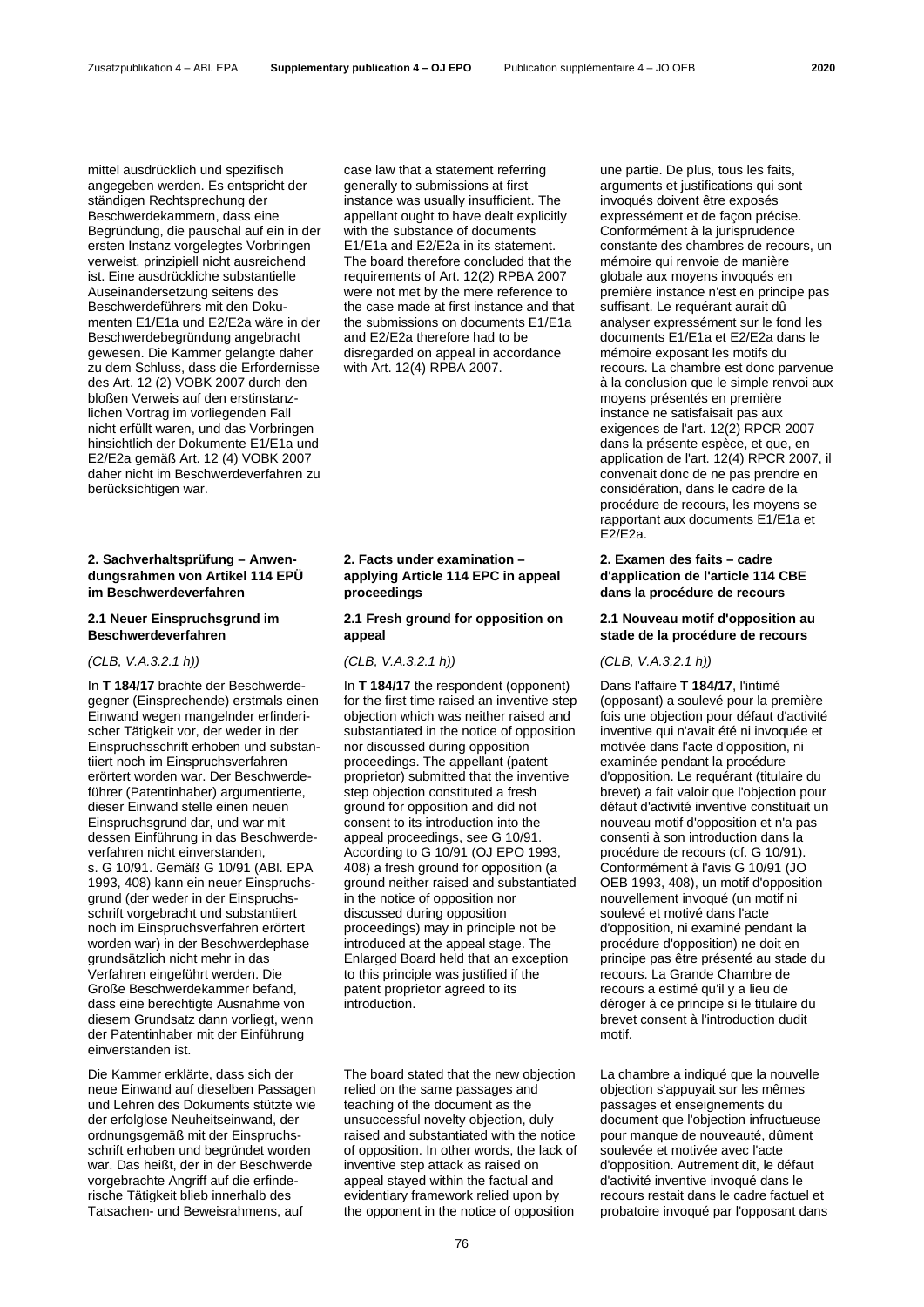den sich der Einsprechende in der Einspruchsschrift unter Anführung des Art. 100 a) EPÜ in Bezug auf mangelnde Neuheit gestützt hatte.

Die Kammer warf die Frage auf, ob unter diesen besonderen Umständen der neue Einwand weiterhin unter den Grundsatz von G 10/91 fiel oder ob er ohne die Zustimmung des Patentinhabers in das Beschwerdeverfahren zugelassen werden konnte. Entscheidend war nach Auffassung der Kammer, dass Argumente für mangelnde Neuheit und für mangelnde erfinderische Tätigkeit im Rahmen derselben Tatsachen und Beweismittel vorgebracht wurden, d. h. dass die vom Einsprechenden für beide Einwände angeführten Passagen und Lehren sowie der Kern der Argumentation identisch waren und sich nur die daraus gezogenen rechtlichen Schlussfolgerungen unterschieden.

Wie die Kammer befand, kann ein Einwand wegen mangelnder erfinderischer Tätigkeit, auch wenn er weder in der Einspruchsschrift erhoben und begründet noch im Einspruchsverfahren erörtert wurde, ausnahmsweise ohne die Zustimmung des Patentinhabers im Beschwerdeverfahren geprüft werden, wenn er im Tatsachen- und Beweisrahmen eines Neuheitseinwands bleibt, der in der Einspruchsschrift ordnungsgemäß vorgebracht und begründet wurde. Dies bedeutet nicht, dass der vom gleichen Stand der Technik ausgehende Einwand der mangelnden erfinderischen Tätigkeit stets implizit in einem ordnungsgemäß begründeten Neuheitseinwand enthalten ist. Dies gilt ausschließlich für Fälle wie den vorliegenden, in dem zunächst im Einspruchsverfahren auf der Grundlage eines bestimmten Dokuments und darin zitierter Passagen ein wirksamer Neuheitseinwand vorgebracht wurde, und dann im Beschwerdeverfahren allein auf der Grundlage dieses Dokuments und dieser Passagen ein Einwand mangelnder erfinderischer Tätigkeit erhoben wird, wobei die Tatsachen und Beweismittel im Wesentlichen identisch sind.

# **2.2 Kammer ermittelt den Sachverhalt nicht von Amts wegen**

In **T 2501/11** führte die Kammer in ihrem Orientierungssatz Folgendes aus: Wird eine Vorveröffentlichung einer Entgegenhaltung zulässigerweise bestritten, ohne dass die insoweit darlegungs- und beweispflichtige Partei auf dieses Bestreiten substantiiert

under the ground of Art. 100(a) EPC for novelty.

The board raised the question as to whether under such special circumstances, the new objection still fell under the principle as expressed in G 10/91, or whether it could be admitted into the appeal proceedings without the agreement of the patent proprietor. In the board's view what was decisive was that both lack of novelty and lack of inventive step were argued within the same factual and evidentiary framework, meaning that the passages and teachings relied upon by the opponent for substantiating both objections as well as the main body of the argument were the same, but only the legal conclusions drawn therefrom differed.

The board held that even when the ground of inventive step was neither raised and substantiated in the notice of opposition nor discussed during opposition proceedings, an objection of lack of inventive step could exceptionally be examined in the appeal proceedings without the agreement of the patent proprietor, if it stayed within the same factual and evidentiary framework of a novelty objection properly raised and substantiated in the notice of opposition. This does not mean that the ground of lack of inventive step starting from the same prior art is always implicit in a properly substantiated allegation of lack of novelty. It rather applies exclusively to a case such as the case in hand, where, after having validly raised lack of novelty in opposition on the basis of a given document and passages cited therein, the ground of lack of inventive step is subsequently invoked on appeal based only on that document and the same passages, and where therefore the factual and evidentiary framework is substantially the same.

# **2.2 The board need not examine facts of its own motion**

### *(CLB, V.A.3.4.2) (CLB, V.A.3.4.2) (CLB, V.A.3.4.2)*

The board in **T 2501/11** stated in its catchword: where prior publication of a citation has been admissibly disputed and the party bearing the burden of making the case for and proving it fails to provide a substantiated response, the board cannot treat that citation as

La chambre a soulevé la question de

l'art. 100a) CBE.

l'acte d'opposition au titre du motif concernant la nouveauté prévu à

savoir si, dans ces circonstances particulières, la nouvelle objection était encore régie par le principe formulé dans la décision G 10/91, ou si elle pouvait être admise dans la procédure de recours sans le consentement du titulaire du brevet. D'après la chambre, l'élément décisif tenait au fait que les allégations de manque de nouveauté et de défaut d'activité inventive s'inscrivaient dans le même cadre factuel et probatoire, ce qui signifiait que les passages et enseignements invoqués par l'opposant pour motiver ces deux objections, ainsi que la partie principale de l'argumentation étaient les mêmes, seules les conclusions juridiques tirées sur leur base étant différentes.

La chambre a retenu que, même lorsque le motif lié au défaut d'activité inventive n'a été ni soulevé et motivé dans l'acte d'opposition, ni examiné pendant la procédure d'opposition, une objection pour défaut d'activité inventive peut exceptionnellement être examinée durant la procédure de recours sans le consentement du titulaire du brevet, si elle reste inscrite dans le même cadre factuel et probatoire qu'une objection pour manque de nouveauté dûment soulevée et motivée dans l'acte d'opposition. Cela ne signifie pas qu'un motif lié au défaut d'activité inventive qui part du même état de la technique est toujours implicite dans une allégation dûment motivée de manque de nouveauté. Sont plutôt concernées les seules affaires, comme celle en instance, dans lesquelles, après que l'absence de nouveauté a été valablement invoquée au stade de l'opposition sur la base d'un certain document et de passages cités dans celui-ci, le motif lié au défaut d'activité inventive est invoqué ultérieurement au stade du recours uniquement sur la base de ce document et des mêmes passages, le cadre factuel et probatoire étant donc essentiellement le même.

# **2.2 La chambre n'est pas tenue de procéder à un examen d'office des faits**

Dans l'affaire **T 2501/11**, la chambre a retenu ce qui suit dans l'exergue : lorsque la publication d'un document est valablement contestée et que la partie tenue de présenter les faits et d'apporter les preuves n'apporte pas de réponse motivée à cette contestation,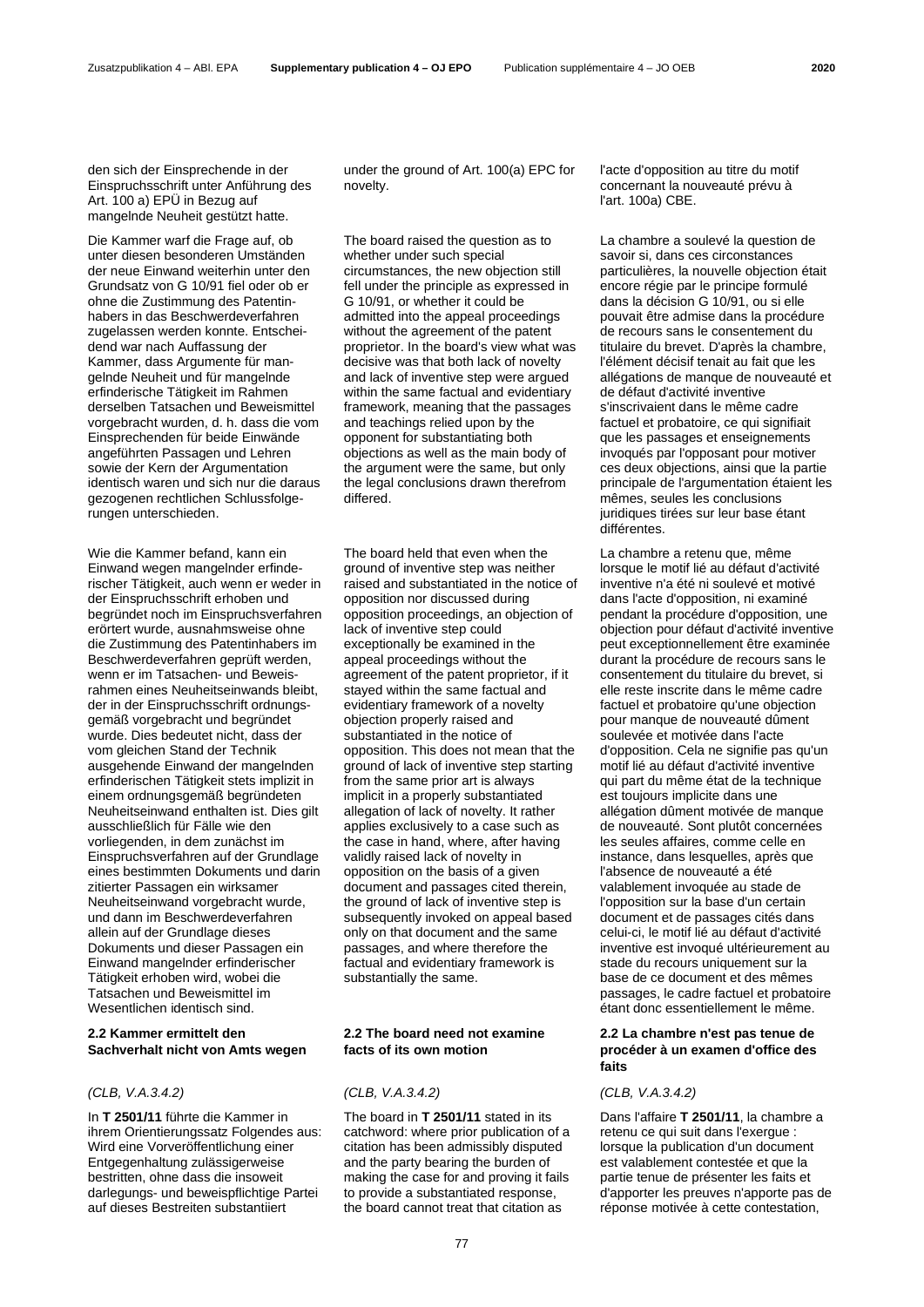reagiert, kann diese Entgegenhaltung von der Kammer nicht als Stand der Technik herangezogen werden, da im Einspruchsbeschwerdeverfahren auf Grund des Charakters als streitiges Verfahren der Beibringungsgrundsatz gilt und daher das Amtsermittlungsprinzip (Art. 114 (1) EPÜ) eingeschränkt ist.

### **3. Überprüfung erstinstanzlicher Ermessensentscheidungen**

### **3.1 In der ersten Instanz zugelassenes Vorbringen – Teil des Beschwerdeverfahrens**

In **T 1227/14** wies die Kammer darauf hin, dass einer Beschwerdekammer nicht die Möglichkeit gegeben ist, ein Vorbringen, das die Einspruchsabteilung unter Wahrung ihres Ermessenspielraums ins Einspruchsverfahren zugelassen hat, im Beschwerdeverfahren unberücksichtigt zu lassen. Das EPÜ bietet keine Rechtsgrundlage dafür, im Beschwerdeverfahren Dokumente auszuschließen, die im erstinstanzlichen Verfahren korrekt zugelassen wurden, insbesondere, wenn die angefochtene Entscheidung auf sie gestützt ist (T 1852/11, T 1201/14). Siehe dazu auch **T 1525/17** im Kapitel IV.B.2.2.

### **4. Neues Vorbringen im Beschwerdeverfahren**

# **4.1 Änderungen nach Anberaumung der mündlichen Verhandlung**

In **T 156/15** reichte der Beschwerdeführer, nachdem der Kammervorsitzende die Ergebnisse der Beratungen über den Hauptantrag und die Hilfsanträge 1 bis 18 verkündet hatte, den Hilfsantrag 19 ein. Nachdem der Vorsitzende die Beratungsergebnisse zu Hilfsantrag 19 verkündet hatte, reichte der Beschwerdeführer (Patentinhaber) den Hilfsantrag 20 ein. Er richtete seine Strategie also de facto nach den Beratungsergebnissen der Kammer, was es für den Beschwerdeführer (Einsprechenden) schwer machte, darauf zu reagieren. Bei der Entscheidung über die Zulassung solch verspätet eingereichter Anträge kann es die Wahrung des Grundsatzes eines fairen Verfahrens von vornherein gebieten, die Anträge nicht zuzulassen, auch ohne Berücksichtigung spezieller Kriterien für die Ermessenausübung der Kammer, wie z. B. der prima-facie-Gewährbarkeit.

prior art because opposition appeal proceedings are adversarial and so conducted in accordance with the adversary system of procedure, in which it is for the parties to make their cases and the boards' power to examine the facts of their own motion (Art. 114(1) EPC) is limited.

# **3. Review of first-instance discretionary decisions**

# **3.1 Submissions admitted at first instance – part of the appeal proceedings**

In **T 1227/14** the board observed that the boards did not have the power to disregard on appeal submissions admitted by the opposition division in exercise of its discretion. The EPC did not provide a legal basis for excluding, in appeal proceedings, documents which were correctly admitted into the first-instance proceedings, in particular when the impugned decision was based on them (T 1852/11, T 1201/14). See also **T 1525/17** in chapter IV.B.2.2.

# **4.1 Amendments after arrangement of the oral proceedings**

### *(CLB, V.A.4.5.1 b)) (CLB, V.A.4.5.1 b)) (CLB, V.A.4.5.1 b))*

In **T 156/15** the appellant filed auxiliary request 19 after the chairman had announced the results of the board's deliberation on the main request and auxiliary requests 1 to 18, and filed auxiliary request 20 after the chairman had announced the result of the board's deliberation on auxiliary request 19. By its behaviour, the appellant (patent proprietor) was, as a matter of fact, adjusting its strategy to the results of the board's deliberation, which put the appellant (opponent) in a position where it was difficult to react. In deciding on the admission of such latefiled requests, respect for the principle of fairness of the procedure might make it immediately apparent that these requests should not be admitted, even without also considering specific criteria for the exercise of the board's discretion such as prima facie allowability.

ce document ne peut pas être invoqué comme état de la technique par la chambre, étant donné qu'en raison du caractère contradictoire de la procédure de recours sur opposition, le principe accusatoire s'applique, ce qui limite le principe de l'examen d'office (art. 114(1) CBE).

# **3. Réexamen de décisions rendues par une instance du premier degré exerçant son pouvoir d'appréciation**

### **3.1 Moyen admis en première instance – élément de la procédure de recours**

# *(CLB, V.A.3.5.4) (CLB, V.A.3.5.4) (CLB, V.A.3.5.4)*

Dans l'affaire **T 1227/14**, la chambre a fait observer qu'il n'est pas permis à une chambre de recours de ne pas tenir compte dans la procédure de recours d'un moyen que la division d'opposition a admis dans la procédure d'opposition dans l'exercice de son pouvoir d'appréciation. La CBE ne fournit aucune base juridique pour l'exclusion, dans la procédure de recours, de documents qui ont été correctement admis dans la procédure de première instance, en particulier lorsqu'ils fondent la décision contestée (T 1852/11, T 1201/14). Voir également **T 1525/17** au chapitre IV.B.2.2.

# **4. New submissions on appeal 4. Nouveaux moyens invoqués dans la procédure de recours**

# **4.1 Modifications après fixation de la date de la procédure orale**

Dans l'affaire **T 156/15**, le requérant (titulaire du brevet) avait présenté la requête subsidiaire 19 après que le président eut annoncé les résultats des délibérations de la chambre concernant la requête principale et les requêtes subsidiaires 1 à 18, et il avait présenté la requête subsidiaire 20 après que le président eut annoncé le résultat des délibérations de la chambre concernant la requête subsidiaire 19. En agissant de cette manière, le requérant (titulaire du brevet) faisait en réalité évoluer sa stratégie en fonction des résultats des délibérations de la chambre, ce qui mettait le requérant (opposant) dans une situation où il était difficile de réagir. Le respect du principe de procédure équitable pouvait conduire d'emblée la chambre à décider ne pas admettre de telles requêtes tardives, et ce sans même que soient également pris en compte les critères spécifiques à l'exercice du pouvoir d'appréciation, comme la recevabilité de prime abord.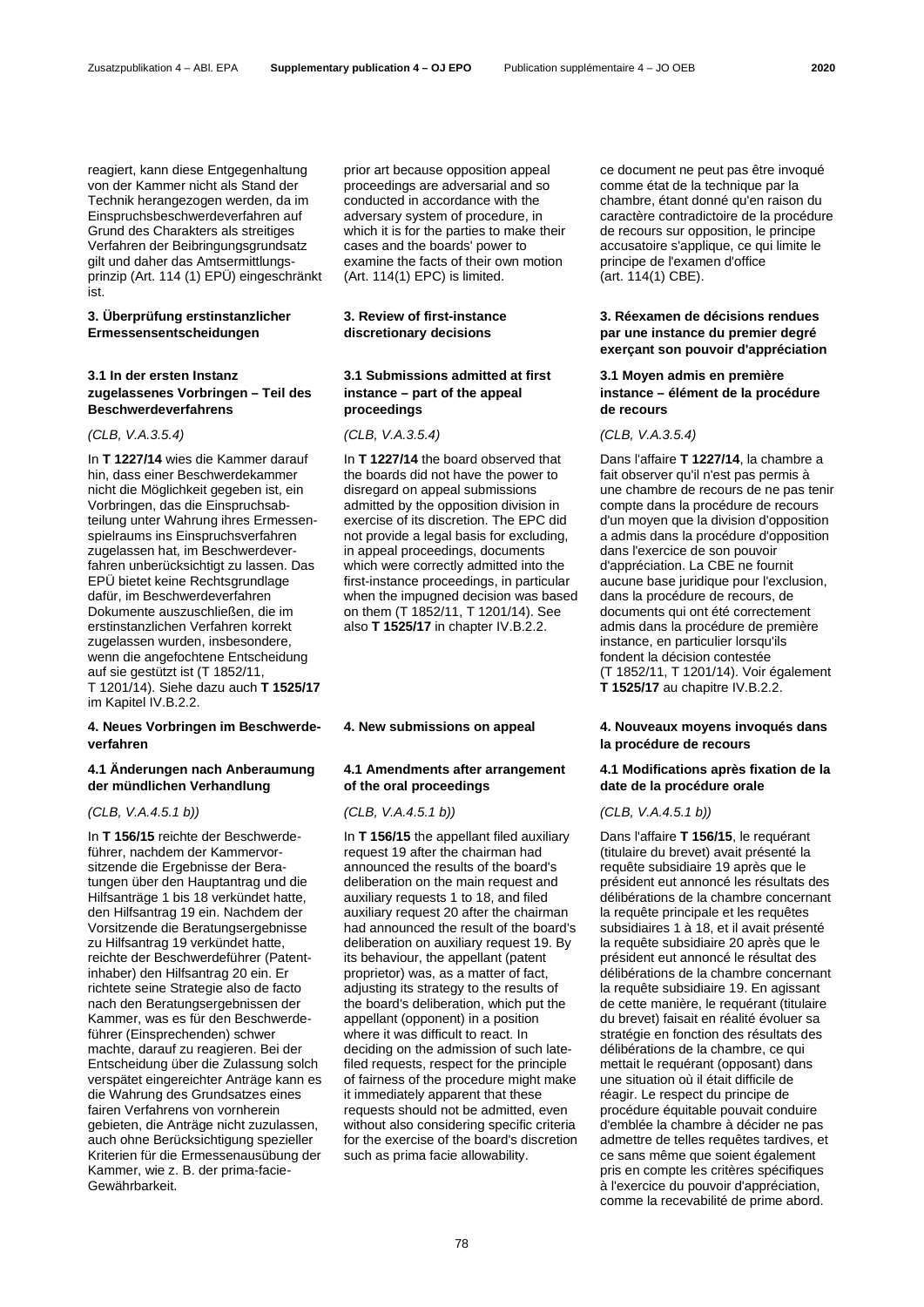In **T 656/16** erfolgte die Vorlage der Hilfsanträge 8A, 8B erst in der mündlichen Verhandlung vor der Kammer. Gemäß einem von den Kammern häufig angewandten Ansatz werden erst nach Anberaumung der mündlichen Verhandlung eingereichte Anträge nur dann zugelassen, wenn sie u. a. eindeutig oder offensichtlich gewährbar sind, d. h. für die Kammer muss ohne großen Ermittlungsaufwand sofort ersichtlich sein, dass die vorgenommenen Änderungen den aufgeworfenen Fragen erfolgreich Rechnung tragen, ohne ihrerseits zu neuen Fragen Anlass zu geben. Diese Bedingung war im Falle der Hilfsanträge 8A und 8B nicht erfüllt. Daher entschied die Kammer in der mündlichen Verhandlung, die Hilfsanträge 8A und 8B in Ausübung ihres Ermessens nach Art. 13 (3) VOBK 2007 nicht in das Verfahren zuzulassen. Nach der Nicht-Zulassung der beiden Hilfsanträge 8A und 8B reichte der Beschwerdegegner (Patentinhaber) einen weiteren Hilfsantrag 8C ein. Im Hinblick auf den Hilfsantrag 8C galt, dass dem Beschwerdegegner bereits mit der Vorlage der Hilfsanträge 8A und 8B Gelegenheit gegeben worden war, die bereits vor der Vorlage dieser Anträge geäußerten Bedenken der Kammer im Hinblick auf die im Verfahren befindlichen Anträge auszuräumen. Diese Gelegenheit hatte der Beschwerdegegner bewusst nicht genutzt und es vorgezogen, den von der Kammer geäußerten Bedenken nur scheibchenweise Rechnung zu tragen. Das war aus Gründen der Verfahrensgerechtigkeit, Fairness und Verfahrensökonomie weder der Kammer noch den anderen Verfahrensbeteiligten zuzumuten. Folglich entschied die Kammer in Ausübung ihres Ermessens, auch den Hilfsantrag 8C nicht ins Verfahren zuzulassen. Das Patent wurde widerrufen.

### **4.2 Mitteilungen der Beschwerdekammern**

### *(CLB, V.A.4.7.) (CLB, V.A.4.7.) (CLB, V.A.4.7.)*

In **T 2072/16** wurde der Anspruchssatz des Hilfsantrags 15 erstmals zu einem späten Zeitpunkt in der mündlichen Verhandlung vor der Beschwerdekammer eingereicht. Der Beschwerdeführer argumentierte, dass die Einreichung dieses Anspruchssatzes eine angemessene Reaktion auf die Anspruchsauslegung der Kammer und ihren Neuheitseinwand nach Art. 54 (3) EPÜ sei. Er verstehe erst jetzt die

In **T 656/16**, auxiliary requests 8A and 8B were not filed until the oral proceedings before the board. The boards frequently take the approach of admitting requests not filed until after oral proceedings have been arranged only if, in particular, they are clearly or manifestly allowable, which means that it must be immediately apparent to the board, with little investigative effort on its part, that the amendments made successfully deal with the issues raised without giving rise to new ones. As auxiliary requests 8A and 8B did not meet that requirement, the board, exercising its discretion under Art. 13(3) RPBA 2007, decided at the oral proceedings not to admit them. The respondent (patent proprietor) then filed another auxiliary request (8C). However, the board considered that the respondent had already had an opportunity on filing auxiliary requests 8A and 8B to overcome the reservations it had expressed before their filing about the then pending requests. The respondent had consciously declined that opportunity, preferring instead to deal with the board's reservations only bit by bit. For reasons of fairness, in particular procedural fairness, and of procedural economy, neither the board nor the other parties to the proceedings could reasonably be expected to accept that. The board therefore exercised its discretion to refuse to admit auxiliary request 8C too. The patent was revoked.

# **4.2 Communication of a board of appeal**

In **T 2072/16** the claim set of auxiliary request 15 was submitted for the first time at a late stage of the oral proceedings before the board. The appellant argued that the filing of that claim set was an appropriate reaction to the board's claim interpretation and novelty objection under Art. 54(3) EPC. It only now understood the interpretation, in particular of features (c), (d) and (f) of claim 1, as given in the Dans l'affaire **T 656/16**, ce n'est qu'au stade de la procédure orale devant la chambre que les requêtes subsidiaires 8A et 8B ont été soumises. Conformément à une approche fréquemment suivie par les chambres de recours, les requêtes qui ne sont présentées qu'après que la date de la procédure orale a été fixée ne sont admises dans la procédure que si, notamment, il apparaît clairement ou manifestement qu'il peut y être fait droit, ce qui signifie que la chambre doit pouvoir constater immédiatement, en faisant peu de recherches, que les modifications apportées répondent de manière satisfaisante à la question soulevée, sans donner lieu à de nouvelles objections. Cette condition n'était pas remplie dans le cas des requêtes subsidiaires 8A et 8B. C'est pourquoi la chambre a décidé pendant la procédure orale de ne pas les admettre dans la procédure, dans l'exercice du pouvoir d'appréciation que lui confère l'art. 13(3) RPCR 2007. Après la non-admission de ces deux requêtes, l'intimé (titulaire du brevet) a présenté une autre requête subsidiaire, à savoir la requête subsidiaire 8C. Or, en ce qui concerne cette dernière, l'intimé s'était déjà vu donner l'occasion, au moment de présenter les requêtes subsidiaires 8A et 8B, de lever les réserves que la chambre avait exprimées, avant même que ces requêtes subsidiaires ne soient soumises, au sujet des requêtes versées au dossier. L'intimé n'avait délibérément pas saisi cette occasion, préférant ne prendre en considération que de manière parcellaire les réserves émises par la chambre. Cela n'était pas acceptable, ni à l'égard de la chambre ni vis-à-vis des autres parties à la procédure, pour des raisons d'équité, notamment d'équité de la procédure, ainsi que d'économie de la procédure. La chambre a donc décidé, dans l'exercice de son pouvoir d'appréciation, de ne pas admettre non plus dans la procédure la requête subsidiaire 8C. Le brevet a été révoqué.

### **4.2 Notification des chambres de recours**

Dans l'affaire **T 2072/16**, le jeu de revendications de la requête subsidiaire 15 avait été soumis pour la première fois à un stade tardif de la procédure orale devant la chambre. Le requérant a fait valoir que le dépôt de ce jeu de revendications avait été une réaction appropriée à l'interprétation de la revendication par la chambre et à l'objection pour manque de nouveauté soulevée par celle-ci au titre de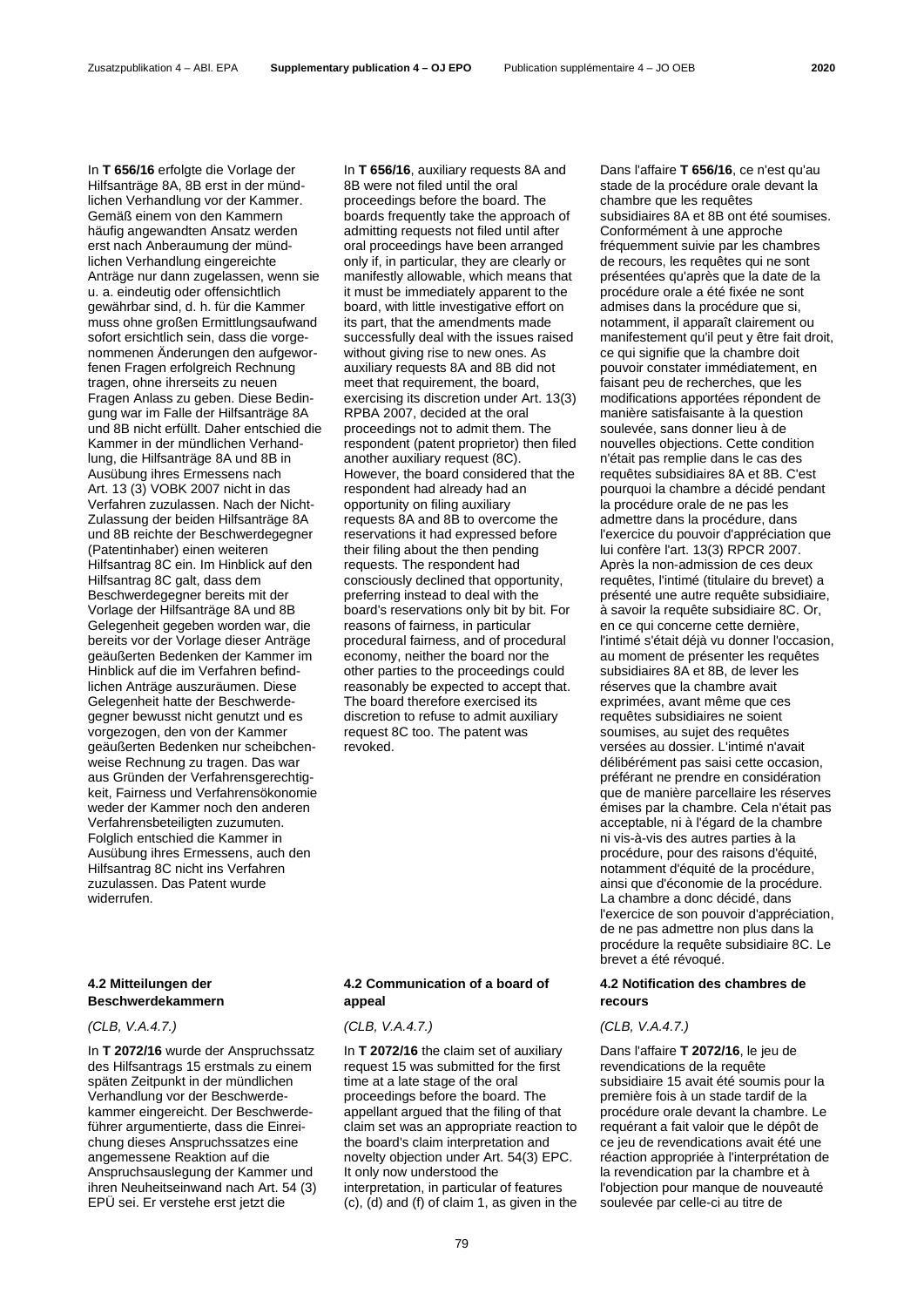Auslegung insbesondere der Merkmale c, d und f des Anspruchs 1 in der vorläufigen Stellungnahme der Kammer und müsse daher die Möglichkeit erhalten, darauf angemessen zu reagieren. Um festzustellen, ob die Einreichung des neuen Hilfsantrags tatsächlich eine "angemessene Reaktion" auf eine unvorhersehbare Entwicklung oder einen in der mündlichen Verhandlung erhobenen Einwand war, musste die Kammer prüfen, ob eine solche Entwicklung unvorhersehbar war und ob die Reaktion tatsächlich zum frühesten Zeitpunkt erfolgte, also eine unmittelbare Reaktion auf einen Einwand darstellte (s. z. B. T 1990/07, T 1354/11), und ob damit versucht wurde, die noch offenen Einwände zumindest anzusprechen oder gar zu entkräften, d. h. ob die Reaktion kausal mit den beanstandeten Merkmalen verknüpft war.

Im vorliegenden Fall enthielt die Mitteilung der Kammer klar die Auslegung von Anspruch 1 durch die Kammer und deren vorläufige Stellungnahme, wonach die Merkmale a bis f und i offenbar nicht neu gegenüber A2 waren. Der früheste Zeitpunkt, zu dem ein Beteiligter neues Vorbringen (wie z. B. einen geänderten Anspruchssatz) einreichen sollte, muss dann sein, wenn – objektiv gesehen – ein unvorhersehbares Ereignis (wie z. B. ein neuer Einwand) im Verfahren erkennbar ist. Entsprechend hätte z. B. die Änderung nach Merkmal c' frühestens bei der Erwiderung des Beschwerdeführers auf die Mitteilung der Kammer nach Art. 15 (1) VOBK 2007 eingereicht werden können. Die Kammer entschied, den Hilfsantrag 15 gemäß Art. 13 (1) VOBK 2007 nicht zum Beschwerdeverfahren zuzulassen.

### **4.3 Spätes Vorbringen von neuen Argumenten, Einwänden und Angriffslinien im Beschwerdeverfahren**

### *(CLB, V.A.4.10.1) (CLB, V.A.4.10.1) (CLB, V.A.4.10.1)*

In **T 1914/12** stellte die Kammer fest, dass die Beschwerdekammern bei der Zulassung spät vorgebrachter Argumente, die sich auf bereits im Verfahren befindliche Tatsachen stützen, keinen Ermessensspielraum haben (in Abweichung von T 1621/09). Sie verwies auf Art. 114 EPÜ, der in seiner englischen Fassung in Absatz 1 neben Tatsachen und Beweismitteln auch Argumente ("arguments") erwähnt, in Absatz 2 jedoch nicht.

board's preliminary opinion and thus had to be given an opportunity to react properly. As regards the issue of whether filing the new auxiliary request was indeed an "appropriate reaction" to any unforeseeable development or objection becoming apparent during the oral proceedings, the board had to establish whether a development was unforeseeable and whether the reaction was indeed filed at the earliest point in time, i.e. whether it was an immediate reaction to an objection (see e.g. T 1990/07, T 1354/11) and whether it attempted to at least address – if not resolve – the outstanding objections, i.e. whether it was causally linked to the features objected to.

In the case in hand, the board's communication clearly indicated the board's interpretation of claim 1 and its provisional opinion that features (a) to (f) and (i) did not appear to establish novelty over document A2. The earliest point in time at which a party should make new submissions (such as an amended claim set) must be the time at which – on an objective basis – an unforeseeable event (such as a fresh objection) becomes apparent during the proceedings. Accordingly, the earliest point in time for filing the amendment according to feature (c') could have been, for example, upon submitting the appellant's response to the board's communication under Art. 15(1) RPBA 2007. The board decided not to admit the auxiliary request 15 into the appeal proceedings under Art. 13(1) RPBA 2007.

# **4.3 Late submission of new arguments, objections and lines of attack in appeal proceedings**

The board in **T 1914/12** held (contrary to T 1621/09) that the boards did not have any discretion when it came to the admissibility of late-filed arguments based on facts already in the proceedings. Invoking Art. 114 EPC, which in English referred to arguments (as well as to facts and evidence) in paragraph 1, but not in paragraph 2, it concluded that the discretion conferred by paragraph 2 did not extend to latefiled arguments and observed that this

l'art. 54(3) CBE. Il a ajouté que ce n'était qu'à ce stade qu'il avait compris l'interprétation, en particulier l'interprétation des caractéristiques (c), (d) et (f) de la revendication 1, mentionnée dans l'avis provisoire de la chambre, et qu'il devait donc se voir accorder la possibilité de réagir de manière appropriée. Concernant la question de savoir si la présentation des nouvelles requêtes subsidiaires était bien une "réaction appropriée" à un développement ou une objection imprévisible devenant manifeste pendant la procédure orale, la chambre devait établir s'il y avait eu un développement imprévisible et si la réaction avait bien été communiquée le plus tôt possible, c'est-à-dire si elle avait été une réaction immédiate à une objection (cf. par ex. T 1990/07, T 1354/11) et si elle avait tenté à tout le moins d'aborder – si ce n'est de résoudre – les objections en suspens, c'est-à-dire si elle avait un lien de causalité avec les caractéristiques litigieuses.

Dans l'affaire en question, la notification de la chambre indiquait clairement l'interprétation qu'elle faisait de la revendication 1 et son avis provisoire selon lequel les caractéristiques (a) à (f) et (i) ne semblaient pas établir la nouveauté par rapport au document A2. Le moment à partir duquel une partie devrait invoquer de nouveaux moyens (comme un jeu de revendications modifié) doit être celui où – sur une base objective – un événement imprévisible (tel qu'une nouvelle objection) devient manifeste pendant la procédure. La modification selon la caractéristique (c') aurait donc pu ainsi être présentée dès le moment où le requérant a répondu à la notification de la chambre au titre de l'art. 15(1) RPCR 2007. La chambre a décidé de ne pas admettre la requête subsidiaire 15 dans la procédure de recours au titre de l'art. 13(1) RPCR 2007.

### **4.3 Présentation de nouveaux arguments, objections et nouvelles lignes d'attaque dans la procédure de recours**

Dans l'affaire **T 1914/12**, la chambre a noté que les chambres de recours ne disposent pas d'un pouvoir d'appréciation quant à la recevabilité d'arguments tardifs qui se fondent sur des faits qui sont déjà dans la procédure (décision s'écartant de la décision T 1621/09). La chambre a fait référence à l'art. 114 CBE qui, dans sa version anglaise, mentionne les arguments (avec les faits et les preuves) dans le paragraphe 1, mais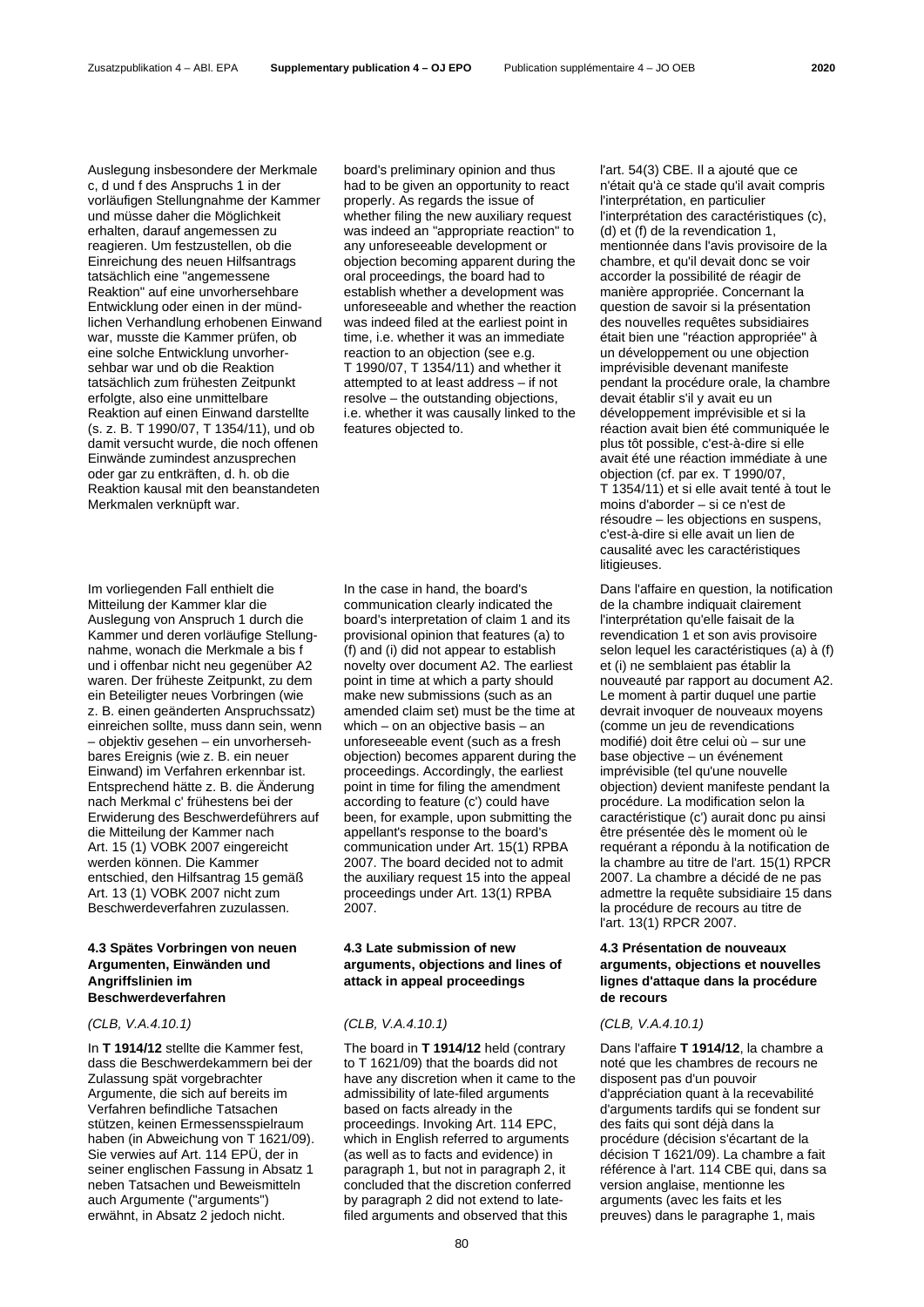Folglich erstreckt sich das in Absatz 2 eingeräumte Ermessen nicht auf spät vorgebrachte Argumente. Laut der Rechtsprechung vor 2011 sind Argumente nach Art. 114 (2) EPÜ vom Ermessen ausgenommen (s. z. B. T 92/92, T 861/93, T 131/01, T 704/06, T 926/07, T 1553/07). Zwei im September 2011 ergangene Entscheidungen stellten diesen Ansatz jedoch unter Berufung auf Art. 13 (1) in Verbindung mit Art. 12 (2) VOBK 2007 infrage: in den Entscheidungen T 1069/08 und T 1621/09 wird den Kammern ein gewisser Ermessenspielraum im Hinblick auf spät vorgebrachte Argumente zuerkannt. Die Kammer im vorliegenden Fall fand die diesen beiden Entscheidungen zugrunde liegende Argumentation nicht überzeugend. Die Auslegung in T 1069/08 und T 1621/09 lasse außer Acht, dass ein solches Ermessen nicht durch Art. 114 (2) EPÜ gerechtfertigt werden kann, was auch in der älteren Rechtsprechung bis dahin mehrfach bekräftigt wurde. Das EPÜ und vor allem Art. 114 EPÜ machen – zumindest in der englischen Fassung – einen Unterschied zwischen der Behandlung von Tatsachen und Argumenten. Art. 114 (2) EPÜ räumt im Besonderen und ausdrücklich einen Ermessensspielraum in Bezug auf verspätet vorgebrachte Tatsachen ein, nicht aber in Bezug auf spät vorgebrachte Argumente, die sich auf bereits im Verfahren befindliche Tatsachen stützen. Nach Auffassung der Kammer kann die VOBK zwar zur Präzisierung

und Auslegung des EPÜ herangezogen werden, nicht aber, um den Beschwerdekammern Befugnisse einzuräumen, die im EPÜ nicht vorgesehen sind.

In **T 47/18** enthielt die Beschwerdebegründung weder einen Einwand wegen mangelnder Klarheit der Ansprüche noch einen Einwand nach Art. 123 (2) EPÜ, sondern lediglich Vorbringen in Bezug auf die erfinderische Tätigkeit. Die vorstehend genannten Einwände erhob der Einsprechende erst, nachdem die Beteiligten zur mündlichen Verhandlung geladen worden waren. Die Kammer verwies auf die ständige Rechtsprechung, der zufolge neue, in der Beschwerdebegründung nicht enthaltene Einwände als Änderung des Sachvortrags des Beteiligten angesehen werden. Die Zulassung solcher Einwände liegt gemäß Art. 13 (1) und/oder 13 (3) VOBK 2007 im Ermessen der Kammer (s. auch T 996/15 zu einem neuen Einwand nach Art. 84 EPÜ, T 682/11 zu einem neuen Einwand nach Art. 123 (3) EPÜ und T 1307/13 zu einem neuen Einwand betreffend die Gültigkeit des

was in line with the pre-2011 case law (e.g. T 92/92, T 861/93, T 131/01, T 704/06, T 926/07 and T 1553/07). It noted that two decisions had been taken in September 2011 – T 1069/08 and T 1621/09 – in which that case law had been questioned on the basis of Art. 13(1) in conjunction with Art. 12(2) RPBA 2007 and it had been concluded that the boards did have some discretion when it came to late-filed arguments. However, it was unconvinced by the reasoning underlying these decisions. Their interpretation ignored the fact that Art. 114(2) EPC provided no justification for such discretion, as the older case law had held many times. In English at least, the EPC, and in particular Art. 114 EPC, treated facts and arguments differently. More specifically, Art. 114(2) EPC explicitly conferred discretion for late-filed facts but not for late-filed arguments based on facts already in the proceedings. In the board's view the RPBA, although they could provide more detail on and help in interpreting the EPC, could not give the boards powers that the EPC did not.

In **T 47/18** the statement of grounds of appeal contained neither an objection of lack of clarity of the claims nor an objection under Art. 123(2) EPC. It contained only submissions with respect to inventive step. It was only after the parties had been summoned to oral proceedings that the opponent raised such objections. The board referred to the established case law that new objections, which had not been raised in the statement of grounds of appeal, were considered an amendment to a party's case. Admission of such objections was at the discretion of the board pursuant to Art. 13(1) and/or 13(3) RPBA 2007 (T 996/15 for a new objection under Art. 84 EPC; T 682/11 for a new objection under Art. 123(3) EPC; T 1307/13 for a new objection regarding the validity of the priority claim). The board stated that, furthermore, the objections in question also did not

pas dans le paragraphe 2. Le pouvoir discrétionnaire formulé au paragraphe 2 ne s'étend pas aux arguments tardifs. Selon la jurisprudence antérieure à 2011, les arguments sont exclus du pouvoir discrétionnaire selon l'art. 114(2) CBE (par exemple T 92/92, T 861/93, T 131/01, T 704/06, T 926/07, T 1553/07). Deux décisions rendues en septembre 2011 ont remis en question cette approche, en s'appuyant sur l'art. 13(1) RPCR 2007 en combinaison avec l'art. 12(2) RPCR 2007. Les décisions T 1069/08 et T 1621/09 reconnaissent aux chambres un pouvoir discrétionnaire à l'égard d'arguments tardifs. La présente chambre n'est pas convaincue par le raisonnement qui sous-tend les décisions T 1069/08 et T 1621/09. L'interprétation que ces décisions ont retenue ignore que l'art. 114(2) CBE ne permet pas de justifier un tel pouvoir discrétionnaire, comme l'ancienne jurisprudence l'a maintes fois affirmé. La CBE, et notamment son art. 114, du moins dans sa version anglaise, pose une différence de traitement des faits et des arguments. L'art. 114(2) CBE prévoit notamment et explicitement un pouvoir discrétionnaire quant aux faits invoqués tardivement, et non pour les arguments tardifs qui s'appuient sur des faits qui sont déjà dans la procédure. Selon la présente chambre, le RPCR, s'il peut préciser et interpréter les dispositions de la CBE, ne saurait conférer aux chambres de recours des pouvoirs que la CBE ne leur donne pas.

Dans l'affaire **T 47/18**, le mémoire exposant les motifs du recours ne contenait ni objection pour manque de clarté des revendications, ni objection en vertu de l'art. 123(2) CBE. Il n'incluait que des moyens liés à l'activité inventive. Ce n'est qu'après l'envoi aux parties d'une citation à une procédure orale que l'opposant a soulevé de telles objections. La chambre s'est référée à la jurisprudence constante selon laquelle de nouvelles objections qui n'ont pas été soulevées dans le mémoire exposant les motifs du recours sont considérées comme une modification des moyens invoqués par une partie. L'admission de telles objections est laissée à l'appréciation de la chambre, conformément à l'art. 13(1) et/ou 13(3) RPCR 2007 (T 996/15, s'agissant d'une nouvelle objection en vertu de l'art. 84 CBE ; T 682/11, s'agissant d'une nouvelle objection en vertu de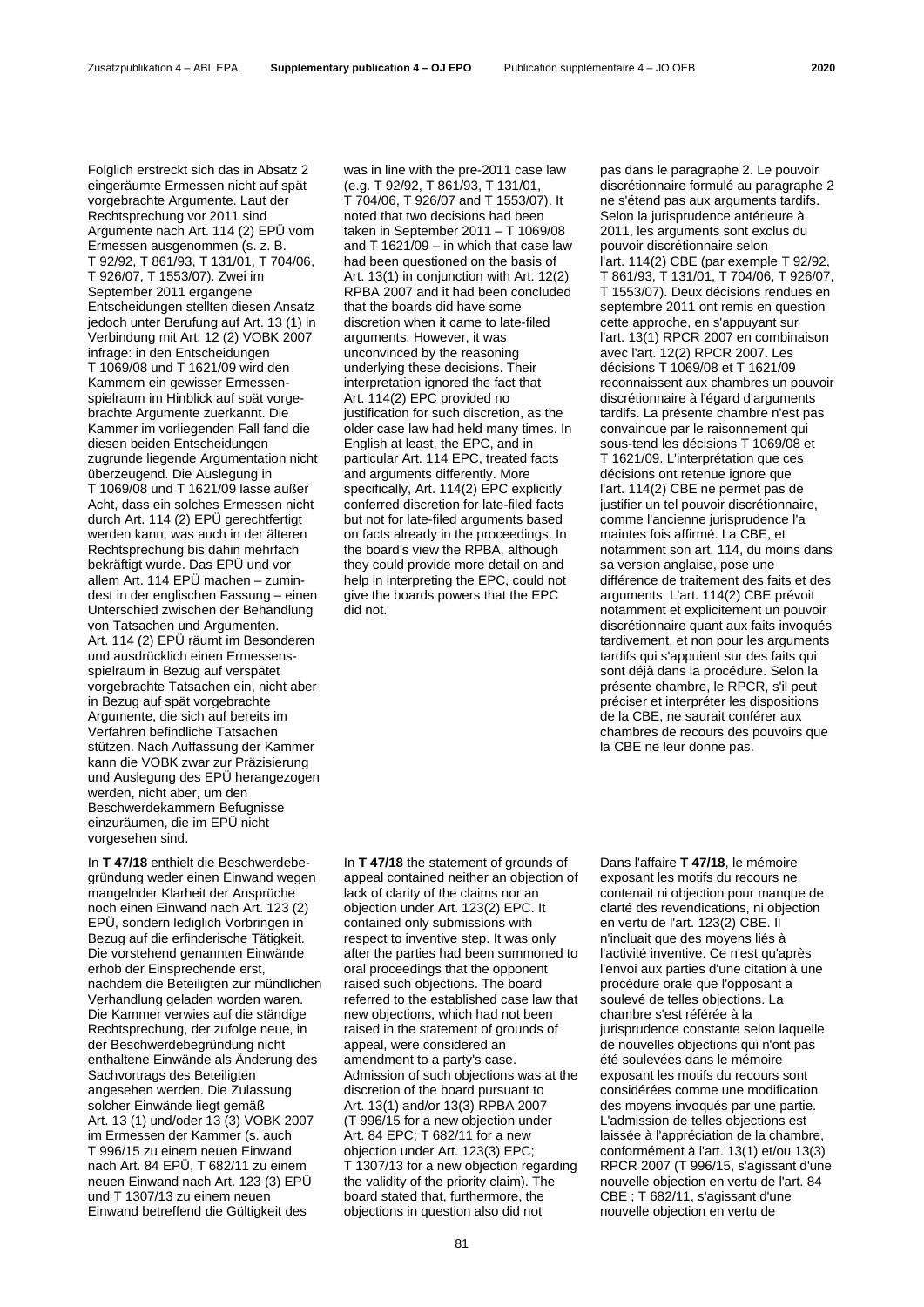Prioritätsanspruchs). Darüber hinaus stellte die Kammer fest, dass es sich bei den fraglichen Einwänden um mehr handelte als nur um ein neues Argument (s. o. **T 1914/12**), denn sie gingen über das hinaus, was zur Unterstreichung der rechtzeitig eingereichten Tatsachen, Beweismittel und Gründe dient. Sie basierten vielmehr auf neuen Rechtsgründen (G 4/92, ABl. EPA 1994, 149, Nr. 10 der Gründe), die zuvor im Beschwerdeverfahren nicht behandelt worden waren. Die Kammer wies darauf hin, dass der Beschwerdeführer die fraglichen Einwände zu mehreren Gelegenheiten im Verfahren vor der Einspruchsabteilung hätte vorbringen können. Es gab keinen stichhaltigen Grund, diese Einwände so spät im Verfahren zu erheben, nämlich erst etwa zwei Monate vor der mündlichen Verhandlung vor der Kammer.

In **T 603/14** machte die Kammer von ihrem Ermessen Gebrauch, den verspätet vorgebrachten Einwand der mangelnden erfinderischen Tätigkeit gegenüber D1 und D3 nicht zu berücksichtigen. Der Beschwerdeführer hatte den Einwand zum ersten Mal in der mündlichen Verhandlung vor der Kammer erhoben. Die Dokumente waren Teil des Beschwerdeverfahrens. Die Kammer sah in dem Einwand eine Änderung des Vorbringens des Beschwerdeführers, weshalb die Zulassung und Berücksichtigung gemäß Art. 13 (1) VOBK 2007 in ihrem Ermessen lag. D1 und D3 waren bis dahin nur verwendet worden, um Neuheitseinwände gegen die Ansprüche 1 und 25 zu stützen. Zumindest die Behauptung, dass sie kombiniert miteinander zu mangelnder erfinderischer Tätigkeit führten, war für die Kammer eine neue Tatsache.

Der Beschwerdeführer brachte für die späte Einreichung dieser behaupteten neuen Tatsache keine überzeugende Begründung vor. Die vorläufige Stellungnahme der Kammer zur Offenbarung von D1 führte keine neuen Aspekte in die Diskussion ein. In der Anlage zur Ladung stand deutlich, dass weitere Bemerkungen, Dokumente oder Anträge spätestens einen Monat vor der mündlichen Verhandlung der Kammer und dem anderen Beteiligten vorliegen sollten und keine Überraschung für sie darstellen dürften. Mit einer Zulassung des Einwands zu diesem späten Zeitpunkt wäre daher nicht die gebotene Verfahrenseffizienz

merely constitute a new argument (**T 1914/12**, see above) because they went beyond submissions serving to underpin the facts, evidence and grounds filed in good time. Rather, they were based on new legal grounds (G 4/92, OJ EPO 1994,149 point 10 of the Reasons) that had not been addressed before in the appeal proceedings. The board pointed out that the appellant could have raised the objections in question at several instances in the proceedings before the opposition division. There was no sound reason to raise these objections at such a late stage of the proceedings, i.e. only about two months before the oral proceedings before the board.

In **T 603/14** the board exercised its discretion not to consider the late-filed objection of lack of inventive step in view of D1 and D3. The appellant raised this objection for the first time in the oral proceedings before the board. The documents formed part of the appeal proceedings. The board stated that the objection represented an amendment to the appellant's case and might as such, pursuant to Art. 13(1) RPBA 2007, be admitted and considered at its discretion. Document D1 and D3 had up to that point only been used to support objections of lack of novelty of claim 1 and claim 25. At least the allegation that they led, in combination, to a lack of inventive step was to the board a new fact.

The appellant did not present a convincing justification for the late submission of this alleged new fact. The board's preliminary opinion on the disclosure of D1 did not introduce any new aspects into the discussion. The annex to the summons stated clearly that any further comments, documents or requests should be at the disposal of the board and the other party one month before the oral proceedings at the latest and should not surprise the other party and the board. Admittance of the objection at this late stage would therefore not have respected the required procedural efficiency. Rather it might even have borne the risk of

l'art. 123(3) CBE ; T 1307/13, s'agissant d'une nouvelle objection concernant la validité de la revendication de priorité). La chambre a déclaré que, de surcroît, les objections en question ne constituaient pas un simple nouvel argument (**T 1914/12**, cf. ci-dessus) du fait qu'elles allaient au-delà des moyens destinés à étayer les faits, preuves et motifs présentés en temps utile. Elles étaient en réalité fondées sur de nouveaux moyens (G 4/92, JO OEB 1994, 149, point 10 des motifs) qui n'avaient pas été traités antérieurement au cours de la procédure de recours. La chambre a souligné que le requérant aurait pu soulever ces objections à plusieurs occasions pendant la procédure devant la division d'opposition. Aucun motif valable ne justifiait que ces objections soient présentées à un stade si tardif de la procédure, à savoir quelque deux mois à peine avant la tenue de la procédure orale devant la chambre.

Dans l'affaire **T 603/14**, la chambre a décidé, dans l'exercice de son pouvoir d'appréciation, de ne pas tenir compte de l'objection tardive pour défaut d'activité inventive au regard des documents D1 et D3. Le requérant avait soulevé cette objection pour la première fois pendant la procédure orale devant la chambre. Ces documents faisaient partie de la procédure de recours. La chambre a indiqué que l'objection en question constituait une modification des movens invoqués par le requérant. et que l'admission et l'examen de cette modification étaient laissés à l'appréciation de la chambre, conformément à l'art. 13(1) RPCR 2007. Les documents D1 et D3 n'avaient jusqu'alors été utilisés que pour étayer les objections pour manque de nouveauté des revendications 1 et 25. Au minimum l'allégation selon laquelle ces documents, considérés ensemble, entraînaient un défaut d'activité inventive représentait un fait nouveau pour la chambre.

Le requérant n'a pas justifié de manière convaincante la présentation tardive de ce nouveau fait allégué. L'avis provisoire de la chambre concernant la divulgation du document D1 n'avait pas introduit de nouvel aspect dans la discussion. L'annexe à la citation indiquait clairement que toute observation, pièce ou requête supplémentaire devait être à la disposition de la chambre et de l'autre partie au plus tard un mois avant la procédure orale et ne devait pas les prendre au dépourvu. L'admission de l'objection à ce stade tardif n'aurait donc pas satisfait à l'exigence d'économie de la procédure. Au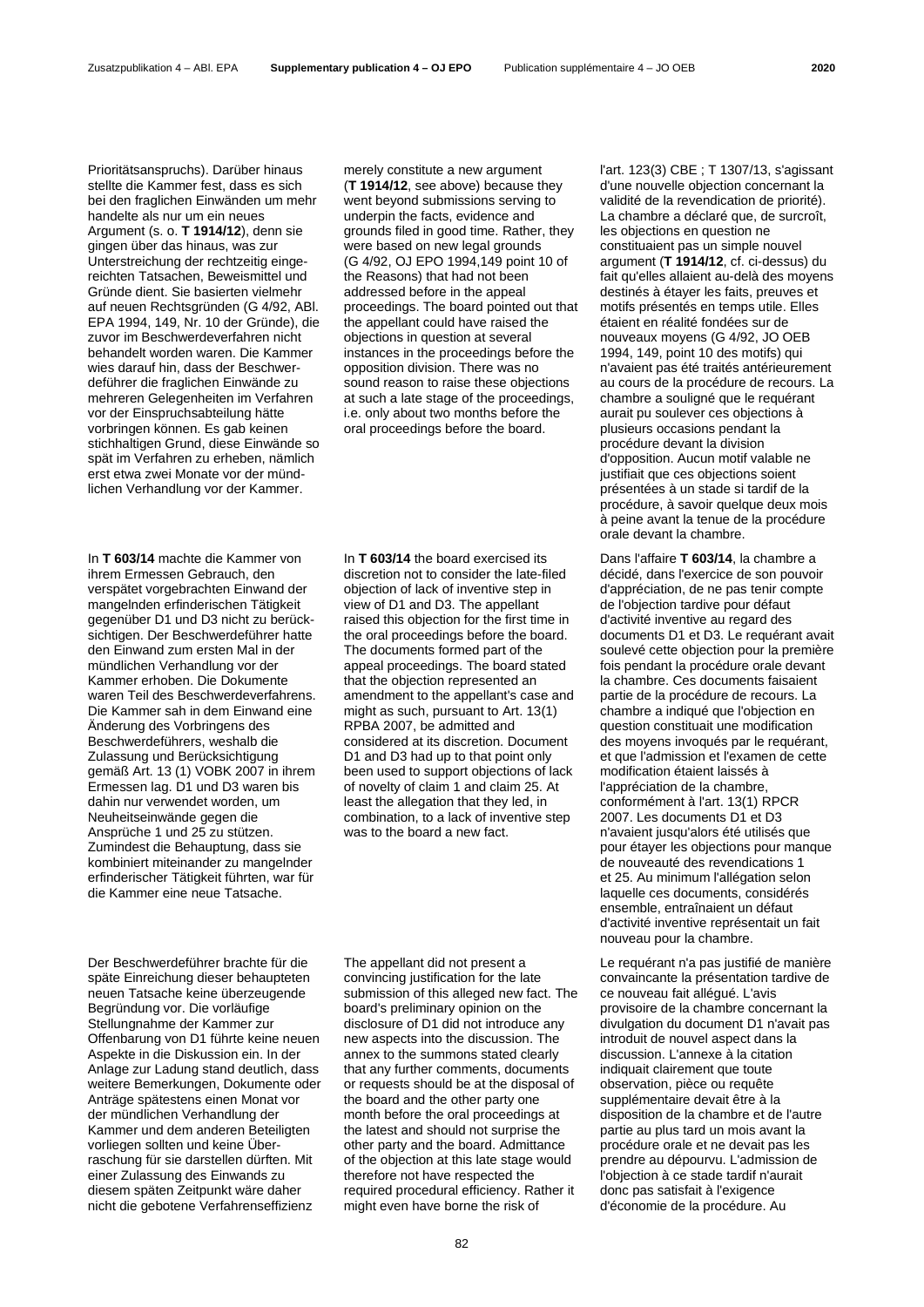gewahrt worden, und es hätte sogar die Gefahr einer Vertagung der mündlichen Verhandlung bestanden. Selbst wenn man einräumt, dass die zur Stützung eines Neuheitseinwands angeführte Entgegenhaltung D1 auch als Ausgangspunkt für einen Einwand wegen mangelnder erfinderischer Tätigkeit zugrunde gelegt werden konnte, war von dem anderen Beteiligten nicht zu erwarten, dass er die Aufnahme einer willkürlichen Kombination von D1 und anderen aktenkundigen Dokumenten wie D3 in das Verfahren antizipiert. Im Übrigen ist ein zur Beurteilung der Neuheit nützliches Dokument nicht unbedingt die richtige Wahl als nächstliegender Stand, s. auch T 181/17.

4.4.1 Erweiterung von Ansprüchen, die bereits von der Einspruchsabteilung geprüft wurden

# *(CLB, V.A.4.11.3 e)) (CLB, V.A.4.11.3 e)) (CLB, V.A.4.11.3 e))*

In **T 1719/13** entsprach der Hilfsantrag bis auf die Hinzufügung des abhängigen Anspruchs 5 dem von der Einspruchsabteilung für zulässig befundenen Hilfsantrag I. Nach Auffassung der Kammer gab es keinen triftigen Grund, diesen Antrag zum Verfahren zuzulassen. Sie verwies auf die ständige Rechtsprechung, der zufolge das Einspruchsverfahren nicht dazu genutzt werden darf, das Patent durch die Hinzufügung eines oder mehrerer abhängiger Ansprüche nachzubessern. Eine solche Hinzufügung ist normalerweise nach R. 80 EPÜ unzulässig (s. z. B. T 993/07). Aus demselben Grund sah die Kammer in der Hinzufügung eines oder mehrerer abhängiger Ansprüche zu einem bereits von der Einspruchsabteilung für zulässig befundenen Antrag im Beschwerdeverfahren einen Versuch, den zugelassenen Antrag nachzubessern, und ließ den Antrag daher mit Verweis auf Art. 12 (4) VOBK 2007 nicht zu.

In **T 1467/13** hatte der Patentinhaber vor der Einspruchsabteilung die Aufrechterhaltung auf Grundlage von neuen Anträgen angestrebt, die den nun vorliegenden Haupt- und Hilfsanträgen (1 bis 8) entsprachen. Damit hatte der Patentinhaber den Rahmen des Verfahrens erstinstanzlich abgesteckt. Bei den mit der Beschwerdegründung eingereichten weiteren Hilfsanträgen (9 bis 13) wurde ein Merkmal gestrichen. Dieser Gegenstand lag somit ohne ersichtliche Rechtfertigung außerhalb des vom Patentinhaber erstinstanzlich abgehaving to adjourn the oral proceedings. Even if one accepted that D1, having been cited to support an objection of lack of novelty, could have been expected to be used as a starting point for an objection of lack of inventive step, the other party could not be expected to anticipate any arbitrary combination of D1 with other documents on file, such as D3, to be introduced into the proceedings. Furthermore, a document useful for assessing novelty is not necessarily a legitimate choice as closest prior art; see also T 181/17.

4.4.1 Broadening of claims considered by the opposition division

In **T 1719/13** the auxiliary request corresponded to auxiliary request 1 found allowable by the opposition division, except for the addition of dependent claim 5. The board found that there was no convincing reason to admit this request into the proceedings. The board referred to the consistent case law that the opposition proceedings may not be used to tidy up the patent by adding one or more dependent claims; such an addition was normally inadmissible under R. 80 EPC (see for instance T 993/07). By the same token, the board considered the addition of one or more dependent claims in appeal proceedings to a claim request held allowable by the opposition division to be an attempt to tidy up the allowable claim request and thus not admissible under Art. 12(4) RPBA 2007.

In **T 1467/13**, in the opposition proceedings the patent proprietor had sought maintenance on the basis of new requests that were now, on appeal, its main and first to eighth auxiliary requests. Those requests had therefore defined the scope of the proceedings at first instance. In its ninth to thirteenth auxiliary requests, filed with its statement of grounds of appeal, a feature had been deleted. Their subjectmatter was thus, with no apparent justification, outside the scope of the proceedings as defined at first instance. Based on Art. 12(4) RPBA 2007, it

contraire, elle aurait même pu contraindre la chambre à renvoyer la procédure orale. Même en convenant que l'on pouvait s'attendre à ce que le document D1, qui avait été cité à l'appui d'une objection pour manque de nouveauté, serve de point de départ à une objection pour défaut d'activité inventive, l'on ne pouvait attendre de l'autre partie qu'elle anticipe l'introduction, dans la procédure, de n'importe quelle combinaison arbitraire du document D1 avec d'autres documents versés au dossier, tels que le document D3. De plus, un document utile pour l'appréciation de la nouveauté ne constitue pas nécessairement un choix légitime comme état de la technique le plus proche (cf. également T 181/17).

# **4.4 Artikel 12 (4) VOBK 2007 4.4 Article 12(4) RPBA 2007 4.4 Article 12(4) RPCR 2007**

4.4.1 Extension de revendications examinées par la division d'opposition

Dans l'affaire **T 1719/13**, la requête subsidiaire correspondait à la requête subsidiaire 1 jugée admissible par la division d'opposition, excepté concernant l'ajout de la revendication dépendante 5. La chambre a retenu qu'aucune raison convaincante ne justifiait d'admettre cette requête dans la procédure. Elle a fait référence à la jurisprudence constante selon laquelle la procédure d'opposition ne peut pas être utilisée pour parachever le brevet en ajoutant une ou plusieurs revendications dépendantes ; un tel ajout était normalement irrecevable en vertu de la règle 80 CBE (cf. par exemple T 993/07). La chambre a considéré, au même titre, que l'ajout, dans le cadre de la procédure de recours, d'une ou de plusieurs revendications dépendantes à une requête jugée admissible par la division d'opposition constituait une tentative de parachever la requête admissible et n'était donc pas recevable en vertu de l'art. 12(4) RPCR 2007.

Dans l'affaire **T 1467/13**, le titulaire du brevet avait demandé, devant la division d'opposition, le maintien du brevet sur la base de nouvelles requêtes qui correspondaient aux requêtes principale et subsidiaires (1-8) présentées au titre du recours. Le titulaire du brevet avait ainsi délimité le cadre de la procédure de première instance. Dans les requêtes subsidiaires supplémentaires (9-13) présentées en même temps que le mémoire exposant les motifs du recours, une caractéristique avait été supprimée. L'objet en résultant se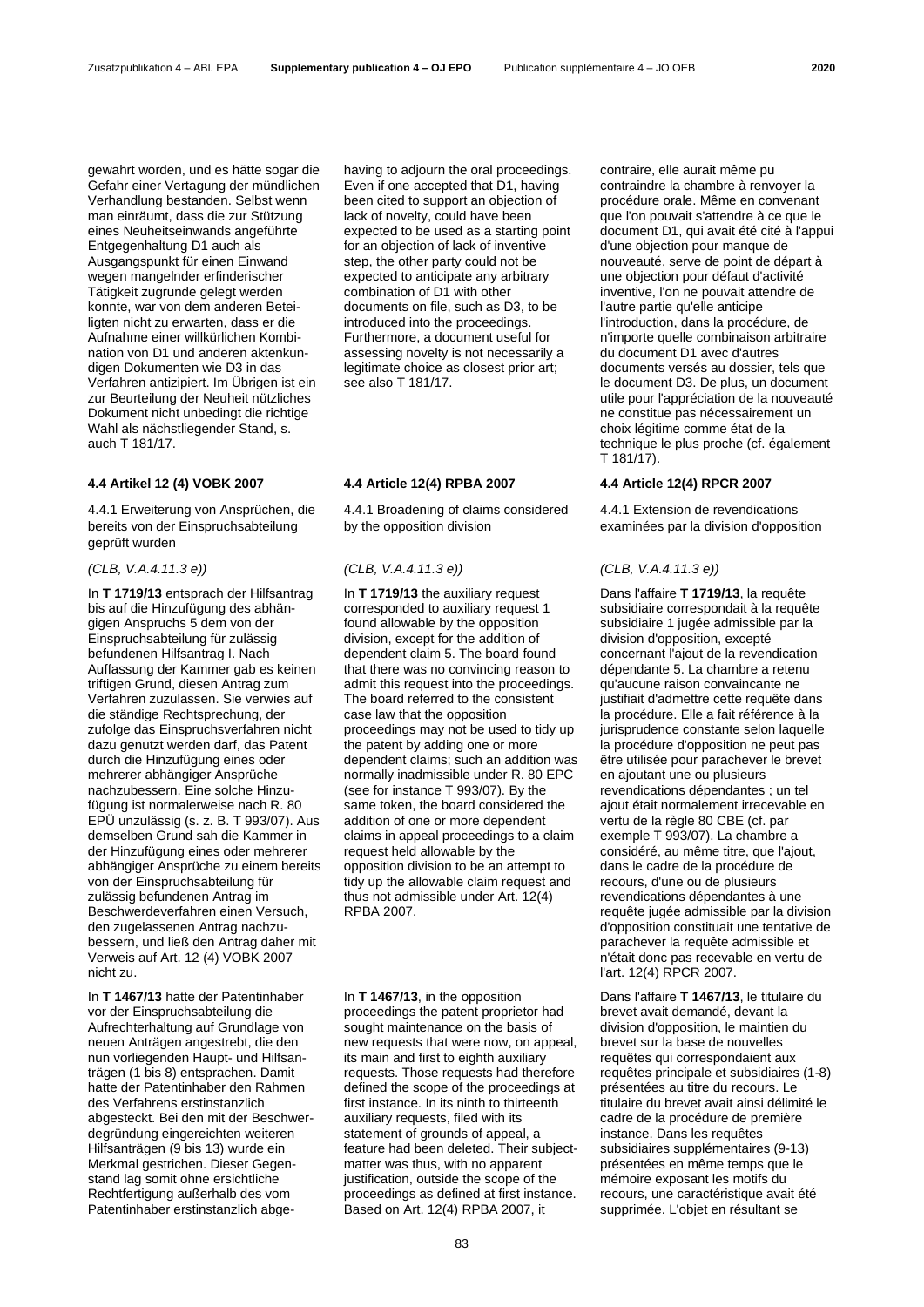steckten Rahmens des Verfahrens. Er hätte folglich im Prinzip in Anlehnung an den Grundsatz des Art. 12 (4) VOBK 2007 im Verfahren vor der ersten Instanz vorgebracht werden sollen.

4.4.2 Erneute Stellung von im Einspruchsverfahren zurückgenommenen Anträgen

In **T 52/15** reichte der Patentinhaber (Beschwerdeführer) immer dann einen neuen "Hauptantrag" ein, wenn die Einspruchsabteilung mitteilte, dass der vorherige Hauptantrag nicht den Erfordernissen des EPÜ entspreche. Weil die Einspruchsabteilung der Auffassung war, dass der letzte Hauptantrag nicht den Erfordernissen von Art. 56 EPÜ entsprach, widerrief sie das Patent. In der angefochtenen Entscheidung ging es nur um diesen zuletzt eingereichten Hauptantrag. Der Patentinhaber beantragte die Aufhebung der angefochtenen Entscheidung und die Aufrechterhaltung des Patents in der erteilten Fassung oder auf der Grundlage eines der Hilfsanträge 1 bis 4, die sich erheblich von dem Antrag unterschieden, über den in der angefochtenen Entscheidung entschieden worden war. Der Patentinhaber argumentierte, dass die zuvor eingereichten Hauptanträge nicht zurückgenommen worden seien. Jeder neue Antrag sollte nur für Diskussionszwecke an die Stelle des vorherigen treten, diesen aber nicht ersetzen. Die Kammer stellte fest, dass die Einspruchsabteilung zu Recht davon ausgegangen war, dass jeder neu eingereichte "Hauptantrag" eindeutig den bzw. die zuvor eingereichten ersetzen sollte. Die Kammer betonte, dass die Zurücknahme eines Antrags ein ernstzunehmender Verfahrensschritt ist, der von den Beteiligten normalerweise ausdrücklich erklärt wird und der im Protokoll erwähnt werden muss (s. T 361/08). Allerdings erübrigt sich eine ausdrückliche Zurücknahme, wenn das Verhalten eines Beteiligten oder die von ihm im Verfahren eingeleiteten Schritte unmissverständlich sind (s. T 388/12). Die Kammer unterstrich außerdem, dass Beteiligte, die mehr als einen Antrag einreichen, nach ständiger Praxis des EPA Hauptantrag und Hilfsanträge klar bezeichnen müssen und bei mehreren Hilfsanträgen deren Rangfolge anzugeben haben (s. z. B. R 14/10).

therefore should have been filed in the first-instance proceedings.

4.4.2 Resubmission of requests withdrawn at opposition stage

In **T 52/15** the proprietor (appellant) filed a new "main request" every time the opposition division announced its opinion that the previous main request did not comply with the requirements of the EPC. Since the opposition division was of the opinion that the last main request did not comply with Art. 56 EPC, it revoked the patent. The appealed decision dealt only with this last main request. The proprietor requested that the decision be set aside and that the patent be maintained as granted or, alternatively, on the basis of one of auxiliary requests 1 to 4, which differed substantially from the request which was decided upon in the appealed decision. The proprietor argued that the previously filed main requests had not been withdrawn. Each new request was meant to supersede the previous one for the purpose of discussion only, but not to replace it. The board noted that the opposition division did not err when considering that each newly filed "main request" was clearly meant to replace the previously filed one/s. The board emphasised that the withdrawal of a request was a serious procedural step which was usually announced explicitly by a party via a corresponding statement and that any such statement must be mentioned in the minutes (see T 361/08). However, an explicit withdrawal was not required if a party's behaviour or procedural steps it took during the proceedings made its intention unequivocal (see T 388/12). The board also highlighted the fact that, according to established EPO practice, parties filing more than one request must specify which request is the main request, which is/are the auxiliary request(s), and, if there are several auxiliary requests, their ranking (see e.g. R 14/10).

trouvait ainsi, sans justification apparente, en dehors du cadre de la procédure délimité en première instance par le titulaire du brevet. Conformément au principe qui découle de l'art. 12(4) RPCR 2007, il aurait dû normalement être introduit dans la procédure devant la première instance.

4.4.2 Nouveau dépôt de requêtes retirées au cours de la procédure d'opposition

### *(CLB, III.I.5., V.A.4.11.3 f), V.A.4.12.13) (CLB, III.I.5., V.A.4.11.3 f), V.A.4.12.13) (CLB, III.I.5., V.A.4.11.3 f), V.A.4.12.13)*

Dans l'affaire **T 52/15**, le titulaire du brevet (requérant) avait déposé une nouvelle "requête principale" à chaque fois que la division d'opposition indiquait que la requête principale précédente ne satisfaisait pas aux exigences de la CBE. La division d'opposition avait révoqué le brevet, estimant que la dernière requête principale n'était pas conforme à l'art. 56 CBE. La décision frappée de recours ne traitait que de cette dernière requête principale. Le titulaire du brevet a demandé que la décision soit annulée et que le brevet soit maintenu tel que délivré ou bien sur la base de l'une des requêtes subsidiaires 1 à 4, qui différaient considérablement de la requête qui avait fait l'objet de la décision frappée de recours. Le titulaire du brevet a fait valoir qu'il n'avait pas retiré les requêtes principales qu'il avait déposées antérieurement. Chaque nouvelle requête était destinée à succéder à la précédente uniquement aux fins de la discussion, et non à la remplacer. La chambre a fait observer que la division d'opposition avait à juste titre considéré que chaque "requête principale" nouvellement déposée était manifestement destinée à remplacer la ou les requêtes qui la précédaient. La chambre a souligné que le retrait d'une requête est un acte procédural grave, qui est généralement annoncé explicitement par une partie au moyen d'une déclaration correspondante, et qu'une telle déclaration doit être inscrite au procès-verbal (cf. T 361/08). Cependant, un retrait explicite n'est pas nécessaire si le comportement d'une partie ou les actes procéduraux qu'elle effectue au cours de la procédure font apparaître sans équivoque l'intention qu'elle poursuit (cf. T 388/12). La chambre a également mis l'accent sur le fait que, conformément à la pratique établie à l'OEB, les parties qui déposent plusieurs requêtes doivent préciser quelle est celle qui constitue la requête principale, et quelle est ou quelles sont celles qui constituent les requêtes subsidiaires et indiquer, en cas de pluralité de requêtes subsidiaires, un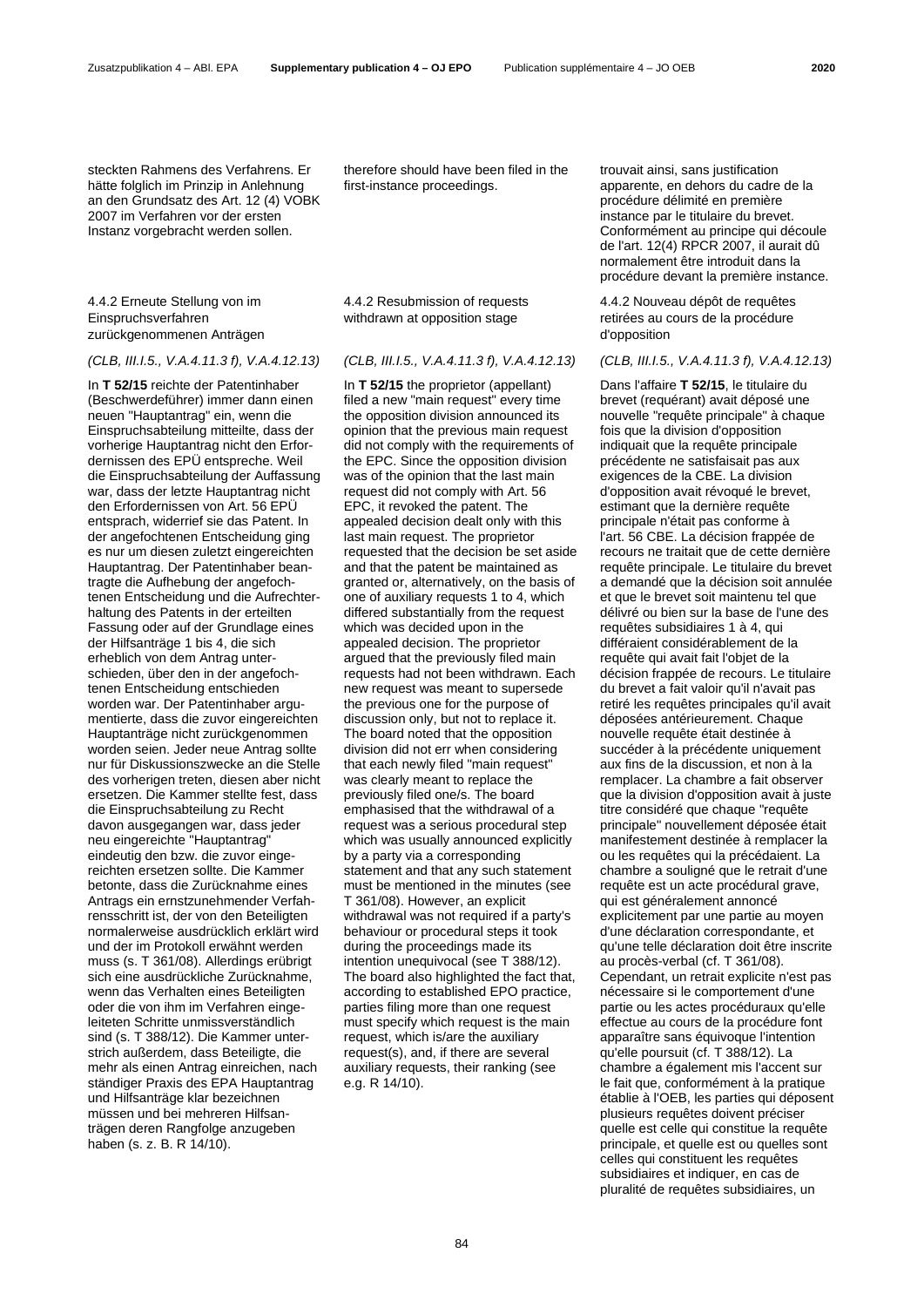Die Kammer kam zu dem Schluss, dass die schriftliche Entscheidung der Einspruchsabteilung auf den Antrag gestützt war, der als einziger anhängig war, als die Widerrufsentscheidung mündlich verkündet wurde. Der Hauptantrag sowie die Hilfsanträge 1 und 2 wurden zusammen mit der Beschwerdebegründung eingereicht und entsprachen dem ursprünglichen Antrag des Patentinhabers und zwei in der mündlichen Verhandlung vor der Einspruchsabteilung eingereichten Hilfsanträgen. Diese Anträge unterschieden sich erheblich von dem Antrag, über den in der angefochtenen Entscheidung entschieden worden war. Die Kammer stellte fest, dass die Wiedereinführung zuvor zurückgenommener Anträge im Beschwerdeverfahren dem Hauptzweck des mehrseitigen Beschwerdeverfahrens zuwiderläuft, nämlich der unterlegenen Partei eine Möglichkeit zu geben, die Entscheidung der Einspruchsabteilung sachlich anzufechten. Es gibt zwar Entscheidungen, in denen die Kammern den Patentinhabern erlaubten, breitere, im Einspruchsverfahren zurückgenommene oder nicht aufrecht erhaltene Anträge wieder ins Verfahren einzuführen, doch sind auch zahlreiche Entscheidungen ergangen, in denen die Kammern ihr Ermessen streng ausgeübt und solche Anträge nicht in das Beschwerdeverfahren zugelassen haben (s. T 390/07, T 361/08, T 671/08, T 922/08, T 1525/10, T 140/12, T 1697/12, T 143/14). Anscheinend ist dies der derzeit vorherrschende Ansatz der Kammern. Die Anträge wurden nicht in das Beschwerdeverfahren zugelassen (Art. 12 (4) VOBK 2007).

In **T 1695/14** entsprach der betreffende vom Patentinhaber in der mündlichen Verhandlung vorgelegte Hilfsantrag einem der mit der Beschwerdebegründung eingereichten Hilfsanträge. Diesen ursprünglichen Hilfsantrag hatte der Patentinhaber im Verlauf des schriftlichen Verfahrens jedoch nicht weiterverfolgt und mit einem Schriftsatz neue Hilfsanträge eingereicht. Aus diesem Schriftsatz ging hervor, dass der Patentinhaber seine bisherigen Anträge durch die neu eingereichten Anträge ersetzen wollte. Die Kammer legte diese Erklärung des Patentinhabers als konkludente Rücknahme des Hilfsantrags aus. Eine Rücknahme eines Antrags kann ausdrücklich oder konkludent erfolgen. Eine konkludente Antragsrücknahme liegt dann vor, wenn sich aus den Umständen zweifelsfrei

The board concluded that the written decision of the opposition division was based on the only request that was pending when the decision to revoke the patent was orally announced. The main request and auxiliary requests 1 and 2 were filed with the statement setting out the grounds of appeal and corresponded to the proprietor's initial request and two auxiliary requests filed during the oral proceedings before the opposition division. These requests differed substantially from the request which was decided upon in the appealed decision. The board stated that the reintroduction of previously withdrawn requests on appeal ran counter to the main purpose of inter partes appeal proceedings, namely to give the losing party the possibility of challenging the decision of the opposition division on its merits. The board also noted that although there have been decisions where the boards have allowed patent proprietors to reinstate broader requests which had been withdrawn or not maintained during the opposition proceedings, numerous decisions have also been issued in which the board's discretion has been applied in a strict manner and such requests have not been admitted into the appeal proceedings (see T 390/07, T 361/08, T 671/08, T 922/08, T 1525/10, T 140/12, T 1697/12, T 143/14). This appeared to be the current predominant approach applied by the boards. The requests were not admitted into the appeal proceedings (Art. 12(4) RPBA 2007).

In **T 1695/14** the auxiliary request in question, which the patent proprietor had filed during the oral proceedings, was the same as one of the auxiliary requests it had filed with its grounds of appeal. But the proprietor had not then pursued that original auxiliary request in the written proceedings, instead filing new auxiliary requests with a written submission stating that it wanted them to replace its previous ones. The board interpreted this statement as an implicit withdrawal of the auxiliary request; requests could be withdrawn either explicitly or implicitly, the latter being when the circumstances left no doubt that a party no longer wished to pursue them (see T 388/12, T 52/15). Requests not later pursued as the main or an auxiliary request, but (implicitly) withdrawn, did not remain in the

ordre de préférence (cf. par exemple R 14/10).

La chambre a conclu que la décision écrite de la division d'opposition était fondée sur l'unique requête qui était en instance lorsque la décision de révoquer le brevet a été annoncée oralement. La requête principale et les requêtes subsidiaires 1 et 2 ont été déposées avec le mémoire exposant les motifs du recours et correspondaient à la requête initiale du titulaire du brevet et à deux requêtes subsidiaires présentées au cours de la procédure orale devant la division d'opposition. Ces requêtes différaient considérablement de la requête qui avait fait l'objet de la décision frappée de recours. La chambre a relevé que le fait de réintroduire pendant la procédure de recours des requêtes qui avaient été retirées antérieurement, était contraire à l'objectif principal d'une procédure de recours inter partes, qui consistait à donner à la partie déboutée la possibilité de contester la décision de la division d'opposition sur le fond. La chambre a en outre constaté que même si les chambres de recours avaient autorisé dans certains cas les titulaires de brevet à rétablir des requêtes plus larges qui avaient été retirées - ou qui n'avaient pas été maintenues - durant la procédure d'opposition, les chambres de recours avaient également rendu de nombreuses décisions dans lesquelles elles avaient appliqué de manière stricte leur pouvoir d'appréciation et n'avaient pas admis de telles requêtes dans la procédure de recours (cf. T 390/07, T 361/08, T 671/08, T 922/08, T 1525/10, T 140/12, T 1697/12 et T 143/14). Il s'agit de l'approche prédominante actuelle suivie par les chambres. Les requêtes n'ont pas été admises dans la procédure de recours (art. 12(4) RPCR 2007).

Dans l'affaire **T 1695/14**, la requête subsidiaire en question présentée par le titulaire du brevet au cours de la procédure orale correspondait à l'une des requêtes subsidiaires soumises avec le mémoire exposant les motifs du recours. Le titulaire du brevet n'avait cependant pas donné suite à cette requête subsidiaire initiale au cours de la procédure écrite et avait présenté par courrier de nouvelles requêtes. Il ressortait de ce courrier que le titulaire du brevet souhaitait remplacer ses anciennes requêtes par les requêtes nouvellement présentées. La chambre a interprété cette déclaration du titulaire du brevet comme un retrait implicite de la requête subsidiaire. Le retrait d'une requête peut avoir lieu de manière explicite ou implicite. Il y a retrait implicite de requêtes lorsqu'il ressort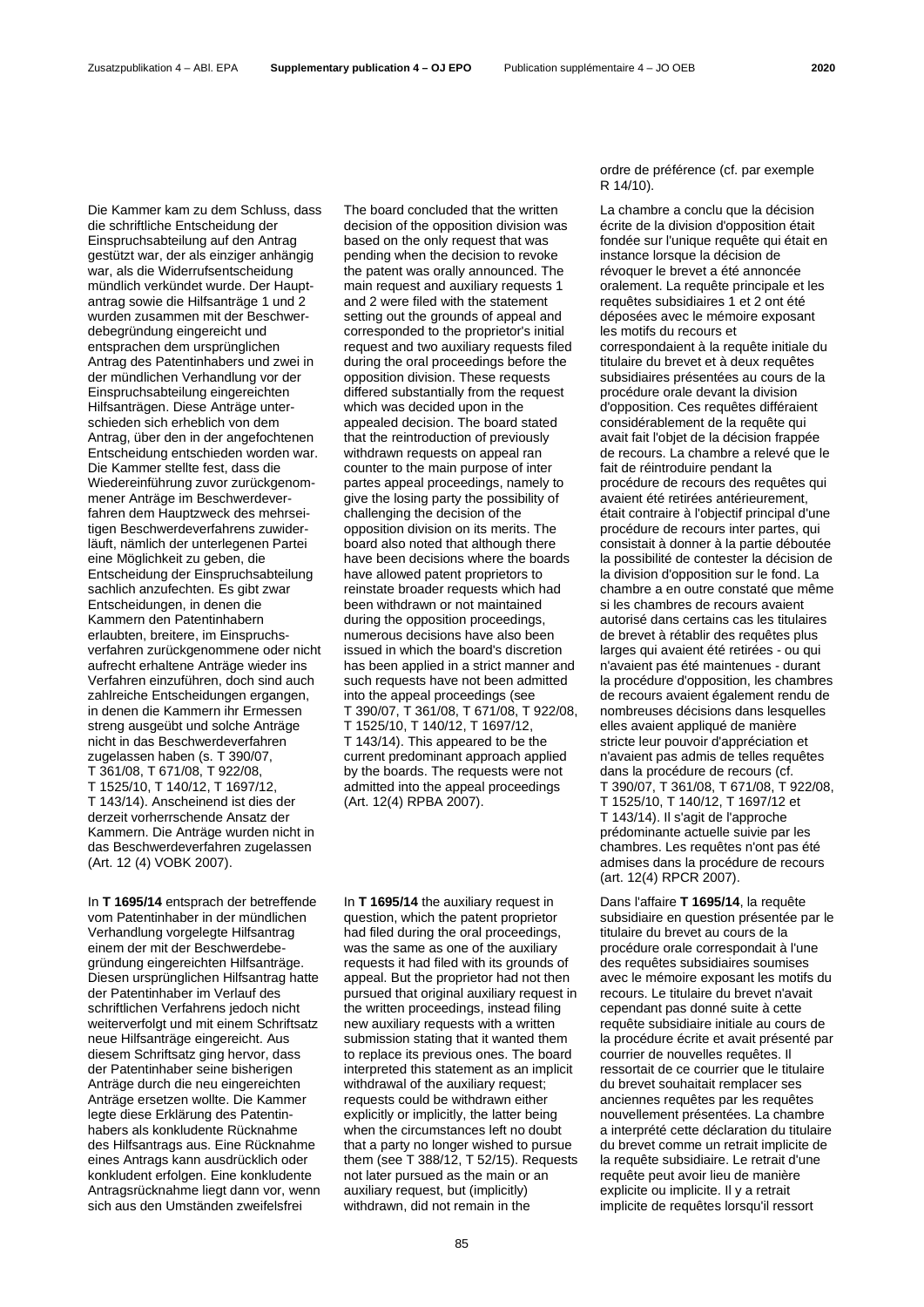ergibt, dass bestimmte Anträge nicht weiterverfolgt werden sollen (vgl. T 388/12, T 52/15). Frühere Anträge, die nicht als Haupt- oder Hilfsantrag weiterverfolgt, sondern (konkludent) zurückgenommen wurden, verbleiben nicht im Verfahren, denn das Verfahrensrecht kennt geltende oder zurückgenommene Anträge, nicht aber ruhende Anträge.

Die Kammer befasste sich dann mit den maßgeblichen Zulassungskriterien für einen wiederaufgegriffenen Antrag. Da ein zurückgenommener Antrag nicht mehr Gegenstand des Verfahrens ist (vgl. T 1732/10, T 143/14), ist seine Zulassung, wenn er in einem späteren Verfahrensstadium erneut gestellt wird, den gleichen verfahrensrechtlichen Normen unterworfen, wie ein gänzlich neuer Antrag (s. T 1732/10, T 122/10). Dies entspricht der ständigen Rechtsprechung der Beschwerdekammern. Dementsprechend ist auch ein Antrag, der im Verlauf des Beschwerdeverfahrens zunächst gestellt, später aber explizit oder konkludent zurückgenommen wurde, als neuer Antrag einzuordnen, wenn er später erneut gestellt wird. Seine Zulassung richtet sich dann insbesondere nach den Regelungen in Art. 13 VOBK 2007 und den dazu von der Rechtsprechung entwickelten Ermessenskriterien.

# **4.5 Konvergierende oder divergierende Anspruchsfassungen**

# *(CLB, V.A.4.12.4) (CLB, V.A.4.12.4) (CLB, V.A.4.12.4)*

In **T 1280/14** stellte der Beschwerdegegner (Patentinhaber) erst in der mündlichen Verhandlung klar, dass er nun mehr nur noch seine 3. und 6. Verteidigungslinie zu verteidigen beabsichtige. Mit der Beschwerdeerwiderung hatte er 15 Hilfsanträge nochmals eingereicht, die von der Einspruchsabteilung nicht geprüft worden waren, weil sie dem Hauptantrag des Patentinhabers stattgegeben hatte. Erst in der mündlichen Verhandlung hat er eine Vielzahl von divergierenden Verteidigungslinien, die von einer Hauptverteidigungslinie abwichen und bereits in der vorläufigen Stellungnahme der Kammer gerügt worden waren, auf einige wenige der divergierenden Verteidigungslinien beschränkt. Nach Ansicht der Kammer hätte der Beschwerdegegner die Änderung seiner Anträge rechtzeitig, d. h. spätestens einen Monat vor der mündlichen Verhandlung, bekannt geben müssen. Die Kammer kam zu dem Ergebnis, dass der Beschwerdegegner die gebotene Verfahrensökoproceedings; procedural law provided for current and withdrawn requests, but not for ones on hold.

The board then considered the relevant criteria for admitting a resubmitted request. Since a withdrawn request no longer formed part of the proceedings (see T 1732/10, T 143/14), its admission on resubmission later in them was subject to the same procedural standards as applied to an entirely new one (see T 1732/10, T 122/10); this was the boards' settled case law. Hence a request initially filed on appeal but implicitly or explicitly withdrawn later on in the proceedings had to be considered a new request when subsequently refiled. Its admission was then governed in particular by Art. 13 RPBA 2007 and the criteria for exercising discretion under it developed by the case law.

# **4.5 Converging or diverging versions of claims**

In **T 1280/14** the respondent (patent proprietor) did not make clear until the oral hearing that it now still intended to pursue only its third and sixth lines of defence. It had refiled with its reply 15 auxiliary requests that the opposition division had not examined because it had granted the main request. Although the board had already found fault in its preliminary opinion with the various alternative lines of defence formed by these requests, the respondent did not reveal until the oral proceedings that it from then on intended to pursue only two of them. Holding that the respondent should have communicated this change to its requests in due time, i.e. no later than one month before the oral proceedings, and that its conduct had therefore been at odds with the need for procedural economy, the board refused to admit its two remaining auxiliary requests and revoked the patent.

indubitablement des circonstances que certaines requêtes ne doivent pas être poursuivies (cf. T 388/12, T 52/15). Les requêtes qui ne sont pas poursuivies ultérieurement comme requête principale ou à titre de requête subsidiaire, mais font l'objet d'un retrait implicite, ne restent pas dans la procédure, car le droit procédural connaît les requêtes en cours ou retirées, mais pas les requêtes en suspens.

La chambre s'est ensuite penchée sur les critères de recevabilité pertinents pour une requête réitérée. Étant donné qu'une requête retirée ne fait plus partie de la procédure (cf. T 1732/10, T 143/14), son admission, lorsqu'elle est présentée de nouveau à une étape ultérieure de la procédure, est subordonnée aux mêmes dispositions de droit procédural qu'une requête entièrement nouvelle (cf. T 1732/10, T 122/10). Cela correspond à la jurisprudence constante des chambres de recours. Par conséquent, une requête qui a d'abord été présentée pendant la procédure de recours, mais a ensuite fait l'objet d'un retrait explicite ou implicite, doit être considérée comme une nouvelle requête lorsqu'elle est présentée de nouveau ultérieurement. Son admission est alors régie en particulier par les dispositions de l'art. 13 RPCR 2007 et par les critères d'appréciation développés par la jurisprudence en la matière.

# **4.5 Textes des revendications convergents ou divergents**

Dans l'affaire **T 1280/14**, ce n'est qu'au stade de la procédure orale que l'intimé (titulaire du brevet) a précisé qu'il comptait désormais se limiter à ses stratégies de défense numéro 3 et numéro 6. Dans sa réponse au mémoire exposant les motifs du recours, il avait à nouveau présenté les 15 requêtes subsidiaires qui n'avaient pas été examinées par la division d'opposition, car celle-ci avait fait droit à sa requête principale. Ce n'est qu'au stade de la procédure orale que l'intimé a réduit à quelques-unes le grand nombre de stratégies de défense divergentes qui s'écartaient de la stratégie de défense principale et qui avaient déjà été critiquées dans l'avis provisoire de la chambre. Selon cette dernière, l'intimé aurait dû faire connaître la modification de ses requêtes à temps, c'est-à-dire au plus tard un mois avant la procédure orale. La chambre a conclu que l'intimé n'avait pas observé le principe d'économie de la procédure. Aucune des deux requêtes subsidiaires n'a été admise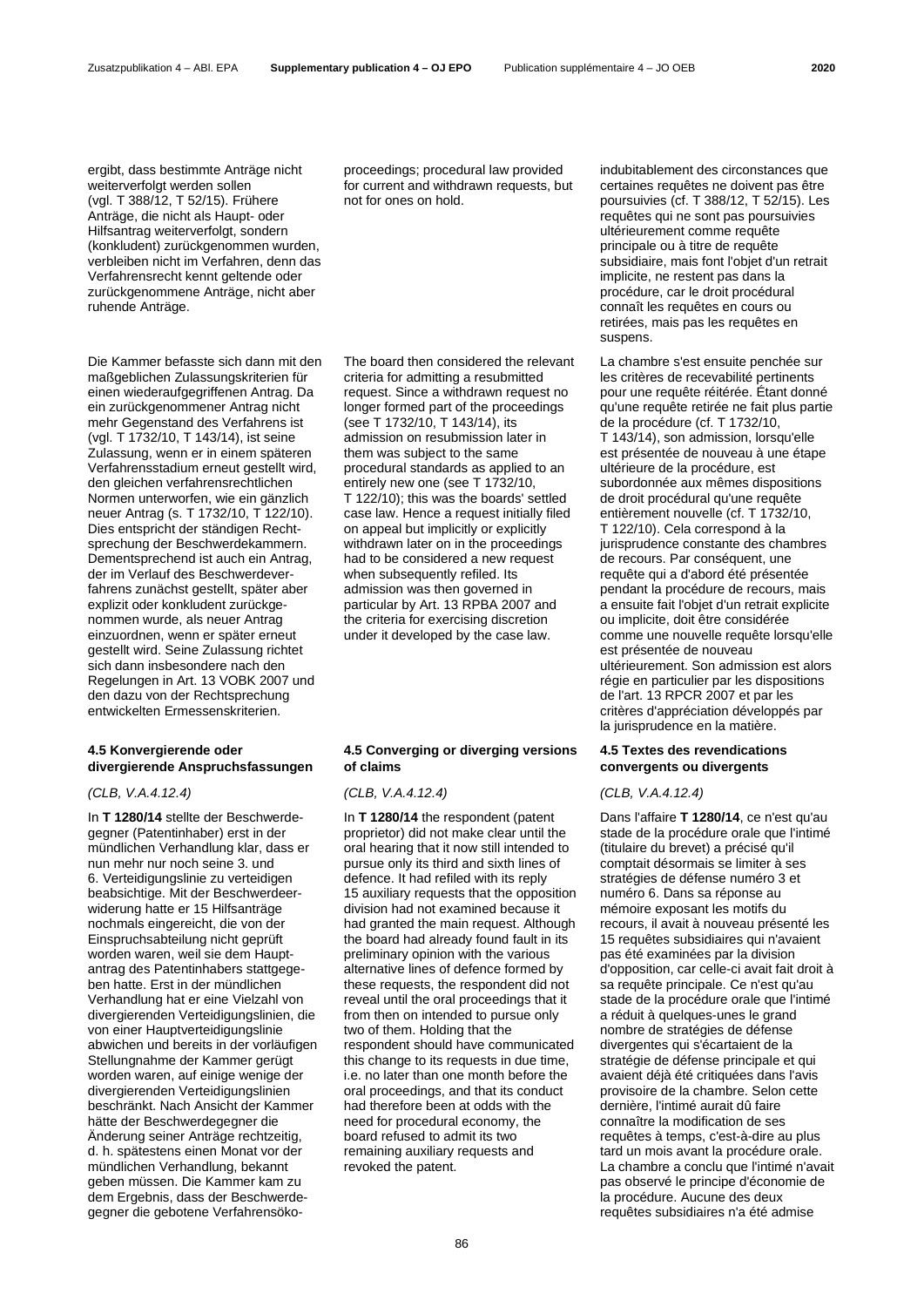Zusatzpublikation 4 – ABl. EPA **Supplementary publication 4 – OJ EPO** Publication supplémentaire 4 – JO OEB **2020**

nomie nicht beachtet hatte. Beide Hilfsanträge wurden nicht zum Verfahren zugelassen. Das Patent wurde widerrufen.

# **5. Rückzahlung der Beschwerdegebühr**

# **5.1 Beschwerde, die als nicht eingelegt gilt, oder unzulässige Beschwerde**

In **G 1/18** (ABl. EPA 2020, A26) erläuterte die Große Beschwerdekammer zunächst, dass die vorgelegte Frage wie folgt zu lesen sein sollte: "Wenn erst nach Ablauf der in Art. 108 EPÜ vorgesehenen Frist von zwei Monaten Beschwerde eingelegt und/oder die Beschwerdegebühr entrichtet wird, ist die Beschwerde dann unzulässig oder gilt sie als nicht eingelegt, und muss die Beschwerdegebühr zurückgezahlt werden?"

Der Präsident des EPA erklärte, dass die Bedingungen des Art. 112 (1) b) EPÜ erfüllt seien. Belegt wurde die divergierende Rechtsprechung in der Vorlage mit der Entscheidung T 1897/17 als Beispiel der sogenannten "minderheitlichen" Rechtsprechungslinie, die zu dem Schluss kommt, dass die Beschwerde unzulässig ist, und den Entscheidungen T 1325/15 und T 2406/16 als Beispielen der anderen, sogenannten "mehrheitlichen" Rechtsprechungslinie, der zufolge die Beschwerde als nicht eingelegt gilt. Zudem erklärte der Präsident des EPA, dass die Antwort "eindeutige Auswirkungen auf die Praxis der erstinstanzlichen Organe des Amts" habe, da mehrere Vorschriften des EPÜ einen ähnlichen Wortlaut hätten.

Die Große Beschwerdekammer stellte fest, dass drei Fallkonstellationen vorstellbar sind:

- Fallkonstellation 1 – Die Beschwerdeschrift wird innerhalb der vorgeschriebenen Frist von zwei Monaten eingereicht UND die Beschwerdegebühr wird NACH Ablauf dieser Frist von zwei Monaten entrichtet;

- Fallkonstellation 2 – Die Beschwerdeschrift wird nach Ablauf der Frist von zwei Monaten eingereicht UND die Beschwerdegebühr wird NACH Ablauf dieser Frist von zwei Monaten entrichtet;

- Fallkonstellation 3 – Die Beschwerdegebühr wird innerhalb der Frist von zwei Monaten entrichtet UND die Beschwerdeschrift wird NACH Ablauf dieser Frist von zwei Monaten eingereicht.

# **5. Reimbursement of appeal fees 5. Remboursement de la taxe de**

# **5.1 Appeal deemed not to have been filed or inadmissible appeal**

In **G 1/18** (OJ EPO 2020, A26) the Enlarged Board first considered that the question referred should be read as follows: "If notice of appeal is filed and/or the appeal fee is paid after expiry of the two-month time limit under Art. 108 EPC, is the appeal inadmissible or is it deemed not to have been filed, and must the appeal fee be reimbursed?"

The President of the EPO wrote that the requirements of Art. 112(1)(b) EPC had been met. As evidence of different decisions, the referral cited T 1897/17 as representing the "minority" view in the case law that the appeal is inadmissible and T 1325/15 and T 2406/16 as representing the "majority" view in the case law that the appeal is deemed not to have been filed. The President of the EPO added that the answer "is certain to have an impact on the practice of the Office's departments of first instance", several EPC provisions having similar wording.

The Enlarged Board held that there were three possible scenarios:

- Scenario 1: the appeal was filed within the prescribed two-month time limit AND the appeal fee was paid AFTER expiry of that two-month time limit.

- Scenario 2: the appeal was filed AFTER expiry of the two-month time limit AND the appeal fee was paid AFTER expiry of that two-month time limit.

- Scenario 3: the appeal fee was paid within the prescribed two-month time limit AND the appeal was filed AFTER expiry of that two-month time limit.

dans la procédure. Le brevet a été révoqué.

# **recours**

# **5.1 Recours réputé ne pas avoir été formé ou recours irrecevable**

*(CLB, V.A.9.3.) (CLB, V.A.9.3.) (CLB, V.A.9.3.)*

Dans l'affaire **G 1/18** (JO OEB 2020, A26) la Grande Chambre a estimé en premier lieu que la question soumise aurait dû se lire comme suit : "Lorsque la formation d'un recours et/ou le paiement de la taxe de recours ont lieu après l'expiration du délai de deux mois prévu à l'art. 108 CBE, le recours est-il irrecevable ou réputé non formé, et la taxe de recours doit-elle être remboursée ?"

Le Président de l'OEB a indiqué que les conditions de l'art. 112(1)b) CBE étaient remplies. Pour motiver la divergence entre des décisions, le mémoire de saisine a retenu la décision T 1897/17 comme représentant la jurisprudence dite "minoritaire" qui a conclu à l'irrecevabilité du recours et les décisions T 1325/15 et T 2406/16 comme représentant l'autre courant jurisprudentiel dit "majoritaire" qui ont jugé que le recours était réputé non formé. D'autre part, le Président a expliqué que la réponse "aura un impact certain sur la pratique des départements de première instance de l'Office", plusieurs dispositions de la CBE présentant un libellé semblable.

La Grande Chambre a constaté qu'il était possible d'envisager trois cas de figures :

- cas de figure 1 : le recours est formé dans le délai de deux mois requis ET la taxe de recours a été acquittée APRÈS l'expiration dudit délai de deux mois ;

- cas de figure 2 : le recours est formé APRÈS l'expiration du délai de deux mois ET la taxe de recours est acquittée APRÈS l'expiration dudit délai de deux mois ;

- cas de figure 3 : la taxe de recours est acquittée dans le délai de deux mois requis ET le recours est formé APRÈS l'expiration dudit délai de deux mois.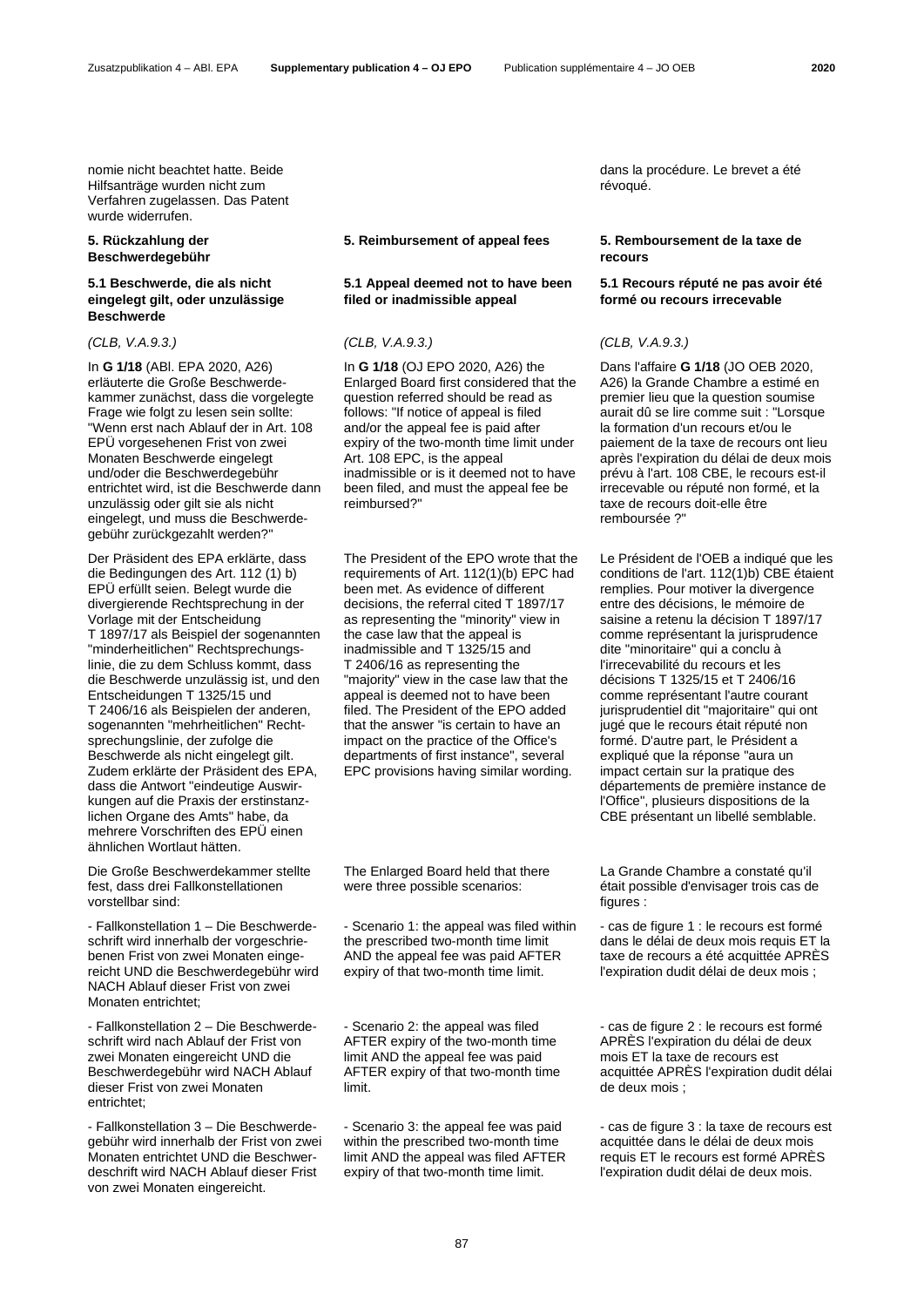Die Große Beschwerdekammer prüfte die zahlreichen Entscheidungen, die in allen drei Fallkonstellationen die so genannte "mehrheitliche" Rechtsprechungslinie bilden. Was die "minderheitliche" Rechtsprechungslinie betrifft, so wurde nur in 15 Entscheidungen der Beschwerdekammern entschieden, dass die Beschwerde als unzulässig zu verwerfen sei. Nur in einer Entscheidung (R 2/10) gelangte die Große Beschwerdekammer zum selben Ergebnis.

Die Große Beschwerdekammer erklärte, dass das EPÜ, obwohl die Europäische Patentorganisation nicht Vertragspartei des Wiener Übereinkommens von 1969 ist, gemäß den darin aufgestellten Grundsätzen (siehe insbesondere Art. 31 und 32) ausgelegt werden muss. Die Rechtsfolge "die Beschwerde gilt als nicht eingelegt" ist zwar nicht ausdrücklich in Art. 108 EPÜ genannt. Aus der Analyse der "Travaux préparatoires" zur R. 69 (1) EPÜ 1973 wird aber ersichtlich, dass der Gesetzgeber gleichwohl ausdrücklich in R. 69 (1) EPÜ 1973 (nunmehr R. 112 (1) EPÜ) als Rechtsfolge festlegen wollte, dass die Beschwerde als nicht eingelegt gilt, indem er in einer einzigen Bestimmung und in einer allgemeinen Formulierung alle Fälle von Rechtsverlusten zusammengefasst hat.

Die Große Beschwerdekammer kam zu dem Schluss, dass unabhängig von den Fallkonstellationen die sogenannte "mehrheitliche" Rechtsprechungslinie anzuwenden ist und die sogenannte "minderheitliche" Rechtsprechungslinie nicht mehr anwendbar ist. Aus diesen Gründen wurde die der Großen Beschwerdekammer vom Präsidenten des EPA vorgelegte Rechtsfrage wie folgt beantwortet:

1. Die Beschwerde gilt in folgenden Fällen als nicht eingelegt:

a) wenn die Beschwerdeschrift innerhalb der in Art. 108 Satz 1 EPÜ vorgesehenen Frist von zwei Monaten eingereicht UND die Beschwerdegebühr nach Ablauf dieser Frist von zwei Monaten entrichtet wird;

b) wenn die Beschwerdeschrift nach Ablauf der in Art. 108 Satz 1 EPÜ vorgesehenen Frist von zwei Monaten eingereicht UND die Beschwerdegebühr nach Ablauf dieser Frist von zwei Monaten entrichtet wird;

c) wenn die Beschwerdegebühr innerhalb der in Art. 108 Satz 1 EPÜ vorgesehenen Frist von zwei Monaten für die Einreichung der Beschwerdeschrift entrichtet UND die BeschwerdeThe Enlarged Board examined many decisions which constituted the socalled "majority" view in the case law in all three scenarios. Concerning the "minority" view in the case law, the boards had held in only 15 decisions that the appeal had to be rejected as inadmissible. The Enlarged Board had reached that conclusion in only one decision (R 2/10).

The Enlarged Board held that the EPC had to be interpreted in accordance with the rules laid down in the Vienna Convention concluded in 1969 (see in particular Art. 31 and 32). The consequence "the appeal is deemed withdrawn" has certainly not been laid down expressly in Art. 108 EPC. However, an analysis of the travaux préparatoires relating to R. 69 EPC 1973 (now R. 112(1) EPC) shows that the legislator did intend to stipulate there expressly the legal consequence that notice of appeal is deemed not to have been filed in that it grouped together in that single, generally worded provision all legal situations involving a loss of rights.

The Enlarged Board of Appeal concluded that, whatever the scenario at issue, the "majority" view in the boards' case law was applicable and the "minority" view was no longer to be applied. The point of law referred to the Enlarged Board of Appeal by the EPO President was answered as follows:

1. An appeal is deemed not to have been filed in the following cases:

(a) where notice of appeal was filed within the two-month time limit prescribed in Art. 108, first sentence, EPC AND the appeal fee was paid after expiry of that two-month time limit:

(b) where notice of appeal was filed after expiry of the two-month time limit prescribed in Art. 108, first sentence, EPC AND the appeal fee was paid after expiry of that two-month time limit;

(c) where the appeal fee was paid within the two-month time limit prescribed in Art. 108, first sentence, EPC for filing notice of appeal AND notice of appeal was filed after expiry of that two-month time limit.

La Grande Chambre a examiné les nombreuses décisions qui constituent la jurisprudence dite "majoritaire" dans les trois cas. Concernant la jurisprudence minoritaire, 15 décisions seulement des chambres de recours ont jugé que le recours devait être rejeté comme irrecevable. Et dans une seule décision, la Grande Chambre de recours (affaire R 2/10) est arrivée à la même conclusion.

La Grande Chambre a énoncé que la CBE doit être interprétée conformément aux principes énoncés dans la Convention de Vienne sur le droit des traités de 1969 (v. spécialement les articles 31 et 32). La conséquence "le recours est réputé non formé" n'a certes pas été expressément inscrite à l'art. 108 CBE. Par une analyse des travaux préparatoires de la règle 69 CBE1973, la Grande Chambre fait observer que le législateur a voulu toutefois fixer expressément à la règle 69(1) CBE 1973 (devenue règle 112 (1) CBE) la conséquence juridique que le recours est réputé non formé, en regroupant dans une seule disposition et dans une formulation à caractère général, toutes les situations juridiques de pertes de droit.

La Grande Chambre de recours est arrivée à la conclusion que, quels que soient les cas de figure retenus, la jurisprudence des chambres de recours dite "majoritaire" doit être appliquée et que la jurisprudence dite "minoritaire" n'a plus à s'appliquer. Il a finalement été répondu comme suit à la question de droit soumise à la Grande Chambre de recours par le Président de l'OEB :

1. Le recours est réputé non formé dans les cas suivants :

a) lorsque l'acte de recours est déposé dans le délai de deux mois tel que prévu à l'art. 108, première phrase CBE ET que la taxe de recours a été acquittée après l'expiration dudit délai de deux mois ;

b) lorsque l'acte de recours est déposé après le délai de deux mois tel que prévu à l'art. 108, première phrase CBE ET que la taxe de recours a été acquittée après l'expiration dudit délai de deux mois ;

c) lorsque la taxe de recours a été acquittée dans le délai de deux mois tel que prévu à l'art. 108, première phrase CBE pour le dépôt de l'acte de recours ET que l'acte de recours a été déposé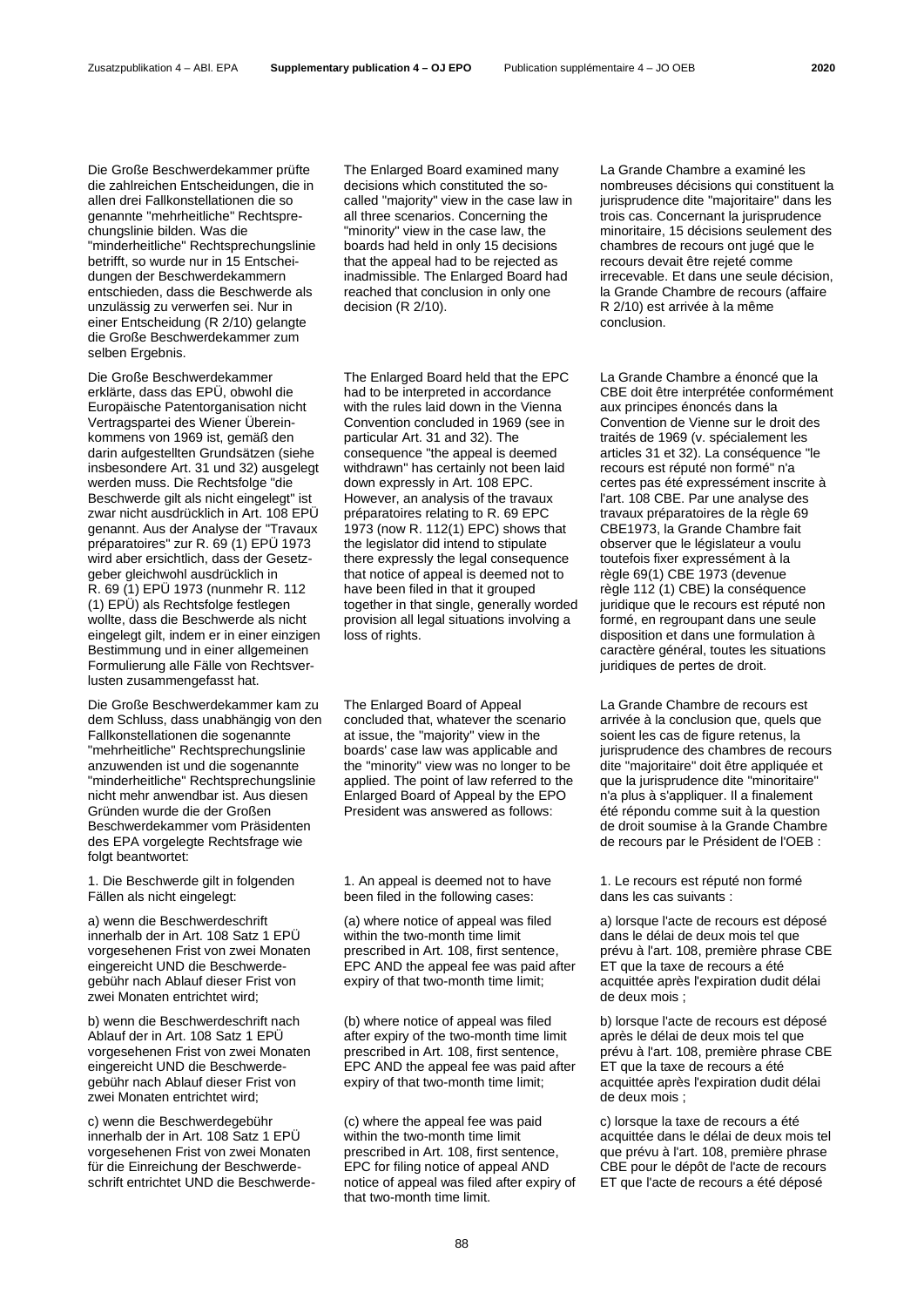schrift nach Ablauf dieser Frist von zwei Monaten eingereicht wird.

2. In den Fällen 1 a) bis 1 c) wird die Rückzahlung der Beschwerdegebühr von Amts wegen angeordnet.

3. Wenn die Beschwerdegebühr innerhalb oder nach Ablauf der in Art. 108 Satz 1 EPÜ vorgesehenen Frist von zwei Monaten für die Einreichung der Beschwerdeschrift entrichtet UND die Beschwerdeschrift nicht eingereicht wird, wird die Beschwerdegebühr zurückgezahlt.

### **5.2 Mangel muss verfahrensrechtlicher Natur sein**

In **T 683/14** hatte die Prüfungsabteilung die irrige Annahme vertreten, dass das am 1. August 2013 vorgelegte Dokument zur Vertraulichkeit nicht berücksichtigt werden könne, weil die sachliche Debatte beendet worden sei und in der mündlichen Verhandlung am 10. Dezember 2012 eine "Entscheidung" ergangen sei. Die Kammer stellte fest, dass die Prüfungsabteilung in zweierlei Hinsicht fehl ging. Erstens wurde die mündliche Verhandlung nicht mit einer formalen Entscheidung abgeschlossen, zweitens hätte die Debatte, selbst wenn sie formal beendet wurde, wieder eröffnet werden können. Die Kammer führte T 595/90 an: "Danach [nach Abschluss der sachlichen Debatte] eingehende Schriftsätze könnten nur berücksichtigt werden, wenn die Kammer die Debatte wieder eröffnen würde (Art. 113 EPÜ), was in ihrem Ermessen liegt." Die Kammer vertrat die Ansicht, dass dies analog auch für die erste Instanz des EPA gelte. Die Prüfungsabteilung habe einen Fehler gemacht, aber einen materiellrechtlichen und keinen (unabhängigen) verfahrensrechtlichen. Die verfahrensrechtlichen Konsequenzen seien ausschließlich aus der Umsetzung ihrer irrigen materiellrechtlichen Annahme entstanden. Nachdem der Anmelder Beschwerde gegen die Zurückweisungsentscheidung eingelegt hatte, berichtigte die Prüfungsabteilung ihre Entscheidung. Der Antrag auf Rückzahlung der Beschwerdegebühr in Höhe von 50 % nach R. 103 (2) EPÜ wurde mit der Begründung zurückgewiesen, dass die Prüfungsabteilung mit der Berichtigung die angefochtene Entscheidung aufgehoben und der Beschwerde stattgegeben habe. Der Antrag des Anmelders auf Zurücknahme seiner Beschwerde war somit gegenstandslos, und ohne eine anhängige Beschwerde, die zurück2. In the cases referred to in answers 1(a) to (c), reimbursement of the appeal fee is to be ordered *ex officio*.

3. Where the appeal fee was paid within or after the two-month time limit prescribed in Art. 108, first sentence, EPC for filing notice of appeal AND no notice of appeal was filed at all, the appeal fee is to be reimbursed.

### **5.2 Violation must be of a procedural nature**

In **T 683/14** the examining division had implemented its erroneous position that the confidentiality document submitted on 1 August 2013 could not be taken into account because the debate had been closed and a "decision" had been taken during the oral proceedings of 10 December 2012. The board stated that the examining division had erred in two respects. Firstly, the oral proceedings were not terminated by a formal decision. Secondly, even if the debate had been formally closed, it could have been reopened. The board cited T 595/90: "Observations submitted [after the closing of the debate] could only be taken into account if the Board reopened the debate (Art. 113 EPC) which depends on its discretion." The board was of the view that analogous considerations applied to the EPO departments of first instance. The board found that the examining division did commit an error, but a substantive and not an (independent) procedural one. The procedural consequences were caused exclusively by the implementation of the division's erroneous substantive position. After the applicant filed an appeal against the decision to refuse the European patent, the examining division rectified their decision to refuse. The request for reimbursement of the appeal fee at 50% under R. 103(2) EPC was refused on the grounds that by rectifying the decision the examining division had set the decision under appeal aside and had allowed the appeal. As such the applicant's request for the withdrawal of its appeal had no object and in the absence of a pending appeal that might be withdrawn, R. 103(2) EPC did not apply.

après l'expiration dudit délai de deux mois.

2. Pour les réponses 1a) à 1c), le remboursement de la taxe de recours est ordonné d'office.

3. Lorsque la taxe de recours a été acquittée dans ou après le délai de deux mois tel que prévu à l'art. 108, première phrase CBE pour le dépôt de l'acte de recours ET que l'acte de recours n'a pas été déposé, la taxe de recours est remboursée.

### **5.2 L'irrégularité doit être de nature procédurale**

### *(CLB, V.A.9.5.1, V.A.9.8.2, IV.B.3.9.) (CLB, V.A.9.5.1, V.A.9.8.2, IV.B.3.9.) (CLB, V.A.9.5.1, V.A.9.8.2, IV.B.3.9.)*

Dans l'affaire **T 683/14**, la division d'examen avait appliqué le point de vue erroné selon lequel le document soumis le 1<sup>er</sup> août 2013 sur la question de la confidentialité ne pouvait être pris en considération au motif que les débats avaient été clos et qu'une "décision" avait été prise à la procédure orale du 10 décembre 2012. La chambre a indiqué que la division d'examen s'était méprise sur deux points. Premièrement, les débats ne s'étaient pas terminés par une décision en bonne et due forme. Deuxièmement, même si les débats avaient été clos en bonne et due forme, ils auraient pu être rouverts. La chambre a cité la décision T 595/90 : "Les observations présentées [après la clôture des débats] ne peuvent être prises en considération que si la chambre rouvre les débats, ce qui est laissé à son appréciation (art. 113 CBE)". La chambre a estimé que des considérations analogues s'appliquent aux instances du premier degré de l'OEB. Elle a jugé que la division d'examen avait bien commis une erreur, laquelle portait toutefois sur le fond et ne constituait pas une erreur (indépendante) d'ordre procédural. Les conséquences procédurales découlaient exclusivement de l'application concrète du point de vue erroné de la division d'examen sur une question de fond. Le demandeur avait ensuite formé un recours contre la décision rejetant la demande de brevet européen, recours auquel la division d'examen avait fait droit. La requête en remboursement de la taxe de recours à 50 % en vertu de la règle 103(2) CBE a été rejetée au motif que la division d'examen, en faisant droit au recours, avait annulé la décision attaquée. La requête du demandeur en retrait du recours était en soi dénuée d'objet et, en l'absence de recours en instance qui puisse être retiré, la règle 103(2) CBE n'était pas applicable.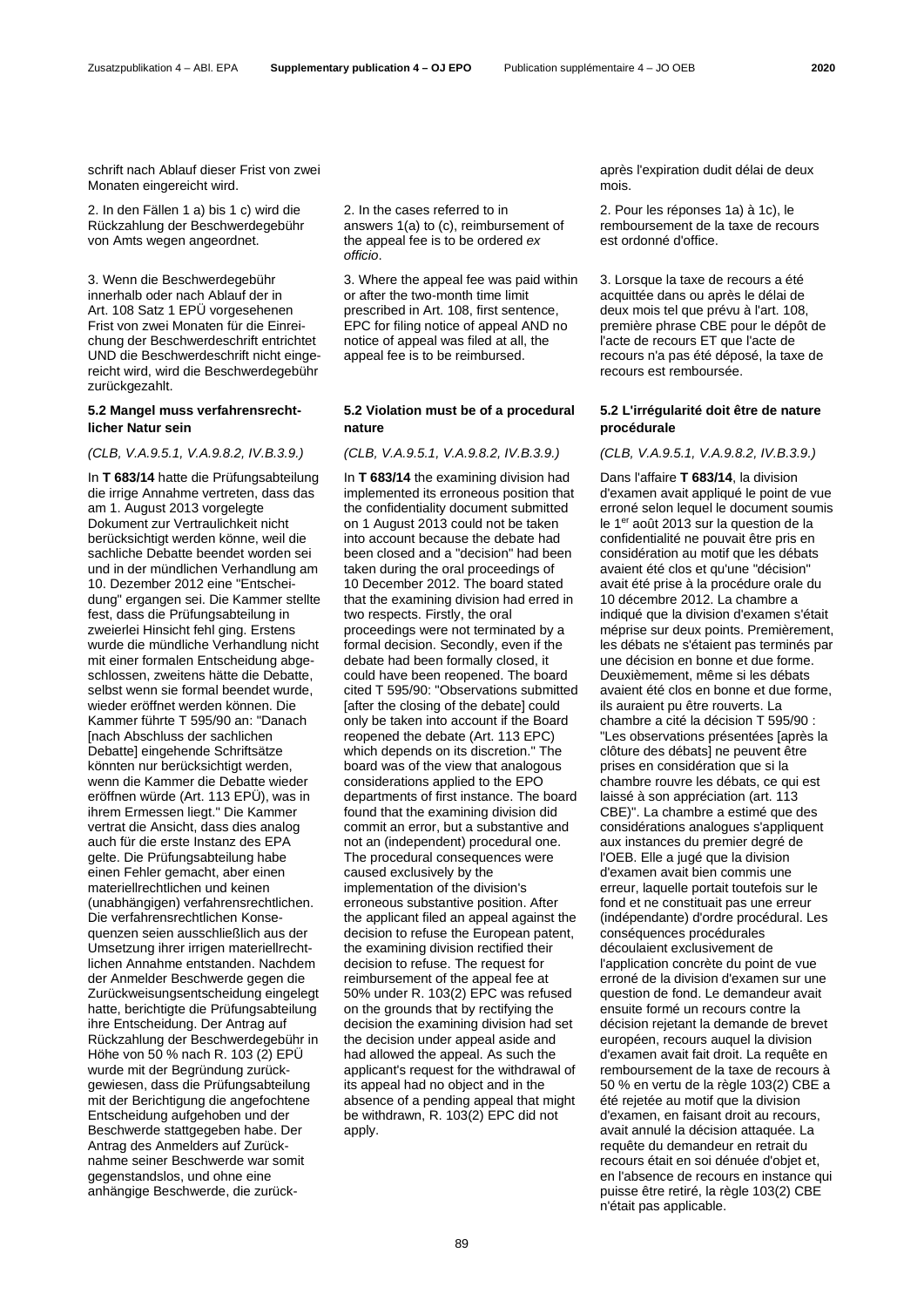genommen werden könnte, findet R. 103 (2) EPÜ keine Anwendung.

# **5.3 Fehlbeurteilung durch die erste Instanz**

In **T 658/12** befand die Kammer, dass eine ungenügend begründete Entscheidung von einer Entscheidung zu unterscheiden sei, deren Begründung fehlerhaft oder nicht überzeugend ist. Die Kammer schlussfolgerte, dass die möglicherweise falsche Anwendung des Comvik-Ansatzes im vorliegenden Fall ein wesentlicher Irrtum sei und somit nur eine Beurteilung vorliege. Daher entschied die Kammer, dass die Entscheidung im Sinne von R. 111 (2) EPÜ begründet war. Die Kammer stellte weiter fest, dass die Prüfungsabteilung nicht – wie vom Beschwerdeführer (Anmelder) behauptet – unangemessen gehandelt hatte, als sie den zweiten Hilfsantrag nicht zuließ. Nach Ansicht der Kammer gab es daher keinen Grund für die Rückzahlung der Beschwerdegebühr (s. auch T 690/06).

# **5.4 Übermäßig lange Verfahrensdauer**

In **T 2340/13** vergingen zwischen der mündlichen Verhandlung und der Abfassung der Niederschrift 13 Monate und zwischen der mündlichen Verhandlung und dem Ergehen der schriftlichen Entscheidung der Einspruchsabteilung 14,5 Monate. Die Kammer erklärte mit Verweis auf T 358/10, dass diese Verzögerung, selbst wenn sie an sich noch nicht als wesentlicher Verfahrensmangel angesehen werde, wahrscheinlich zu den anderen Verfahrensmängeln beigetragen habe.

In **T 2707/16** wurde die streitige Zurückweisungsentscheidung über 14 Jahre nach dem Anmeldetag getroffen. Die Kammer urteilte, dass die übermäßigen Verzögerungen, insbesondere der Zeitraum von mehr als sieben Jahren bis zum Versand des zweiten Sachbescheids, einen Verfahrensmangel darstellten. Die Kammer argumentierte, dass der Mangel zudem wesentlich war, weil die starken Verzögerungen zur Folge hatten, dass die erstinstanzliche Entscheidung aufgrund der Verfahrensmängel erheblich später erfolgte. Somit wirkten sie sich auf ein wesentliches Element der Entscheidung aus, nämlich das Datum ("verzögertes Recht ist verweigertes Recht"). Die Rückzahlung der Beschwerdegebühr sei nach Auffassung der Kammer unter den Umständen jedoch nur dann als billig anzusehen, wenn der Anmelder in irgendeiner Weise deutlich gemacht

# **5.3 Error of judgement by a department of first instance**

In **T 658/12** the board held that an insufficiently reasoned decision had to be distinguished from a decision that had faulty or unpersuasive reasoning. The board concluded that while the COMVIK approach may have been incorrectly applied in the case in hand, this was a substantive issue, only involving judgement. Thus, the board found that the decision was reasoned in the sense of R. 111(2) EPC. The board also found that the examining division had not acted unreasonably, as claimed by the appellant (applicant), by not admitting the second auxiliary request. The board held, therefore, that there was no basis for reimbursement of the appeal fee (see also T 690/06).

### **5.4 Excessive length of proceedings 5.4 Durée excessive de la procédure**

### *(CLB, V.A.9.5.11 a)(ii)) (CLB, V.A.9.5.11 a)(ii)) (CLB, V.A.9.5.11 a)(ii))*

In **T 2340/13** the length of time between the oral proceedings and issuing of the minutes and written decision of the opposition division was 13 months and 14.5 months respectively. The board noted, with reference to T 358/10, that even if this delay by itself were not considered to be a substantial procedural violation, it plausibly contributed to the other procedural violations.

In **T 2707/16** the contested refusal decision was taken more than fourteen years after the filing date. The board found that the excessive delays, in particular the lapse of more than seven years before the second substantive communication was sent out, constituted a procedural violation. The board argued that the violation was also substantial because the severe delays had the consequence that the firstinstance decision was taken much later than it would have been without the procedural deficiencies. Thus, they had an impact on an essential element of the decision, namely its date ("justice delayed is justice denied"). However, the board was of the opinion that a reimbursement of the appeal fee in the circumstances should be regarded as equitable only where the applicant has made clear by some action that he did not tacitly agree with the stagnation of

# **5.3 Erreur d'appréciation commise en première instance**

### *(CLB, V.A.9.5.10 b)) (CLB, V.A.9.5.10 b)) (CLB, V.A.9.5.10 b))*

Dans l'affaire **T 658/12**, la chambre a estimé qu'il convenait de distinguer une décision insuffisamment motivée d'une décision dont les motifs sont erronés ou non convaincants. La chambre a conclu que, bien que l'approche COMVIK ait pu être mal appliquée dans l'affaire en question, il s'agissait d'une question de fond, qui fait l'objet d'une appréciation. La chambre a donc conclu que la décision était motivée au sens de la règle 111(2) CBE. Elle a également conclu que la division d'examen n'avait pas agi, comme l'avait allégué le requérant (demandeur), de manière déraisonnable en n'admettant pas la deuxième requête subsidiaire. La chambre a par conséquent retenu que rien ne justifiait le remboursement de la taxe de recours (cf. également T 690/06).

Dans l'affaire **T 2340/13**, il s'était écoulé 13 mois entre la procédure orale et l'établissement du procès-verbal et 14,5 mois entre la procédure orale et la décision (intermédiaire) écrite de la division d'opposition. Faisant référence à la décision T 358/10, la chambre a indiqué que, même si ce retard n'était pas considéré en soi comme un vice substantiel de procédure, il avait vraisemblablement contribué aux autres vices de procédure.

Dans l'affaire **T 2707/16**, la décision de rejet contestée avait été prise plus de quatorze ans après la date de dépôt. La chambre a estimé que les retards excessifs, en particulier l'écoulement de plus de sept ans avant l'envoi de la deuxième notification quant au fond, constituaient un vice de procédure. La chambre a indiqué que ce vice de procédure était en outre substantiel, car les retards considérables avaient eu pour effet que la décision de première instance avait été prise bien plus tard qu'elle ne l'aurait été en l'absence d'irrégularités procédurales. Ces retards avaient donc eu une incidence sur un élément essentiel de la décision, à savoir sa date ("une justice différée est une justice déniée"). Cependant, la chambre a estimé qu'un remboursement de la taxe de recours ne pourrait être considéré comme équitable que si le demandeur avait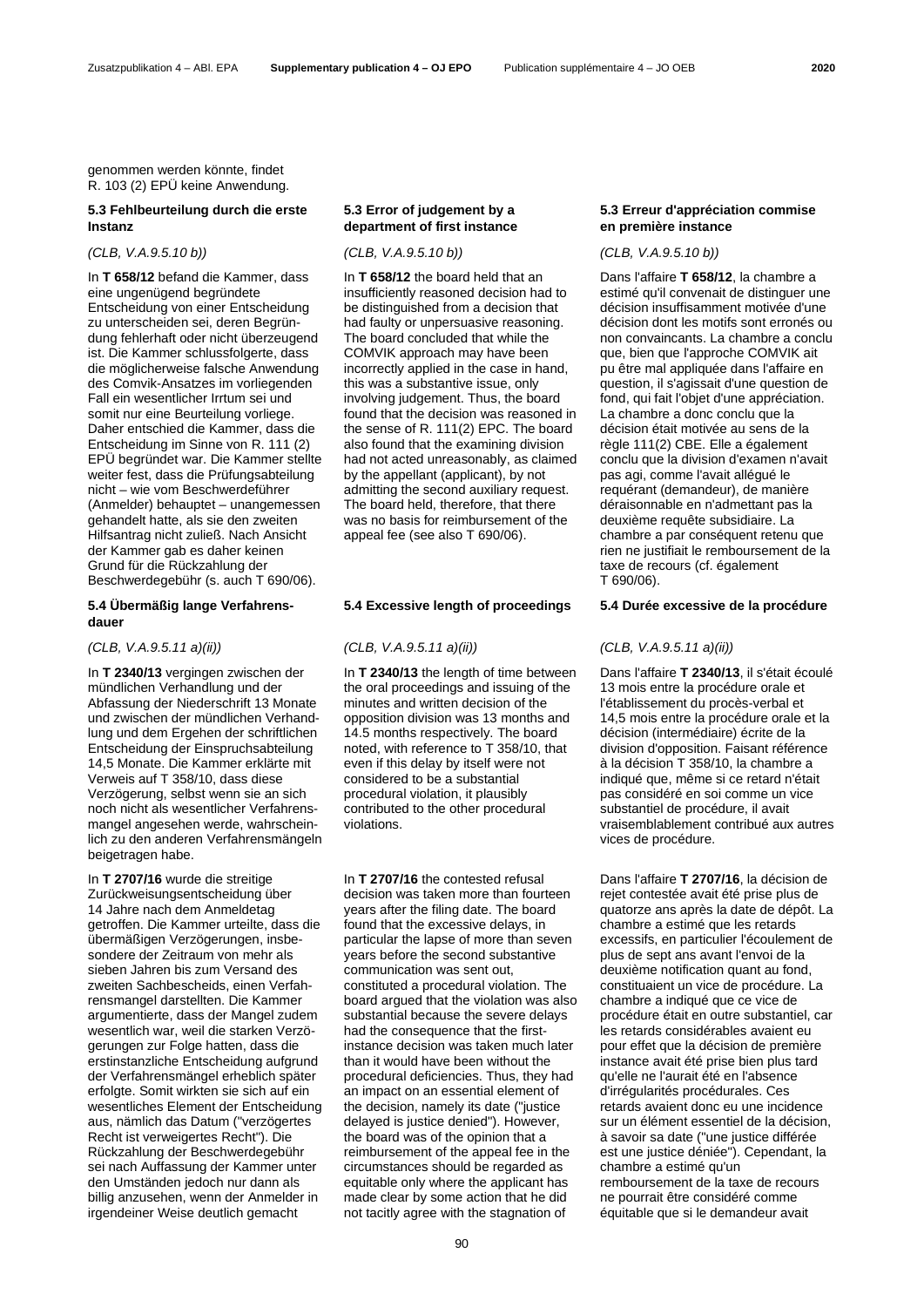habe, dass er dem Verfahrensstillstand nicht stillschweigend zustimmt. Die Kammer wies darauf hin, dass der Beschwerdeführer dies sehr lange Zeit nicht signalisiert habe, und wies den Antrag auf Rückzahlung zurück.

In **T 2377/17** sah die Kammer in der Wartezeit von 14 Jahren bis zum Erlass des ersten Sachbescheids durch die Prüfungsabteilung einen wesentlichen Verfahrensmangel. Die Kammer stellte fest, dass der Beschwerdeführer über 12 Jahre lang inaktiv war, bevor er eine beschleunigte Prüfung beantragte, die Prüfungsabteilung es aber selbst dann nicht schaffte, innerhalb der zugesagten Frist von sechs Monaten einen Bescheid zu erlassen. Tatsächlich vergingen wiederum fast zwei Jahre. Nachdem der Beschwerdeführer eine fristgerechte Erwiderung eingereicht hatte, bedurfte es weiterer 18 Monate – und eines zweiten Antrags auf beschleunigte Prüfung, auf den hin sich die Prüfungsabteilung erneut auf ein Datum festlegte, das sie letztlich nicht einhielt – bevor die Prüfungsabteilung eine mündliche Verhandlung anberaumte. Die Kammer stellte die Bemühungen des Anmelders, die Sache voranzutreiben, denjenigen des Anmelders in T 2707/16 gegenüber, wo sie die Rückzahlung der Beschwerdegebühr für unbillig erachtet hatte, weil Letzterer sich unzureichend um den Fortgang des Verfahrens bemüht hatte. Da es in der vorliegenden Sache zu ungerechtfertigten Verzögerungen gekommen war, obwohl sich der Anmelder bemüht hatte, die Sache voranzutreiben, entsprach die Rückzahlung der Beschwerdegebühr nach Ansicht der Kammer hier der Billigkeit.

In **T 2699/17** stimmte die Kammer mit dem Beschwerdeführer (Anmelder) darin überein, dass eine Bearbeitungsdauer von insgesamt mehr als 12 Jahren (von der Einreichung der Anmeldung bis zur Entscheidung über deren Zurückweisung) weit über dem Durchschnitt lag, kam aber zu dem Ergebnis, dass diese – unerfreulich lange – Verfahrensdauer in Anbetracht der besonderen Umstände des Falls keinen wesentlichen Verfahrensmangel darstellte. Die Angemessenheit der Verfahrenslänge müsse in jedem Einzelfall beurteilt werden; anders als in T 2707/16, wo es eine lange Phase der Stagnation gegeben habe, sei die Prüfungsabteilung hier regelmäßig tätig geworden und habe mehrere inhaltliche Fragen angesprochen, die der Beschwerdeführer umgehend beantwortet habe. Während der Bearbeitung

the proceedings. The board found the appellant failed to provide any such signal for a very long period of time and therefore refused the request for reimbursement.

In **T 2377/17** the board found the delay of 14 years before the examining division issued its first substantive communication to be a substantial procedural violation. The board noted that the appellant had remained inactive for over 12 years before it requested accelerated examination, but the examining division then still did not succeed in issuing a communication within the period of six months to which it had committed; instead, it required close to two more years. After the appellant filed a timely reply, it again took more than 18 months – and a second request for accelerated examination, again leading the examining division to commit itself to a date it ultimately did not keep – before the examining division issued the summons to oral proceedings. Contrasting the applicant's attempts to move the case forward with those of the applicant in T 2707/16, in which the same board found the reimbursement of the appeal fee not to be equitable because the applicant there had taken insufficient action to try to move the proceedings forward, and noting the periods of unjustified delay that occurred despite the appellant's attempts to move the case forward, the board considered reimbursement of the appeal fee to be equitable in the case in hand.

In **T 2699/17** the board agreed with the appellant (applicant) that a total processing time of more than 12 years (from filing of the application to the decision to refuse the application) was by far above the average, but found that although undesirably long, the duration of the case did not amount to a substantial procedural violation, taking into account the particular circumstances of the case. The reasonableness of the length of the proceedings must be assessed in each case but unlike in T 2707/16, in which there was a long period of stagnation, in the case in hand the examining division regularly returned to the case and addressed various issues of substance, which the appellant promptly addressed. During prosecution of the case, the decision in G 1/07 (OJ EPO 2011, 134) was also issued, which was

indiqué clairement qu'il ne consentait pas tacitement à la stagnation de la procédure. Or, le requérant n'avait fourni pendant très longtemps aucun signal en ce sens, si bien que la chambre a rejeté la demande de remboursement.

Dans l'affaire **T 2377/17**, la chambre a estimé que le retard de 14 ans qui s'était produit avant que la division d'examen envoie la première notification sur le fond constituait un vice substantiel de procédure. La chambre a relevé que le requérant, avant de présenter une requête en examen accéléré, n'avait entrepris aucune démarche pendant plus de douze ans, et que la division d'examen n'était malgré tout pas parvenue par la suite à établir une notification dans le délai de six mois qu'elle s'était engagée à respecter, délai qu'elle avait au contraire dépassé de presque deux années. À la suite de la réponse fournie en temps opportun par le requérant, il avait à nouveau fallu plus de 18 mois – et une deuxième requête en examen accéléré, qui avait à nouveau conduit la division d'examen à s'engager à respecter une date finalement non tenue – pour qu'une citation à une procédure orale soit émise. Après avoir comparé les tentatives du requérant de faire avancer l'affaire avec celles du demandeur dans l'affaire T 2707/16, dans laquelle la même chambre avait jugé le remboursement de la taxe de recours non équitable en raison des démarches insuffisantes entreprises par le demandeur pour que la procédure progresse, la chambre, constatant les retards injustifiés qui s'étaient produits malgré les efforts du requérant pour faire avancer l'affaire, a considéré le remboursement de la taxe de recours comme équitable en l'espèce.

Dans l'affaire **T 2699/17**, la chambre a concédé au requérant (demandeur) qu'une durée totale de douze ans pour le traitement d'une demande (à compter du dépôt jusqu'à la décision de rejet) était de loin supérieure à la moyenne, mais elle a estimé que la durée de l'affaire, bien qu'inopportunément longue, ne constituait pas un vice substantiel de procédure compte tenu des circonstances particulières de l'espèce. Il est nécessaire d'évaluer au cas par cas si la durée de la procédure est, ou n'est pas, raisonnable mais, contrairement à la décision T 2707/16, dans laquelle l'affaire était longtemps restée au point mort, la division d'examen était en l'espèce revenue régulièrement à l'affaire et avait traité diverses questions de fond auxquelles le requérant avait rapidement répondu. Pendant l'instruction du dossier, la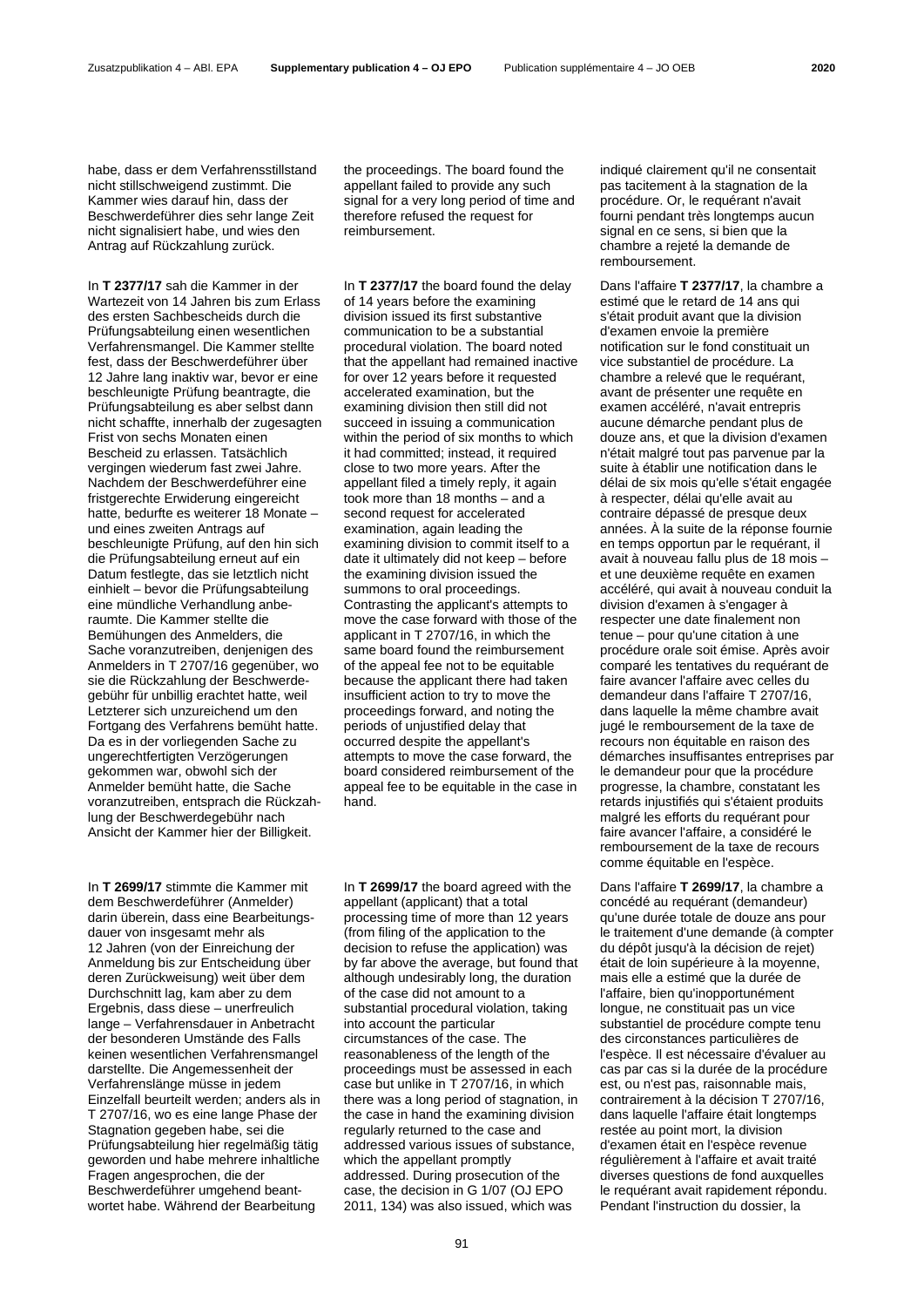sei auch die Entscheidung G 1/07 (ABl. EPA 2011, 134) ergangen, die für die Anmeldung hoch relevant war. Die Kammer konnte nicht erkennen, warum der Beschwerdeführer seine Anliegen erst in der Beschwerdephase geltend gemacht hat, anstatt das PACE-Programm zu nutzen, das Anmeldern ein geeignetes Instrument an die Hand gibt, um das Verfahren zu beschleunigen (s. auch Kapitel I.A.3.1. "Medizinische Methoden").

### **5.5 Verletzung des Grundsatzes des Vertrauensschutzes**

In **T 613/14** nahm der Beschwerdeführer (Patentinhaber) seine Beschwerde zurück, erhielt aber seinen Antrag auf Rückzahlung der Beschwerdegebühr mit der Begründung aufrecht, er habe auf der Grundlage irreführender Informationen seitens der Einspruchsabteilung Beschwerde eingelegt. Er berief sich damit auf den Grundsatz des Vertrauensschutzes. Die Kammer hatte zu entscheiden, ob die Erklärung der Einspruchsabteilung, dass die Zurückweisung des Antrags des Beschwerdeführers auf Berichtigung der Entscheidung über den Widerruf des europäischen Patents EP 1 730 151 sowie der Niederschrift über die mündliche Verhandlung vor der Einspruchsabteilung vom 19. September 2013 eine beschwerdefähige Entscheidung darstellte, die berechtigte Erwartung begründete, dass eine Beschwerde für zulässig befunden und inhaltlich geprüft würde.

Die Kammer stellte fest, dass es anders als bei einem auf die Niederschrift oder den Erteilungsbeschluss bezogenen Berichtigungsantrag keine ständige Rechtsprechung zu der Frage gab, ob die Zurückweisung eines Antrags auf Berichtigung einer Entscheidung gemäß R. 140 EPÜ mit der Beschwerde angefochten werden kann. Es sei also nicht auszuschließen – und sogar wahrscheinlich –, dass der Beschwerdeführer im Vertrauen auf die Erklärung der Einspruchsabteilung Beschwerde eingelegt habe. Nach Auffassung der Kammer begründete die Erklärung der Einspruchsabteilung eine berechtigte Erwartung, dass eine Beschwerde für zulässig befunden und inhaltlich geprüft würde, zumindest was den Antrag auf Berichtigung der Entscheidung betraf. In ihrer vorläufigen Stellungnahme hielt die Kammer die Beschwerde gegen die Zurückweisung des Berichtigungsantrags durch die Einspruchsabteilung jedoch für nicht zulässig. Die Kammer gelangte zu dem Schluss, dass sie damit die berechtigte

highly pertinent to the application. The board was also unable to see why the appellant waited until the appeal stage to voice its concerns instead of making use of the PACE programme, which gives applicants a convenient tool to speed up the pace at which the proceedings are progressing (see also Chapter I.A.3.1. "Medical methods").

### **5.5 Violation of the principle of the protection of legitimate expectations**

*(CLB, V.A.9.7.3) (CLB, V.A.9.7.3) (CLB, V.A.9.7.3)*

In **T 613/14** the appellant (patent proprietor) withdrew its appeal but maintained its request for reimbursement of the appeal fee on the ground that it had filed the appeal based on misleading information provided by the opposition division, thus invoking the principle of protection of legitimate expectations. The issue to be decided was whether the statement by the opposition division that the rejection of the appellant's request to correct the decision to revoke European patent EP 1 730 151 and the minutes of the oral proceedings before the opposition division on 19 September 2013 constituted a decision open to appeal created a legitimate expectation that an appeal would be found admissible and examined as to its substance.

In contrast to a request for correction of the minutes or the decision to grant, the board stated that there was no established case law on the issue of whether or not the rejection of a request for correction of a decision under R. 140 EPC was open to appeal. It found therefore that it could not be ruled out, and that it was even likely, that the appellant had relied on the opposition division's statement when filing the appeal. The board considered the opposition division's statement to have created a legitimate expectation that an appeal would be found admissible and examined as to its substance, at least in respect of the request for correction of the decision. However, in its preliminary opinion, the board took the position that the appeal against the opposition division's refusal of the request to correct its decision was not admissible. The board held that it had thus deprived the appellant of its legitimate expectations. After the board had maintained its preliminary opinion during the oral proceedings, the

Grande Chambre de recours avait en outre rendu la décision G 1/07 (JO OEB 2011, 134), qui était particulièrement pertinente pour la demande. De plus, la chambre ne voyait pas pourquoi le requérant avait attendu jusqu'au recours pour exprimer ses réserves, au lieu d'utiliser le programme PACE, un dispositif pratique qui permet aux demandeurs d'accélérer le rythme de progression de la procédure (voir aussi le chapitre I.A.3.1. "Méthodes de traitement médical").

### **5.5 Non-respect du principe de la protection de la confiance légitime**

Dans l'affaire **T 613/14**, le requérant (titulaire du brevet) avait retiré son recours, mais maintenu sa requête en remboursement de la taxe de recours au motif qu'il avait formé le recours sur la base d'informations fournies par la division d'opposition qui l'avaient induit en erreur. Il invoquait ainsi le principe de la protection de la confiance légitime. La chambre devait établir si la déclaration, par laquelle la division d'opposition avait rejeté la requête du requérant visant à faire corriger la décision de révocation du brevet européen n° 1 730 151, ainsi que le procès-verbal de la procédure orale tenue le 19 septembre 2013 devant la division d'opposition, constituait une décision susceptible de recours, et avait conduit le titulaire du brevet (requérant) à escompter légitimement qu'un recours serait jugé recevable et examiné sur le fond.

La chambre a fait observer que contrairement à une requête en correction du procès-verbal ou de la décision de délivrance, il n'existait pas de jurisprudence constante concernant la question de savoir si le rejet d'une requête en correction d'une décision en vertu de la règle 140 CBE est ou non susceptible de recours. Selon la chambre, on ne pouvait pas exclure que le requérant ait formé un recours en se fiant à la déclaration de la division d'opposition, et il était même vraisemblable que tel avait été le cas. La chambre a estimé que la déclaration de la division d'opposition avait conduit le titulaire du brevet (requérant) à escompter légitimement qu'un recours serait jugé recevable et serait examiné sur le fond, à tout le moins en ce qui concernait la requête en correction de la décision. Dans son avis préliminaire, la chambre a néanmoins considéré comme non recevable le recours contre le rejet, par la division d'opposition, de la requête en correction de sa décision. La chambre a dès lors ôté au requérant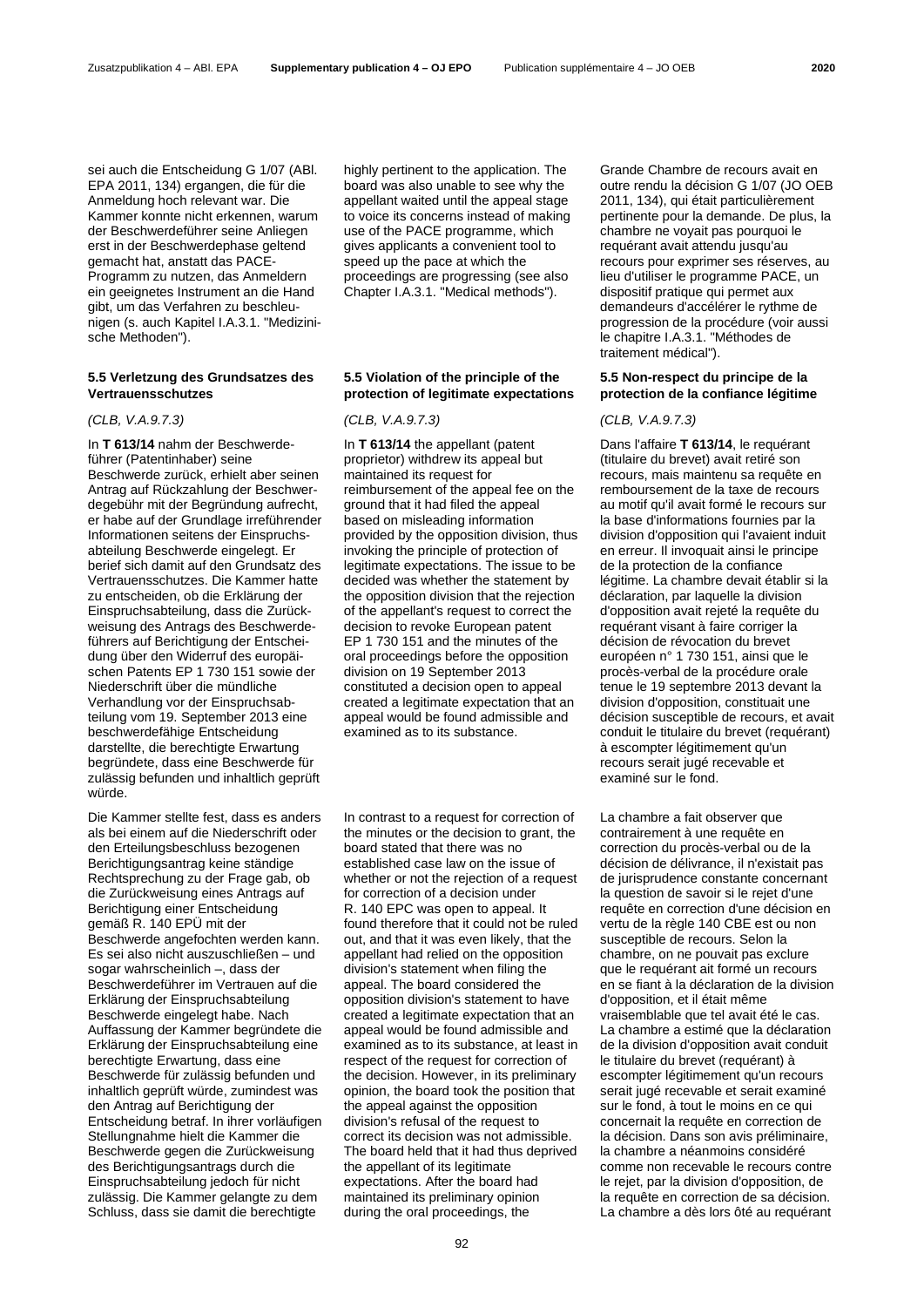Erwartung des Beschwerdeführers zunichte gemacht habe. Nachdem sie in der mündlichen Verhandlung an ihrer vorläufigen Stellungnahme festgehalten hatte, nahm der Beschwerdeführer seine Beschwerde zurück. Unter diesen Umständen hielt die Kammer die Rückzahlung der Beschwerdegebühr für gerechtfertigt.

# **5.6 Rücknahme einer Beschwerde nach Regel 103 (2) EPÜ**

In **T 265/14** wurde die Beschwerde nach Ablauf der im ersten Bescheid nach R. 100 (2) EPÜ, aber vor Ablauf der im zweiten Bescheid der Kammer nach R. 100 (2) EPÜ gesetzten Stellungnahmefrist zurückgenommen. Die Kammer stellte fest, dass R. 103 (2) b) EPÜ nicht so auszulegen sei, dass eine Rückzahlung der hälftigen Beschwerdegebühr nach Verstreichenlassen einer Stellungnahmefrist gemäß R. 100 (2) EPÜ endgültig ausgeschlossen wäre. Setzt die Kammer eine erneute Stellungnahmefrist, eröffnet sie vielmehr eine neue Möglichkeit, innerhalb dieser Frist mit gebührenreduzierender Wirkung die Beschwerde zurückzunehmen. Der Fall des Erlasses eines zweiten Bescheides nach R. 100 (2) EPÜ ist daher der Anberaumung einer mündlichen Verhandlung nach Verstreichen der in einem ersten Bescheid gesetzten Frist gleichzusetzen, die ebenfalls eine erneute Rückzahlungsmöglichkeit nach R. 103 (2) a) EPÜ nach sich zieht. Die Kammer stellte fest, dass die Existenz der Rückzahlungsmöglichkeit in dieser Konstellation doch dafür spräche, die Gesamtregelung R. 103 (2) EPÜ ihrem Ziel und Zweck nach im Sinne der weiten Auslegung zu verstehen, sodass beide Fallkonstellationen gleich behandelt werden können.

### **B. Verfahren vor der Großen Beschwerdekammer**

# **1. Artikel 112a (1) EPÜ – beschwerter Beteiligter kann einen Antrag auf Überprüfung stellen**

In **R 4/18** wies die Große Beschwerdekammer darauf hin, dass Niederschriften nicht als Entscheidungen anzusehen seien. Sie könne nicht nachvollziehen, wie die Verwendung des Wortes "conclusion" (Schlussfolgerung) anstelle von "preliminary view" (vorläufige Stellungnahme) im Zusam-

appellant withdrew its appeal. Under these circumstances, the board considered it justified to order the reimbursement of the appeal fee.

# **5.6 Withdrawal of appeal under Rule 103(2) EPC**

In **T 265/14** the appeal had been withdrawn after expiry of the period set by the board in a first communication inviting the party to file observations under R. 100(2) EPC but before expiry of the period set in a second communication. The board held that R. 103(2)(b) EPC was not to be interpreted as definitively ruling out reimbursement of 50% of the appeal fee where no observations were filed within the period set under R. 100(2) EPC. If a board then set a new period for filing observations, it thereby gave the appellant a fresh opportunity to withdraw the appeal, with the effect of reducing the fee, within that period. So the board concluded that issuing a second invitation under R. 100(2) EPC was to be treated as equivalent to setting a date for oral proceedings after expiry of the period set in the first invitation, which likewise reopened the possibility of the reimbursement of the appeal fee under R. 103(2)(a) EPC. That reimbursement was possible in those circumstances supported the view that R. 103(2) EPC as a whole was to be interpreted broadly in the light of its object and purpose and that both its scenarios could be treated in the same way.

### **B. Proceedings before the Enlarged Board of Appeal**

### **1. Article 112a(1) EPC – adversely affected party entitled to file a petition for review**

### *(CLB, V.B.3.3.) (CLB, V.B.3.3.) (CLB, V.B.3.3.)*

In **R 4/18** the Enlarged Board held that minutes were not considered to be a decision. It did not see how the use of the word "conclusion" instead of "preliminary view" in the context of the minutes of oral proceedings could transform those minutes into a decision, noting that the appeal proceedings had

toute attente légitime quant au recours. La chambre ayant maintenu son avis préliminaire pendant la procédure orale, le requérant a retiré son recours. Dans ces circonstances, la chambre a estimé que le remboursement de la taxe de recours était justifié.

### **5.6 Retrait du recours au titre de la règle 103(2) CBE**

# *(CLB, V.A.9.8.2) (CLB, V.A.9.8.2) (CLB, V.A.9.8.2)*

Dans l'affaire **T 265/14**, le recours avait été retiré après l'expiration du délai pour présenter des observations imparti dans la première notification émise au titre de la règle 100(2) CBE, mais avant l'expiration du délai pour présenter des observations imparti dans la deuxième notification de la chambre émise au titre de la règle 100(2) CBE. La chambre a indiqué que la règle 103(2)b) CBE ne devait pas être interprétée en ce sens qu'un remboursement à 50 % de la taxe de recours serait définitivement exclu après l'expiration du délai pour présenter des observations imparti au titre de la règle 100(2) CBE. Lorsque la chambre impartit un nouveau délai pour présenter des observations, elle offre une nouvelle possibilité de retirer le recours avec réduction de la taxe dans ce délai. L'envoi d'une deuxième notification au titre de la règle 100(2) CBE doit donc être assimilé à la convocation d'une procédure orale après l'expiration d'un délai imparti dans une première notification, qui offre également une nouvelle possibilité de remboursement au titre de la règle 103(2)a) CBE. Eu égard à la possibilité de remboursement dans ce cas de figure, la chambre a estimé que la règle 103(2) CBE prise dans son ensemble doit être interprétée au sens large à la lumière de son objet et de son but et que les deux cas de figure peuvent être traités de la même manière.

### **B. Procédures devant la Grande Chambre de recours**

# **1. Article 112bis(1) CBE – partie aux prétentions de laquelle il n'a pas été fait droit habilitée à présenter une requête en révision**

Dans l'affaire **R 4/18**, la Grande Chambre de recours a estimé qu'un procès-verbal n'est pas considéré comme une décision. Elle ne voyait pas en quoi l'emploi du mot "conclusion" au lieu d'"avis préliminaire" dans le procèsverbal d'une procédure orale pouvait faire de ce procès-verbal une décision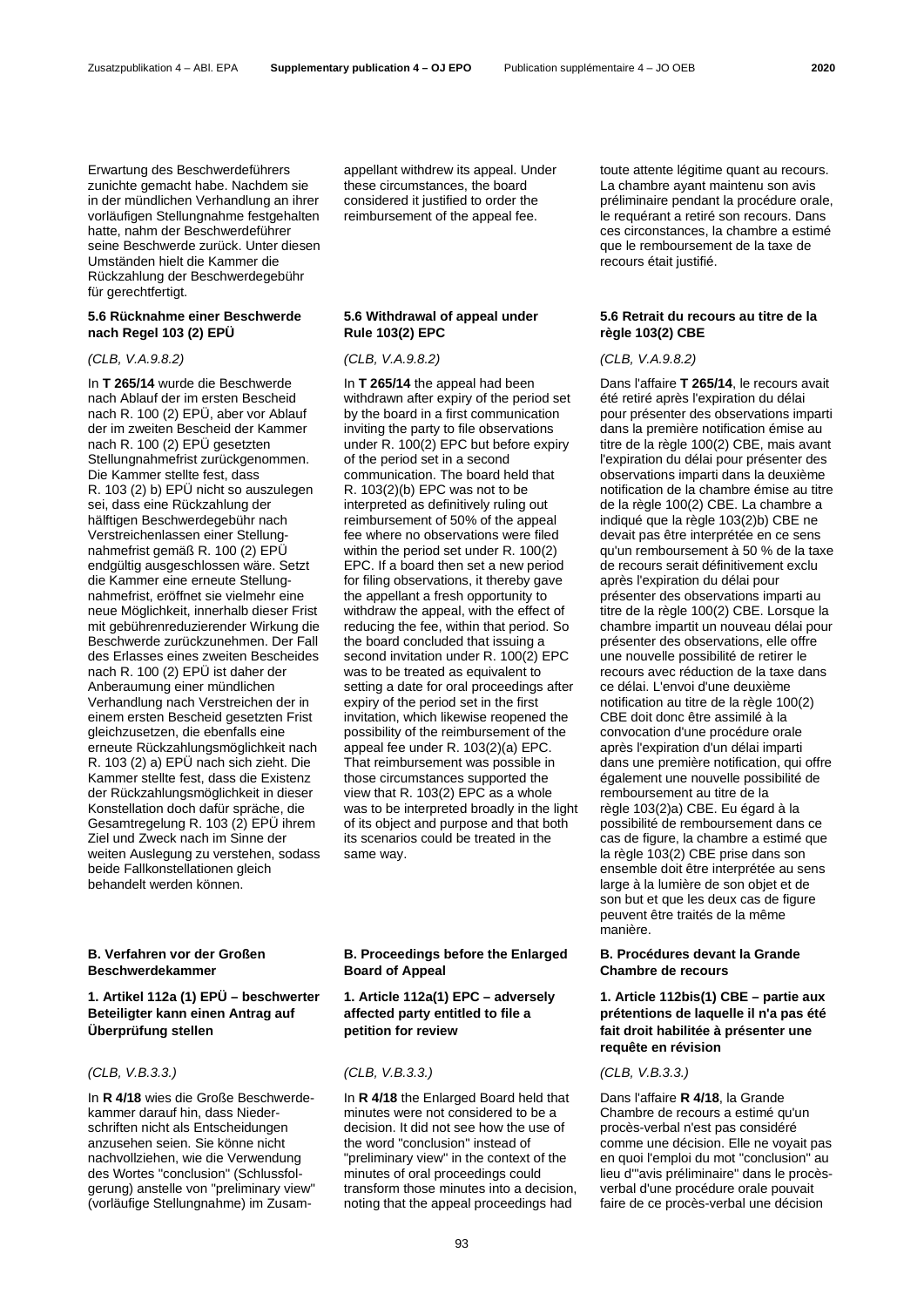menhang mit den Niederschriften über eine mündliche Verhandlung aus diesen Niederschriften eine Entscheidung machen könne; zudem sei das Beschwerdeverfahren nach der Rücknahme der Beschwerde im überprüften Verfahren durch den Beschwerdeführer (Antragsteller im vorliegenden Fall) beendet worden. Die Große Beschwerdekammer stellte fest, dass es gängige Praxis der Beschwerdekammern sei, Ansichten und Schlussfolgerungen zu Sachfragen zu äußern, die im Laufe mündlicher Verhandlungen aufkommen. Eine Entscheidung in der Sache werde dann am Ende der mündlichen Verhandlung verkündet.

# **2. Frist für die Einreichung eines Antrags auf Überprüfung**

In **R 1/18** musste die Große Beschwerdekammer entscheiden, ob der Überprüfungsantrag aufgrund der nicht fristgerechten Zahlung als nicht gestellt galt oder als unzulässig anzusehen war. Die gleiche Frage stellte sich im Zusammenhang mit dem Wiedereinsetzungsantrag. Die Große Beschwerdekammer sah keinen Grund, die Schlussfolgerungen aus der Stellungnahme **G 1/18** (ABl. EPA 2020, A26) nicht auf die Bestimmungen über die Rechtsfolgen einer verspäteten Zahlung der Gebühr für den Überprüfungsantrag anzuwenden. So kam sie zu dem Schluss, dass der Antrag auf Überprüfung als nicht gestellt galt und die Gebühr für den Überprüfungsantrag zurückzuzahlen war. Hinsichtlich des Wiedereinsetzungsantrags im Allgemeinen stellte die Große Beschwerdekammer fest, dass R. 136 (1) letzter Satz EPÜ genauso formuliert ist wie der in der Stellungnahme **G 1/18** geprüfte Art. 108 Satz 2 EPÜ. In R. 136 (1) EPÜ ist aber auch festgelegt, dass die Frist für die Stellung des Antrags im Normalfall durch den Wegfall des Hindernisses in Gang gesetzt wird. Somit kann die Frist für die Stellung eines Antrags auf Wiedereinsetzung nicht immer ohne eingehende Prüfung der Sachlage bestimmt werden (die Überlegungen in **G 1/18**, insbesondere Nr. IV.3 der Begründung, sind also nicht direkt anwendbar – auch wenn es sich nur um eine Rechtsfiktion handelt, ist es widersinnig, die Begründetheit eines nicht existierenden Antrags zu prüfen). Nun sieht R. 136 (1) Satz 2 EPÜ aber andere Regeln für die Wiedereinsetzung in die Frist für einen Antrag auf Überprüfung nach Art. 112a EPÜ vor. Da somit im vorliegenden Fall eine rein formale Prüfung ausreichte und es keiner sachlichen Prüfung des Wiederbeen terminated by the appellant's (petitioner in the case in hand) withdrawal of the appeal in the proceedings under review. The Enlarged Board noted that it was the common practice of the boards to express views or conclusions on the substantive issues before them during the course of the oral proceedings. A decision on the case is then made at the end of the oral proceedings.

# **2. Time limit for filing a petition for review**

In **R 1/18** the Enlarged Board was called on to decide whether a petition for review for which the fee had not been paid in time was to be regarded as inadmissible or deemed not to have been filed. The same question arose in relation to a request for reestablishment of rights. The Enlarged Board saw no reason not to apply the findings reached in opinion **G 1/18** (OJ EPO 2020, A26) to the provisions governing the legal effects of late payment of the fee for petition for review and so concluded that the petition for review had to be deemed not filed and that the associated fee had to be reimbursed. On requests for reestablishment of rights generally, it observed that, while R. 136(1), last sentence, EPC was worded in the same way as Art. 108, second sentence, EPC, which had been examined in opinion **G 1/18**, R. 136(1) EPC also provided that the period for filing a request for re-establishment of rights generally began to run from the removal of the cause of non-compliance, which meant that period could not always be determined without thoroughly investigating the circumstances of the case (the findings in **G 1/18**, in particular those in point IV.3 of the Reasons, were thus not directly applicable – the notion of examining the merits of a non-existent request, albeit merely as a legal fiction, was in itself contradictory). Turning specifically to R. 136(1), second sentence, EPC, however, the Enlarged Board observed that it laid down different rules for re-establishment of rights in respect of the period for filing a petition for review under Art. 112a EPC. In the case in hand, therefore, a purely formal examination of the request for re-establishment of rights was sufficient

et a noté que la procédure de recours avait pris fin lorsque le requérant (l'auteur de la requête en révision dans l'affaire en cause) avait retiré son recours pendant la procédure à l'origine de la requête en révision. La Grande Chambre de recours a fait observer qu'il est de pratique courante pour les chambres de recours d'exprimer lors d'une procédure orale des points de vue ou des conclusions concernant les questions de fond dont elles sont saisies. Une décision concernant l'affaire est ensuite rendue à la fin de la procédure orale.

# **2. Délai pour présenter une requête en révision**

# (*CLB, V.B.3.8., III.E.4.1.)* (*CLB, V.B.3.8., III.E.4.1.)* (*CLB, V.B.3.8., III.E.4.1.)*

Dans l'affaire **R 1/18**, la Grande Chambre devait décider si la requête en révision devait être considérée comme irrecevable ou inexistante, en raison du paiement hors délai. La même question se posait pour la requête en restitutio in integrum. La Grande Chambre ne voyait aucune raison de ne pas appliquer les conclusions de **G 1/18** (JO OEB 2020, A26) aux dispositions régissant les effets juridiques de la taxe pour la requête en révision déposée tardivement. Par conséquent, la Grande Chambre de recours est arrivée à la conclusion que la requête en révision n'était pas formée et que la taxe de la requête en révision devait être remboursée. Quant à la requête en restitutio in integrum en général, la Grande Chambre a énoncé que la règle 136(1) CBE, dernière phrase, était formulée de la même manière que l'art. 108, deuxième phrase CBE examiné par l'avis **G 1/18**. La règle 136(1) CBE dispose cependant également qu'en règle générale, le délai de dépôt de la requête est déclenché par la cessation de l'empêchement. Ainsi, le délai pour le dépôt d'une requête en restitutio in integrum ne peut pas toujours être déterminé sans un examen approfondi de l'affaire (les considérations de l'avis **G 1/18**, en particulier le point IV.3 des motifs, ne sont donc pas directement applicables – même s'il ne s'agit que d'une fiction juridique, la notion d'examen du bien-fondé d'une requête inexistante est par elle-même contradictoire). Mais s'agissant spécifiquement de la règle 136(1), deuxième phrase CBE, elle prévoit des règles différentes pour un rétablissement dans le délai du dépôt d'une requête en révision au titre de l'art. 112bis CBE. Un simple examen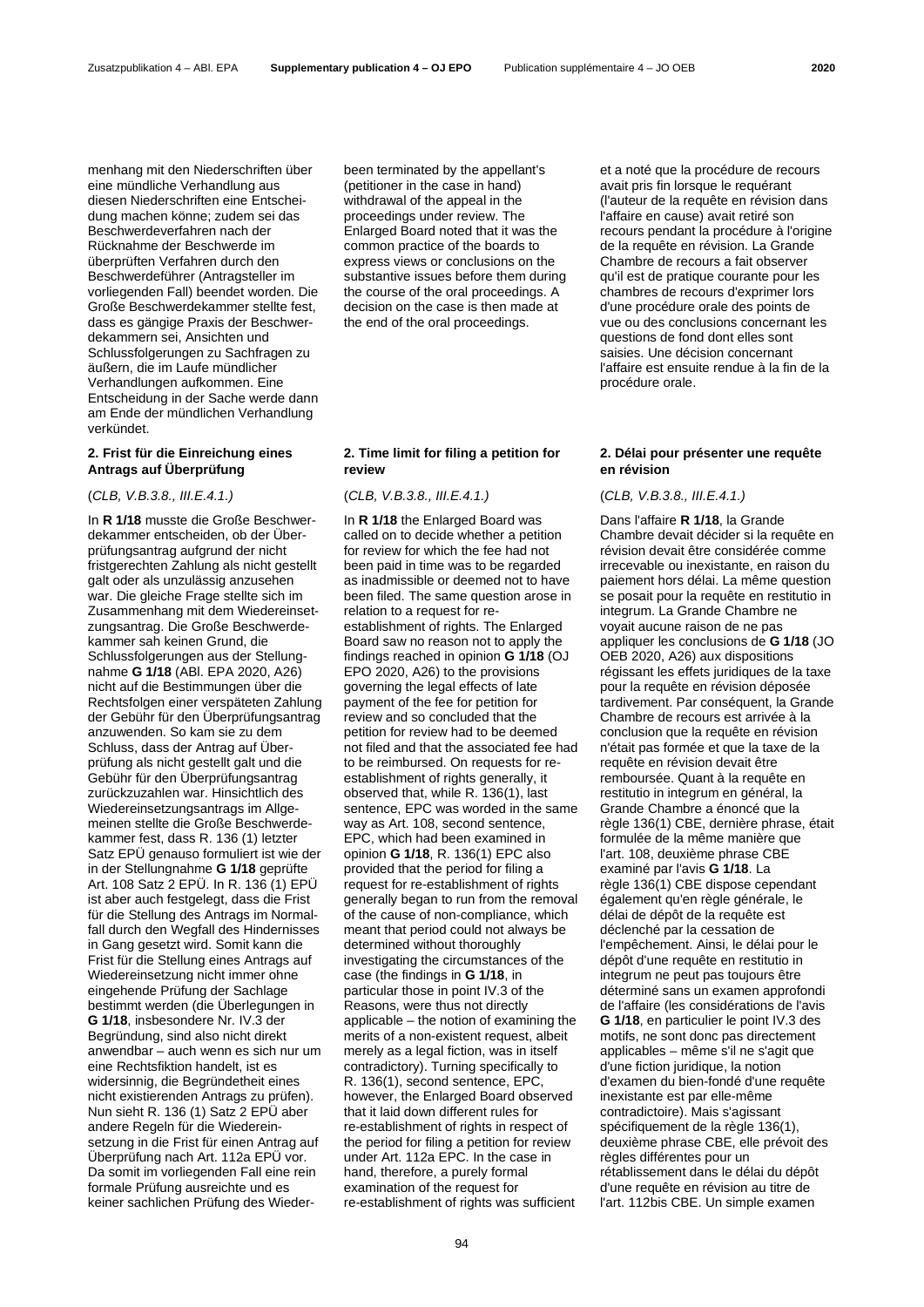einsetzungsantrags bedurfte, hielt die Große Beschwerdekammer als korrekte Rechtsfolge der verspäteten Zahlung fest, dass der Antrag als nicht gestellt gilt und die Gebühr für den Wiedereinsetzungsantrag ebenfalls zurückzuzahlen ist (s. auch T 46/07, Nr. 1.3.2 der Entscheidungsgründe). Die Große Beschwerdekammer konnte daher in ihrer Besetzung nach R. 109 (2) a) EPÜ entscheiden, dass der Wiedereinsetzungs- und der Überprüfungsantrag als nicht gestellt gelten. Die Rückzahlung der Gebühren wurde angeordnet.

# **3. Keine Gelegenheit zur Stellungnahme, überraschende Begründung**

*(CLB, V.B.4.3.8 a), III.B.2.5.1) (CLB, V.B.4.3.8 a), III.B.2.5.1) (CLB, V.B.4.3.8 a), III.B.2.5.1)*

In **R 6/18** beanstandete der Antragsteller (Patentinhaber), dass die Feststellung der Kammer in der zu überprüfenden Entscheidung, wonach der zweite Hilfsantrag eine unzulässige Erweiterung enthalte, unter Verletzung seines rechtlichen Gehörs getroffen wurde. Er behauptete, die Entscheidung basiere auf nicht erörterten Passagen der Beschreibung, auf die zuvor weder die Einsprechenden noch die Kammer eingegangen seien. Die Große Beschwerdekammer befand, dass es nicht überraschend sei, wenn die Kammer bei der Entscheidung darüber, ob eine eindeutige Offenbarung der beanspruchten Erfindung vorliegt, nicht nur die vom Antragsteller genannte Passage im engeren Sinn betrachtet, sondern auch die direkt daran anschließenden Sätze. Die Beteiligten müssten sich darüber im Klaren sein, dass die Frage der unzulässigen Erweiterung generell nicht nur anhand isolierter Passagen der Beschreibung entschieden werden kann, sondern eine umfassendere Analyse der Anmeldungsunterlagen erfordert.

# **4. Artikel 112a (2) a) EPÜ – angeblicher Verstoß gegen Artikel 24 EPÜ**

In der in **R 3/16** angefochtenen Entscheidung hatte der Antragsteller geltend gemacht, dass sobald ein Einwand nach Art. 24 (3) EPÜ erhoben wurde, das abgelehnte Mitglied nicht mehr in irgendeiner Weise an der Entscheidung mitwirken könne, sei es in Bezug auf die Zulässigkeit oder die Begründetheit des Einwands. Wie die Große Beschwerdekammer feststellte, sieht Art. 112a (2) a) EPÜ die Situation and there was no need to examine its merits. The Enlarged Board thus concluded that the proper legal effect of late payment of the fee for requesting re-establishment of rights was a finding that the request was deemed not to have been filed and that the fee was to be reimbursed (see also T 46/07, point 1.3.2 of the Reasons). The Enlarged Board was competent to decide in its restricted composition pursuant to R. 109(2)(a) EPC that the request for re-establishment of rights and the petition for review had to be deemed not filed. It ordered reimbursement of the associated fees.

### **3. No opportunity to comment, surprising reasons**

In **R 6/18** the petitioner (patent proprietor) complained that the board's finding of added subject-matter with respect to the second auxiliary request in the decision under review was made in violation of its right to be heard. It claimed the decision was based on non-discussed passages of the description that had never been relied on before by the opponents or the board. The Enlarged Board found that it could not come as a surprise that the board, when deciding whether there was an unambiguous disclosure of the claimed invention, did not only consider the passage sensu stricto referred to by the petitioner but also the sentences which directly followed that passage. Parties had to be aware that in general the question of added matter could not be decided by simply relying on isolated passages of the description but required a comprehensive analysis of the application documents.

### **4. Article 112a(2)(a) EPC – alleged breach of Article 24 EPC**

# *(CLB, V.B.4.3.15, V.B.4.1., III.J.5.2.5) (CLB, V.B.4.3.15, V.B.4.1., III.J.5.2.5) (CLB, V.B.4.3.15, V.B.4.1., III.J.5.2.5)*

In the decision under review in **R 3/16**, the petitioner argued that once an objection based on Art. 24(3) EPC had been raised, the member(s) objected to could not take part in the decision whatsoever, be it on the admissibility or on the merits of the objection. The Enlarged Board noted that Art. 112a(2)(a) EPC foresaw the situation where a member of the board had taken part in the decision despite

formel, sans avoir à examiner au fond la présente requête en restitutio, étant dès lors suffisant dans le cas d'espèce, la Grande Chambre a conclu que la conséquence juridique correcte du paiement tardif est la constatation que la requête est réputée ne pas avoir été présentée, et la taxe de la requête en restitutio in integrum doit également être remboursée (voir aussi T 46/07, point 1.3.2 des motifs). La Grande Chambre de recours était en droit de statuer dans sa formation restreinte conformément à la règle 109(2)a) CBE pour décider que la requête en restitutio in integrum et la requête en révision étaient réputées non formées. Le remboursement des taxes correspondantes a été ordonné.

### **3. Aucune possibilité de prendre position, motifs surprenants**

Dans l'affaire **R 6/18**, le requérant (titulaire du brevet) faisait valoir que son droit d'être entendu avait été enfreint en raison des conclusions tirées par la chambre dans la décision faisant l'objet de la procédure de révision, et selon lesquelles des éléments ajoutés étaient présents dans la deuxième requête subsidiaire. Le requérant a allégué que cette décision s'appuyait sur des passages de la description qui n'avaient pas été discutés et qui n'avaient jamais été invoqués antérieurement par les opposants ou par la chambre. Selon la Grande Chambre de recours, il n'y avait rien de surprenant dans le fait que la chambre, pour établir s'il y avait divulgation ambiguë de l'invention revendiquée, ait pris en considération non seulement le passage au sens strict cité par le requérant, mais aussi les phrases qui le suivaient directement. Les parties doivent savoir qu'en général, la question des éléments ajoutés ne peut être tranchée sur le simple fondement de passages isolés de la description et qu'elle nécessite au contraire une analyse exhaustive des pièces de la demande.

### **4. Article 112bis(2)a) CBE – violation alléguée de l'article 24 CBE**

Dans la décision faisant l'objet de la révision dans l'affaire **R 3/16**, le requérant avait fait valoir qu'une fois qu'une récusation fondée sur l'art. 24(3) CBE était soulevée, le ou les membres récusés ne pouvaient pas prendre part à la décision, qu'il fût question de la recevabilité ou du bien-fondé de la récusation. La Grande Chambre de recours a fait observer que l'art. 112bis(2)a) CBE prévoyait la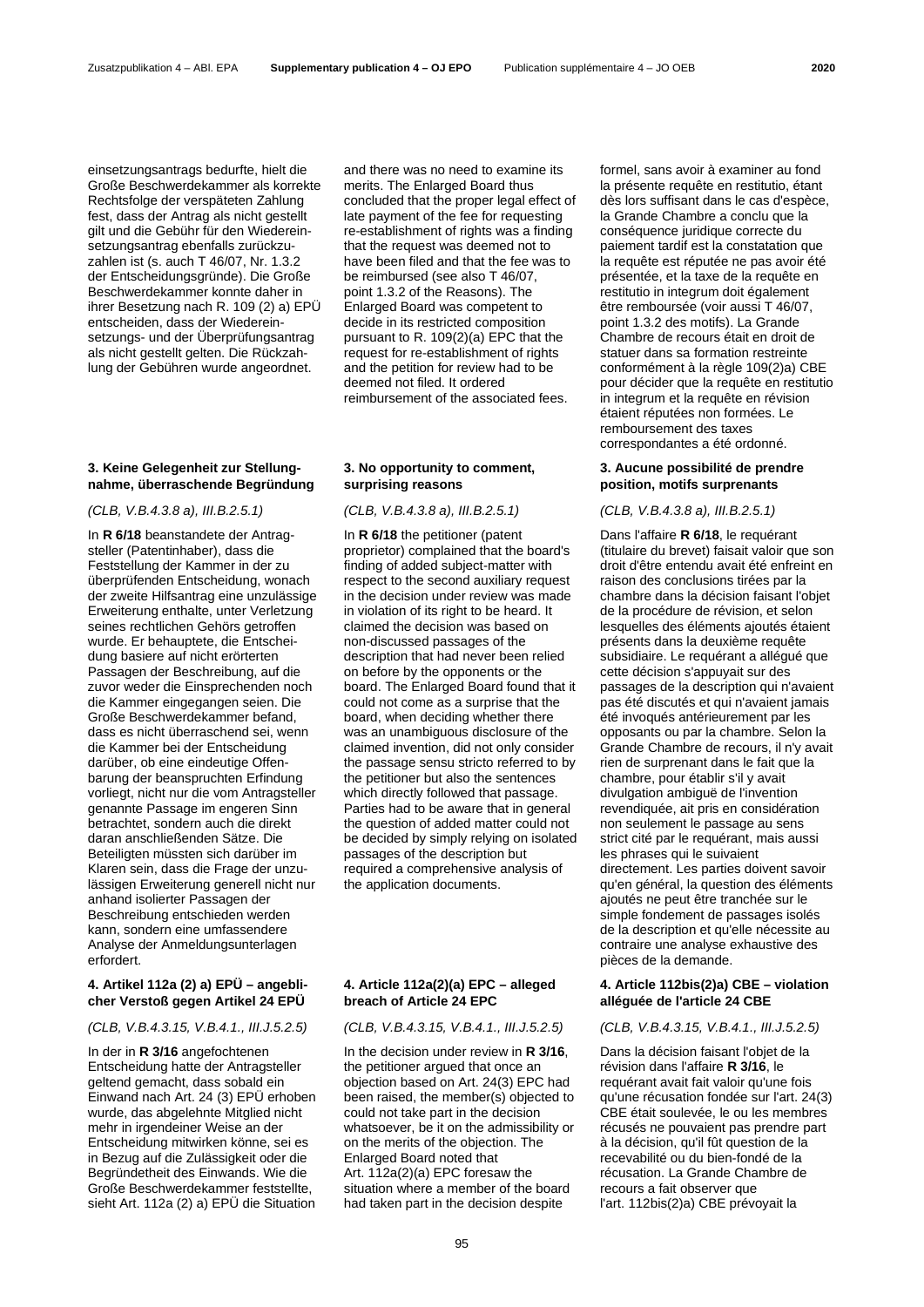vor, dass ein Mitglied der Kammer trotz einer Ausschlussentscheidung nach Art. 24 (4) EPÜ oder unter Verstoß gegen Art. 24 (1) EPÜ an einer Entscheidung mitgewirkt hat. Beides traf im vorliegenden Fall nicht zu, denn die Mitglieder waren weder ausgeschlossen worden noch wurde ein persönliches Interesse behauptet. Daher gelangte die Große Beschwerdekammer durch bloße Anwendung der in ihrer ständigen Rechtsprechung zu Art. 112a EPÜ entwickelten Grundsätze zu folgendem Schluss: wenn die angebliche Rechtswidrigkeit der Zusammensetzung nicht auf eine Verletzung des rechtlichen Gehörs oder die Nichtbeachtung eines Antrags zurückgeht, liegt dieser Grund (Ablehnung nach Art. 24 (3) EPÜ) offenbar außerhalb des Umfangs, worauf eine Überprüfung gestützt werden kann, zumal er in Art. 112a EPÜ nicht aufgelistet ist. Der Antragsteller behauptete, dass allgemein anerkannt sei, dass ein Beteiligter nicht verpflichtet sei, vor einem rechtswidrigen Gericht zu erscheinen; dies könne im Gegenteil sogar schädlich sein, da der Anspruch auf rechtliches Gehör vor einem solchen Gericht nicht angemessen gewährleistet werden könne, was die Frage aufwerfe, ob ein Beschwerdeverfahren vor einer rechtswidrig zusammengesetzten Kammer an sich eine Verletzung des rechtlichen Gehörs darstelle. Diese Frage blieb jedoch offen, da die Große Beschwerdekammer nicht zu dem Schluss kam, dass die Kammer das Verfahren nach Art. 24 (4) EPÜ tatsächlich ignoriert hatte. Bezüglich der Tatsache, dass der Antragsteller den ersten Bescheid falsch verstanden hat, hielt die Große Beschwerdekammer fest, dass der Antragsteller selbst dafür verantwortlich sei, wenn er einer mündlichen Verhandlung nicht beigewohnt habe, auf der die angebliche Missverständlichkeit eines Bescheids hätte ausgeräumt werden können. Es stehe einem Antragsteller frei, einer mündlichen Verhandlung fernzubleiben, doch treffe er diese Entscheidung auf eigene Gefahr, da eine Kammer nicht verpflichtet ist, eine mündliche Verhandlung aufzuschieben, nur weil ein Beteiligter nicht anwesend ist, vorausgesetzt, sie stützt ihre Entscheidung auf die schriftlichen Tatsachen und Argumente (R. 115 EPÜ und Art. 15 (3) VOBK 2007).

# **5. Artikel 112a (2) c) EPÜ – angeblicher schwerwiegender Verstoß gegen Artikel 113 EPÜ**

In **R 8/16** wies die Große Beschwerdekammer darauf hin, dass being excluded pursuant to a decision under Art. 24(4) EPC or in breach of Art. 24(1) EPC. The case in hand was not concerned with those two grounds since the members had not been excluded and no personal interest had been alleged. Therefore, by a mere application of the principles developed by the established case law of the Enlarged Board under Art. 112a EPC, the Enlarged Board held that if the alleged unlawfulness of the composition was not the consequence of a violation of the right to be heard or an omission of a request, this ground (an objection based on Art. 24(3) EPC) appeared to fall outside the scope of a review, since inter alia it was not on the list of grounds under Art. 112a EPC. The petitioner had further contended that it was an established principle that a party had no obligation to appear before an unlawful court; that, on the contrary, it could be prejudicial to do so since the right to be heard could not be properly guaranteed before such a court, thus leading to the question as to whether appeal proceedings held by a board unlawfully composed may amount per se to a breach of the right to be heard. This question, however, remained open because the Enlarged Board did not come to the conclusion that the board had actually ignored the procedure of Art. 24(4) EPC. Regarding the petitioner's misunderstanding of the first communication, the Enlarged Board held that the petitioner was itself responsible for not having attended the oral proceedings where the alleged ambiguity of a communication could have been dispelled. A petitioner is free not to attend the oral proceedings but this choice is at its own risk since a board is never obliged to postpone oral proceedings only because a party does not appear, provided that it bases its decision on the facts and arguments on file (R. 115 EPC and Art. 15(3) RPBA 2007).

# **5. Article 112a(2)(c) EPC – alleged fundamental violation of Article 113 EPC**

In **R 8/16** the Enlarged Board held that an alleged violation could not be

situation dans laquelle un membre de la chambre a pris part à la décision malgré son exclusion décidée au titre de l'art. 24(4) CBE ou en violation de l'art. 24(1) CBE. L'affaire en question ne portait sur aucun de ces deux motifs étant donné que les membres n'avaient pas été exclus et qu'aucun intérêt personnel n'avait été allégué. Par conséquent, par une simple application des principes élaborés par la jurisprudence établie de la Grande Chambre de recours eu égard à l'art. 112bis CBE, la Grande Chambre de recours a retenu que si la prétendue irrégularité de la composition de la chambre n'était pas la conséquence d'une violation du droit d'être entendu ou d'une omission d'une requête, ce motif (une récusation fondée sur l'art. 24(3) CBE) se trouvait hors du cadre de la révision, étant donné, entre autres, qu'il ne figure pas dans la liste des motifs prévus à l'art 112bis CBE. L'auteur de la requête en révision a fait valoir que selon un principe établi, une partie n'est nullement tenue de comparaître devant une juridiction irrégulière et que cela peut même lui porter préjudice car le droit d'être entendu ne saurait être dûment garanti devant une telle instance. S'est alors posée la question de savoir si une procédure de recours tenue par une chambre siégeant dans une composition irrégulière peut en soi constituer une violation du droit d'être entendu. Cette question est toutefois restée en suspens, la Grande Chambre de recours n'étant pas parvenue à la conclusion que la chambre avait effectivement fait abstraction de la procédure prévue à l'art. 24(4) CBE. S'agissant du fait que le requérant avait mal interprété la première notification, la Grande Chambre de recours a estimé que le requérant était lui-même responsable de sa non-comparution à la procédure orale au cours de laquelle l'ambiguïté alléguée d'une notification aurait pu être levée. Un requérant est libre de ne pas assister à une procédure orale, mais il fait ce choix sous sa propre responsabilité puisqu'une chambre n'est jamais tenue de reporter une procédure orale au seul motif qu'une partie est absente, pour autant qu'elle fonde sa décision sur les faits et arguments présents au dossier (règle 115 CBE et art. 15(3) RPCR 2007).

### **5. Article 112bis(2)c) CBE – violation fondamentale alléguée de l'article 113 CBE**

(*CLB, V.B.4.3.2, V.B.4.3.17, III.B.3.1.)* (*CLB, V.B.4.3.2, V.B.4.3.17, III.B.3.1.)* (*CLB, V.B.4.3.2, V.B.4.3.17, III.B.3.1.)* 

Dans l'affaire **R 8/16**, la Grande Chambre de recours a estimé qu'une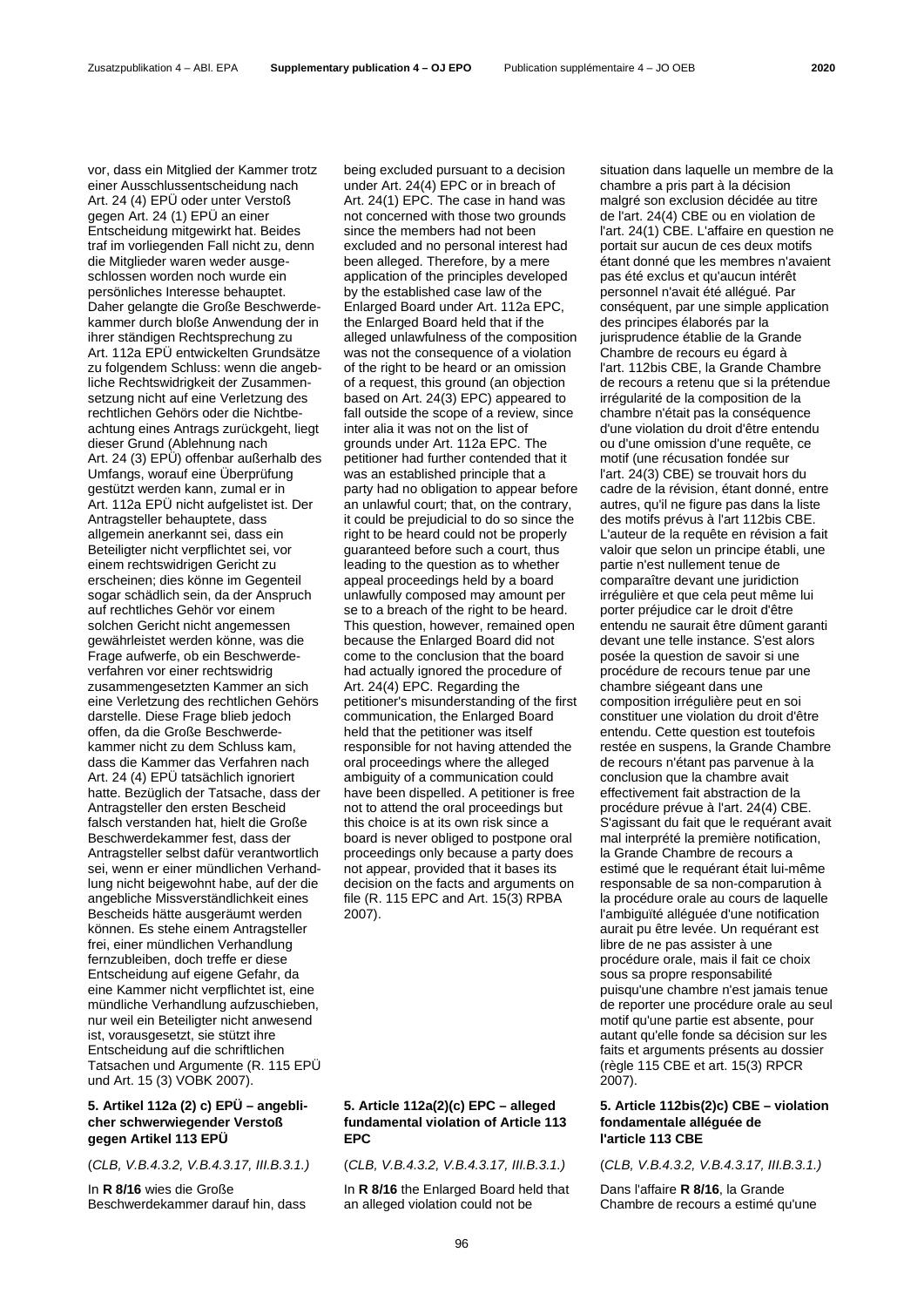ein angeblicher Verstoß nicht schwerwiegend im Sinne von nicht hinnehmbar sein kann, wenn er keine nachteilige Wirkung hervorruft. Im vorliegenden Fall urteilte die Große Beschwerdekammer, dass die Nichtangabe von Gründen für die Zulassung des Hauptantrags zwar keine Praxis sei, die sie ausdrücklich unterstütze, dass sie aber nicht als schwerwiegender Verstoß gegen Art. 113 (1) EPÜ angesehen wurde, weil der Antragsteller sich nicht äußerte und die Große Beschwerdekammer keine nachteilige Wirkung aufgrund der Nichtanhörung des Antragstellers in der Sache erkennen konnte und weil die Zulassung des Hauptantrags für den Antragsteller eindeutig zu einem positiven Ergebnis führte. Die Große Beschwerdekammer stellte ferner fest, dass es den Kammern grundsätzlich freisteht, in welcher Reihenfolge sie die (anhängigen) Anträge prüfen, und somit auch, in welcher Reihenfolge sie diese behandeln, ohne dass sie dies begründen müssten. Die dem Beteiligten in Art. 113 (2) EPÜ eingeräumte Dispositionsbefugnis reicht nicht so weit, dass er einem Entscheidungsorgan des EPA diktieren kann, wie und in welcher Reihenfolge es die ihm vorliegende Sache prüft. Die einzige dem EPA obliegende Verpflichtung besteht darin, in der endgültigen Entscheidung keinen noch anhängigen Antrag zu übergehen. Die Reihenfolge der Prüfung oder Erörterung ist eine Frage der Verfahrensökonomie, und für diese ist in erster Linie das Entscheidungsorgan verantwortlich. Eine Kammer ist insbesondere nicht verpflichtet, ihr Vorgehen zu begründen. Die Angabe von Gründen zu zurückgenommenen Anträgen hätte zu einem Einwand nach Art. 113 [\(2\) EPÜ](http://www.epo.org/law-practice/legal-texts/html/epc/2016/d/ar113.html#A113_2) führen können.

# **6. Kein Recht auf eine weitere erstinstanzliche Anhörung**

### *(CLB, V.B.4.3.13) (CLB, V.B.4.3.13) (CLB, V.B.4.3.13)*

In **R 7/16** befand die Beschwerdekammer, dass die Entscheidung der Einspruchsabteilung einen wesentlichen Mangel aufwies, entschied aber, die Angelegenheit nicht an die Einspruchsabteilung zurückzuverweisen, sondern ihr Ermessen nach Art. 11 VOBK 2007 auszuüben. Der Antrag stützte sich auf eine angeblich unzureichende Begründung in der schriftlichen Entscheidung. Die Große Beschwerdekammer gab an, dass eine ausführliche Erörterung der Sachfragen vor einer Zurückverweisungsentscheidung die Zurückverweisung sinnlos gemacht hätte, da die erste Instanz an die Überlegungen der Beschwerdefundamental, in the sense of intolerable, if it did not cause an adverse effect. In the case in hand the Enlarged Board stated that the omission of the reasons for the admission of the main request may not be a practice which it expressly endorsed but given that the petitioner did not explain and the Enlarged Board itself could not see what adverse effect might have been caused by not hearing the petitioner on this issue, and given that the admission of the petitioner's main request was clearly a positive result for the petitioner, it was not seen as a fundamental violation of Art. 113(1) EPC. The Enlarged Board further held that, as a matter of principle, the board was free to examine the (pending) claim requests in any order, and therefore it was also free to conduct the discussion on them in any order, without having to give reasons. It stated that the principle of party disposition expressed in Art. 113(2) EPC did not extend so as to permit a party to dictate how and in which order a deciding body of the EPO may examine the subject-matter before it. The only obligation on the EPO was not to overlook any still pending request in the final decision. The order of examination or discussion is a question of procedural economy, for which mainly the deciding body is responsible. A board has no particular duty to give reasons why it chose to proceed as it did. Giving reasons on withdrawn requests might well have given rise to an objection under Art. 113(2) EPC.

# **6. No right to a further hearing at first instance**

In **R 7/16** the board of appeal found that the decision of the opposition division presented a fundamental deficiency, but decided not to remit the case to the opposition division, exercising its discretion under Art. 11 RPBA 2007. The petition was based upon an alleged insufficiency of reasoning in the written decision. The Enlarged Board commented that a detailed discussion of the substantive issues before a decision on the remittal would have rendered any remittal pointless since the first instance would have been bound by the considerations of the board of appeal or could have expected that its decision would be reversed if it

violation alléguée ne peut pas être fondamentale, au sens d'intolérable, si elle ne fait subir aucun préjudice. Dans cette affaire, la Grande Chambre a affirmé que bien qu'elle n'approuve pas expressément la pratique consistant à omettre les motifs d'admission de la requête principale, elle ne considérait pas cette omission comme une violation fondamentale de l'art. 113(1) CBE étant donné que l'auteur de la requête en révision n'avait pas expliqué en quoi il avait subi un préjudice, qu'elle-même ne voyait aucun grief pouvant résulter du fait qu'il n'avait pas été entendu sur ce point et, enfin, que l'admission de la requête principale lui était manifestement favorable. La Grande Chambre de recours a en outre estimé qu'en principe, la chambre pouvait choisir librement l'ordre dans lequel elle examinait les requêtes (en instance) et, partant, l'ordre dans lequel elle menait la discussion à leur sujet, sans avoir à justifier son choix. La Grande Chambre de recours a indiqué par ailleurs que le principe de libre disposition énoncé à l'art. 113(2) CBE n'allait pas jusqu'à permettre à une partie de dicter à une instance de l'OEB appelée à statuer comment et dans quel ordre elle devait examiner les points dont elle était saisie. L'OEB est uniquement tenu de ne pas faire abstraction dans la décision finale de toute requête encore en instance. L'ordre suivi dans le cadre de l'examen ou de la discussion est une question d'économie de la procédure, ce qui est principalement du ressort de l'instance appelée à statuer. Une chambre n'est nullement tenue de motiver sa manière de procéder. Le fait d'exposer des motifs concernant des requêtes retirées aurait été susceptible de donner lieu à une objection au titre de l'art. 113(2) CBE.

### **6. Absence de droit d'être entendu à nouveau en première instance**

Dans l'affaire **R 7/16**, la chambre de recours avait constaté que la décision de la division d'opposition était entachée d'un vice fondamental, mais avait décidé, dans l'exercice du pouvoir d'appréciation que lui confère l'art. 11 RPCR 2007, de ne pas renvoyer l'affaire à la division d'opposition. La requête en révision se fondait sur l'allégation selon laquelle la décision écrite n'était pas suffisamment motivée. La Grande Chambre de recours a fait observer qu'un examen détaillé des questions de fond, avant qu'il ne soit statué sur le renvoi, aurait privé de sens tout renvoi puisque l'instance du premier degré aurait été liée par les